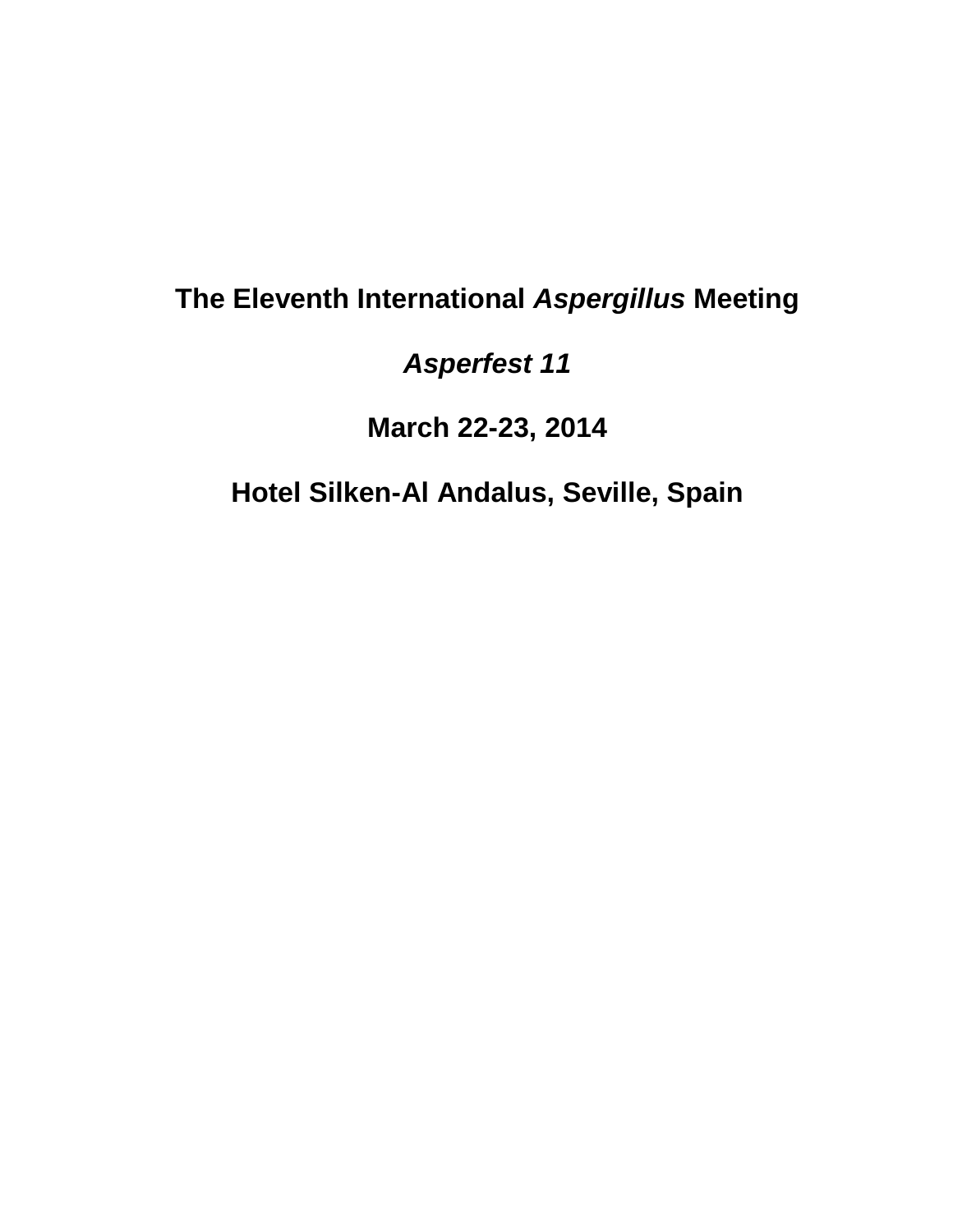#### *Aspergillus* **Genomes Research Policy Group (AGRPG)**

An *Aspergillus* Genomics workshop was held at the March 2003 Asilomar Fungal Genetics meeting. From discussions in that workshop it was obvious that our community needed to organize to fully exploit genomics resources. A provisional *Aspergillus* Genomes Research Policy Committee (AGRPC) was conscripted and charged with creating a structure for community-wide coordination and organizing an annual meeting. The First *Aspergillus* Meeting was held in Copenhagen, April 21, 2004, as a satellite meeting of the European Congress on Fungal Genetics-7. In addition to scientific presentations, bylaws were approved, community research directions were discussed and the 2004 AGPRC was elected. The name *Aspergillus* Genomes Research Policy Group was adopted for the community. The objectives of the AGRPG are: (1) Provision of an educational and discussion forum for issues pertaining to *Aspergillus* genomics, in its widest sense, and for the various *Aspergillus* research communities; (2) Influencing grant making bodies and other institutions on behalf of the various *Aspergillus* research communities; (3) Coordinating research activities internationally, as and when required, to further the science base of the *Aspergillus* genus. For more information on the activities of the AGRPG and other *Aspergillus* news see our homepage at FGSC [\(http://www.fgsc.net/Aspergillus/asperghome.html](http://www.fgsc.net/Aspergillus/asperghome.html) ).

#### **2013 AGRPC**

Gerhard Braus, 2011-2013, Georg-August-University Goettingen, Germany; [gbraus@gwdg.de](mailto:gbraus@gwdg.de) Richard Todd, 2011-2013, Kansas State University, USA; [rbtodd@ksu.edu](mailto:rbtodd@ksu.edu) Hubertus Haas, 2012-2014, Innsbruck Medical University, [hubertus.haas@i-med.ac.at](mailto:hubertus.haas@i-med.ac.at) Ronald de Vries, 2012-2014, CBS-KNAW Fungal Biodiversity Centre, The Netherlands; [r.devries@cbs.knaw.nl](mailto:r.devries@cbs.knaw.nl) Clay Wang, 2012-2014, University of Southern California, [clayw@usc.edu](mailto:clayw@usc.edu)

Michelle Momany, Chair, 2012-2014, University of Georgia, USA; [momany@plantbio.uga.edu](mailto:momany@plantbio.uga.edu) Paul Dyer, 2013-2015, University of Nottingham, [Paul.Dyer@nottingham.ac.uk](mailto:Paul.Dyer@nottingham.ac.uk) Mikael R. Andersen, 2013-2015, Technical University of Denmark (DTU), [mr@bio.dtu.dk](mailto:mr@bio.dtu.dk) Antonis Rokas, 2013-2015, Vanderbilt University, [antonis.rokas@vanderbilt.edu](mailto:antonis.rokas@vanderbilt.edu) Robert Cramer, 2013-2015, Dartmouth, [robert.a.cramer.jr@dartmouth.edu](mailto:robert.a.cramer.jr@dartmouth.edu) Kevin McCluskey (Ex officio), Curator, Fungal Genetics Stock Center; [mccluskeyk@umkc.edu](mailto:mccluskeyk@umkc.edu)

## **Thanks to our meeting sponsors!**



**British Mycological Society promoting fungal science**





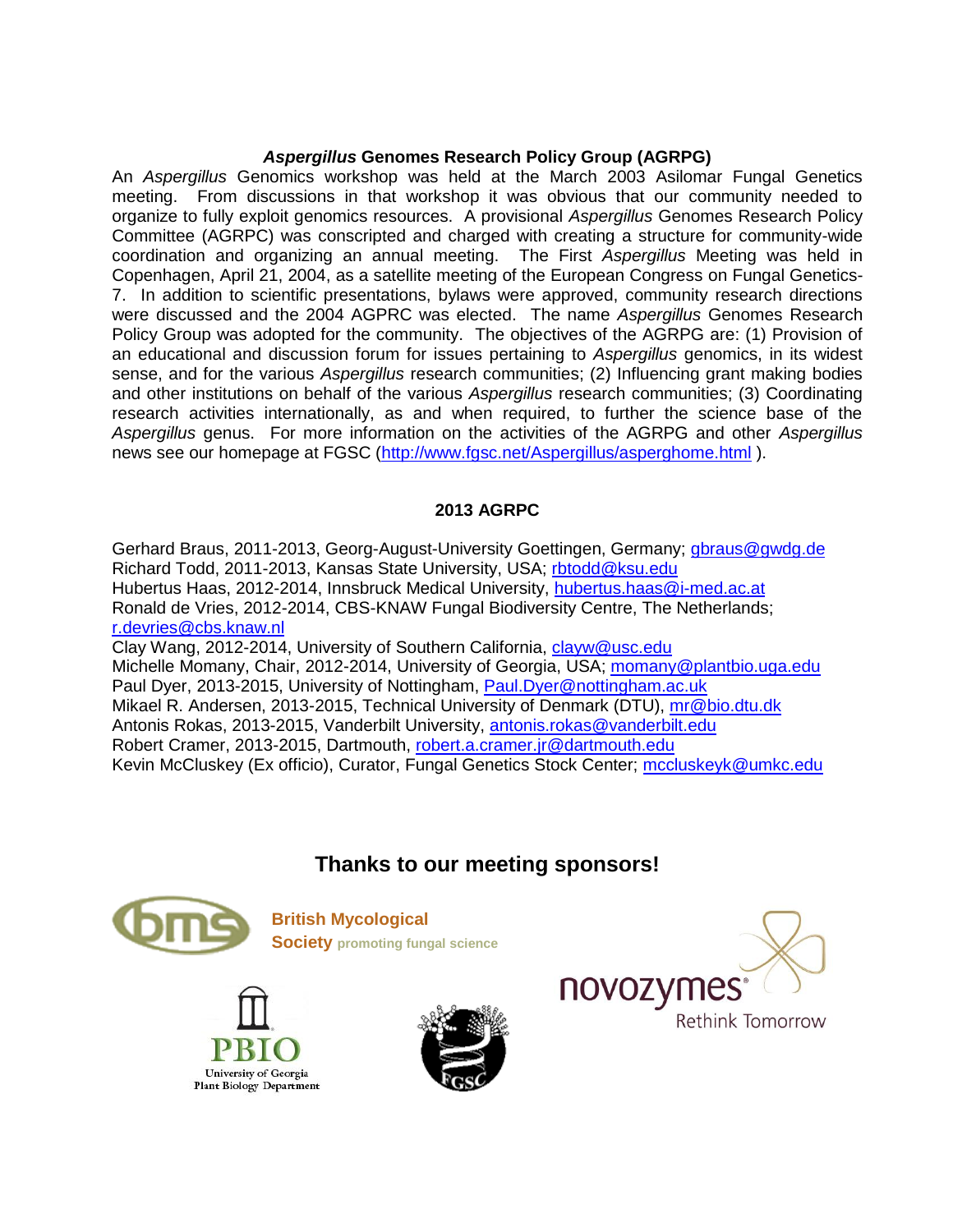#### **The Eleventh International** *Aspergillus* **Meeting**  *Asperfest 11* **March 22-23, 2014 Hotel Silken-Al Andalus, Seville, Spain**

#### *March 22 (Saturday)*

**17:00 - Registration 19:00-22:00 Posters and Welcome Reception (sponsored by Novozymes)** *19:00-20:30 Students with even number posters 20:30-22:00 Students with odd number posters All posters must be removed by lunch on March 23 (Sunday)*

#### *March 23 (Sunday)*

| 9:00                                                                                                                                                            | Welcome, introductions and announcements                                              | <b>Michelle Momany</b>                                                                                        |
|-----------------------------------------------------------------------------------------------------------------------------------------------------------------|---------------------------------------------------------------------------------------|---------------------------------------------------------------------------------------------------------------|
| 9:15                                                                                                                                                            | <b>Session I</b>                                                                      | <b>Gerhard Braus and Richard Todd</b>                                                                         |
|                                                                                                                                                                 | Miguel Peñalva<br>Intimacies between autophagy and exocytosis in Aspergillus nidulans | Centro de Investigaciones Biológicas, Spain                                                                   |
| Vera Meyer                                                                                                                                                      | Aspergillus niger as expression platform for secondary metabolite production          | Berlin University of Technology, Germany                                                                      |
| Philipp Wiemann<br>University of Wisconsin-Madison, USA<br>Regulation of the fumagillin/pseurotin secondary metabolite supercluster in Aspergillus<br>fumigatus |                                                                                       |                                                                                                               |
| 10:15 -10:45 Coffee Break                                                                                                                                       |                                                                                       |                                                                                                               |
|                                                                                                                                                                 | 10:45 Session II: Genome Projects                                                     | <b>Mikael Andersen and Ronald deVries</b>                                                                     |
|                                                                                                                                                                 | Mikael Andersen<br>Aspergillus whole genus genome project                             | <b>Technical University of Denmark</b>                                                                        |
|                                                                                                                                                                 | Jane Gilsenan<br>An update of on-going work with CADRE and AsperCyc                   | University of Manchester, UK                                                                                  |
|                                                                                                                                                                 | Axel Brakhage<br><b>Michael Bromley</b><br>Aspergillus fumigatus knockouts            | Leibniz-Institute for Natural Product Research and Infection Biology, Germany<br>University of Manchester, UK |
|                                                                                                                                                                 | Ronald de Vries<br>Update on comparative Aspergillus project                          | CBS-KNAW Fungal Biodiversity Centre, The Netherlands                                                          |
|                                                                                                                                                                 | Michelle Momany<br>AspGD update                                                       | University of Georgia, USA                                                                                    |

*12:00-13:30PM Lunch*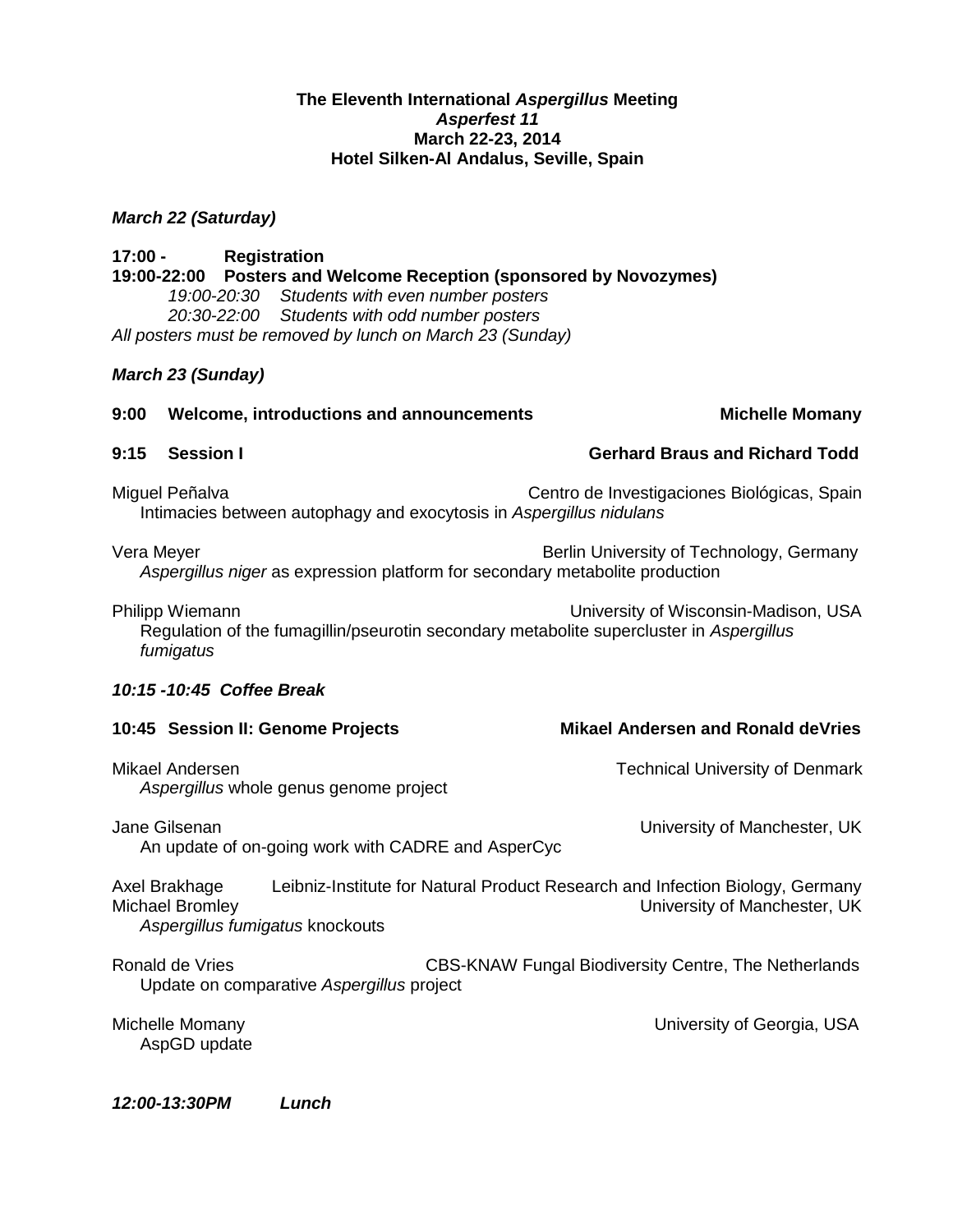#### **13:45 Session III: Talks from Abstracts Hubertus Haas and Clay Wang**

Jun-ichi Maruyama University of Tokyo, Japan Hyphal fusion in *Aspergillus oryzae* as evidenced by a detection system for heterokaryon formation

Isabelle Benoit CBS-KNAW Fungal Biodiversity Centre, The Netherlands *Bacillus subtilis* attachment to *Aspergillus niger* hyphae results in mutually altered metabolism and defense mechanisms

Falk Hillmann Leibniz-Institute for Natural Product Research and Infection Biology, Germany A complex interplay of *Aspergillus fumigatus* with the social amoeba *Dictyostelium discoideum supports the virulence school concept*

Georgios Tzelepis **Swedish University of Agricultural Sciences**, Sweden Studying the role of the C-II subgroup killer toxin-like chitinases in the filamentous ascomycete *Aspergillus nidulans*

Saturnino Herrero de Vega **Karlsruhe Institute of Technologies, Germany** KipA of no return: Regulation of kinesin-7 turnover by the F-Box protein RcyA in *Aspergillus nidulans*

Miguel Hernandez-Gonzalez Centro de Investigaciones Biológicas, Spain Rapid disorganization of the Golgi apparatus by blocking the exit of COPII traffic from the endoplasmic reticulum

## *15:15 – 15:45 Coffee Break*

## **15:45 Pontecorvo Lecture (sponsored by the British Mycological Society)**

Jean-Paul Latge Institut Pasteur, France *Aspergillus fumigatus*, a bad guy or a new model?

**16:15** Election results; poster prize; other discussion items

**17:00** Dismiss

**13:30 Community directions discussion; Elections Michelle Momany Michelle Momany**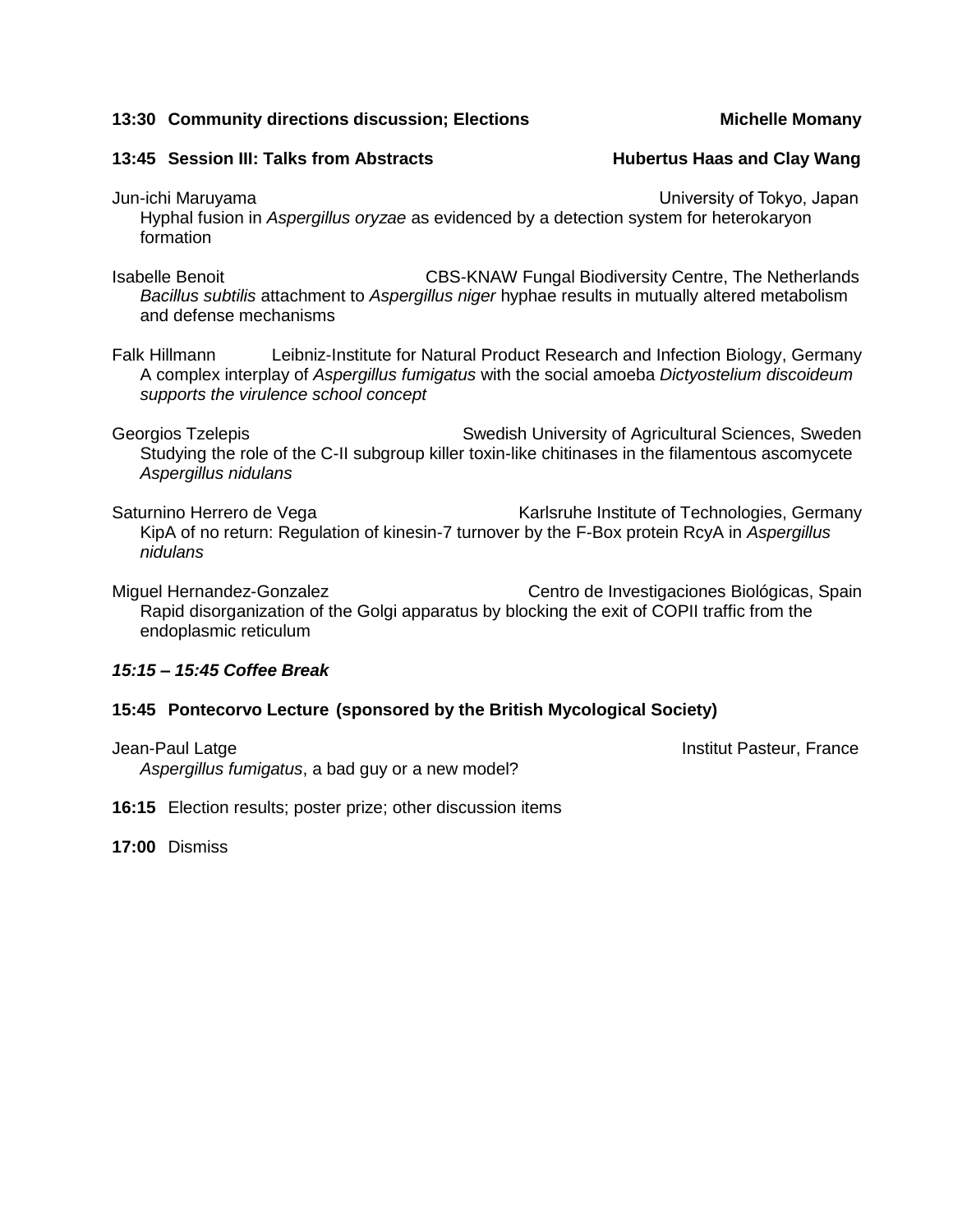## **Abstracts**

*All posters must be removed by lunch on March 23 (Sunday).* \*Denotes student presenting poster. Students must be at their posters for Novozymes Student Poster Prize judging as follows: *19:00-20:30 Students with even number posters*; *20:30-22:00 Students with odd number posters*

#### **1. Interaction of I Aspergillus oryzae<sup>i</sup> hydrophobin RolA with solid surfaces**

Takumi Tanaka, Hiroki Tanabe<sup>1</sup> Toru Takahashi<sup>2</sup> Toshihiko Arita<sup>3</sup>, Fumihiko Hasegawa<sup>2</sup> and Keietsu Abe U<sup>1</sup>, <sup>2</sup> <sup>1</sup> Laboratory of Applied Microbiology, Department of Microbial Biotechnology, Graduate School of Agricultural Science, Tohoku University, <sup>2</sup>Microbial Genomics Laboratory, New Industry Creation Hatchery Center, Tohoku University, <sup>3</sup>Institute of Multidisciplinary Research for Advanced Materials, Tohoku University

Hydrophobins are amphipathic proteins secreted by filamentous fungi, and play several important roles in fungal physiology, for example, in fungal adhesion to hydrophobic surfaces, in the formation of a protective surface coating, and in the reduction of water surface tension; these roles support the growth of fungal aerial structures such as hyphae and conidiospores. Furthermore, when the industrial fungus Aspergillus oryzae<sup>i</sup> is grown in a liquid medium containing the polyester polybutylene succinate co-adipate (PBSA), the fungus produces RolA, a hydrophobin, and CutL1, a PBSA-degrading cutinase. Secreted RolA attaches to the surface of the PBSA-particles and recruits CutL1, which then condenses on the particles and stimulates the hydrolysis of PBSA. Because the enzyme recruitment requires RolA adsorption onto the solid surfaces precedent to the recruitment, kinetic properties of RolA-adsorption to solid surfaces are important. In order to examine kinetic properties of RolA-adosorption onto solid surfaces, we constructed self-assembly monolayers (SAM) of 1 undcanethiol (UD), 11-amino-1-undecanethiol (AUD, and 10-carboxy-1-undecanethiol (CUD) on the electrodes of Quartz Crystal Microbalance (QCM) and analyzed kinetics of RolA-adsorption to the SAM-electrodes. The Kd values of RolA to AUD were larger than Kd values to UD at pH 4 and 7, and was decreased at pH 10. The amounts of adsorbed RolA to CUD were significantly smaller than those to UD or AUD at the three pH points. RolA indicates pI=4.8 and large negative zeta-potentials at pH 7 and 10. These results suggest that RolAadsorption to SAMs depends on pH and electrical properties of SAMs. Overall, hydrophobicity and positive charges of solid surfaces contribute to adsorption of RolA to the surface and negative charges of solid surfaces leads to repulsion between the surface and RolA.

#### **\*2. MUTATIONAL ANALYSIS OF THE PH-SENSING RECEPTOR PalH**

**Daniel Lucena Agell<sup>1\*</sup>,** América Hervás-Aguilar<sup>2</sup>, Herbert N. Jr Arst<sup>1,3</sup>, Miguel Ángel Peñalva Soto<sup>1</sup> <sup>1</sup>Departamento de Biología Celular y Molecular, Centro de Investigaciones Biológicas (CSIC). Ramiro de Maeztu 9, 28040 Madrid, Spain

<sup>2</sup>Division of Biomedical Cell Biology, Warwick Medical School, University of Warwick. Coventry CV4 7AL, UK <sup>3</sup>Section of Microbiology, Imperial College. Flowers Building, Armstrong Road, London SW7 2AZ, UK

There is a well-conserved signalling pathway among ascomycete fungi to mediate environmental pH sensing. This pathway, involving six proteins (PalA, PalB, PalC, PalF, PalH and PalI) in *Aspergillus nidulans*, mediates the activation of the transcription factor PacC under alkaline conditions. PalH is a seven-transmembrane domain protein reminiscent of G Protein Coupled Receptors (GPCR) but, instead of signalling through a heterotrimeric G protein, it is coupled to the positive-acting, arrestin-like protein PalF through the two PalF Binding Domains located in its cytosolic tail. PalH is phosphorylated exclusively under alkaline pH. However, this phosphorylation is not essential for pH signalling, and hence its physiological role remains unclear.

In addition, site-directed mutagenesis analyses of PalH interhelical loops and transmembrane helices have been carried out. This screening has led to the identification of several loss-of-function mutations and, importantly, of weak gain-of-function mutations, a class of mutations in the pH signalling receptor that had not been previously described. In this mutant background, a certain degree of PacC proteolytic processing activation is detectable under acidic conditions. With previously reported data indicating that PalH acts upstream of all other Pal proteins with the exception of PalI (a traffic 'policeman'), these results strongly indicate that PalH is the pH sensing receptor in the Pal/pH signalling pathway.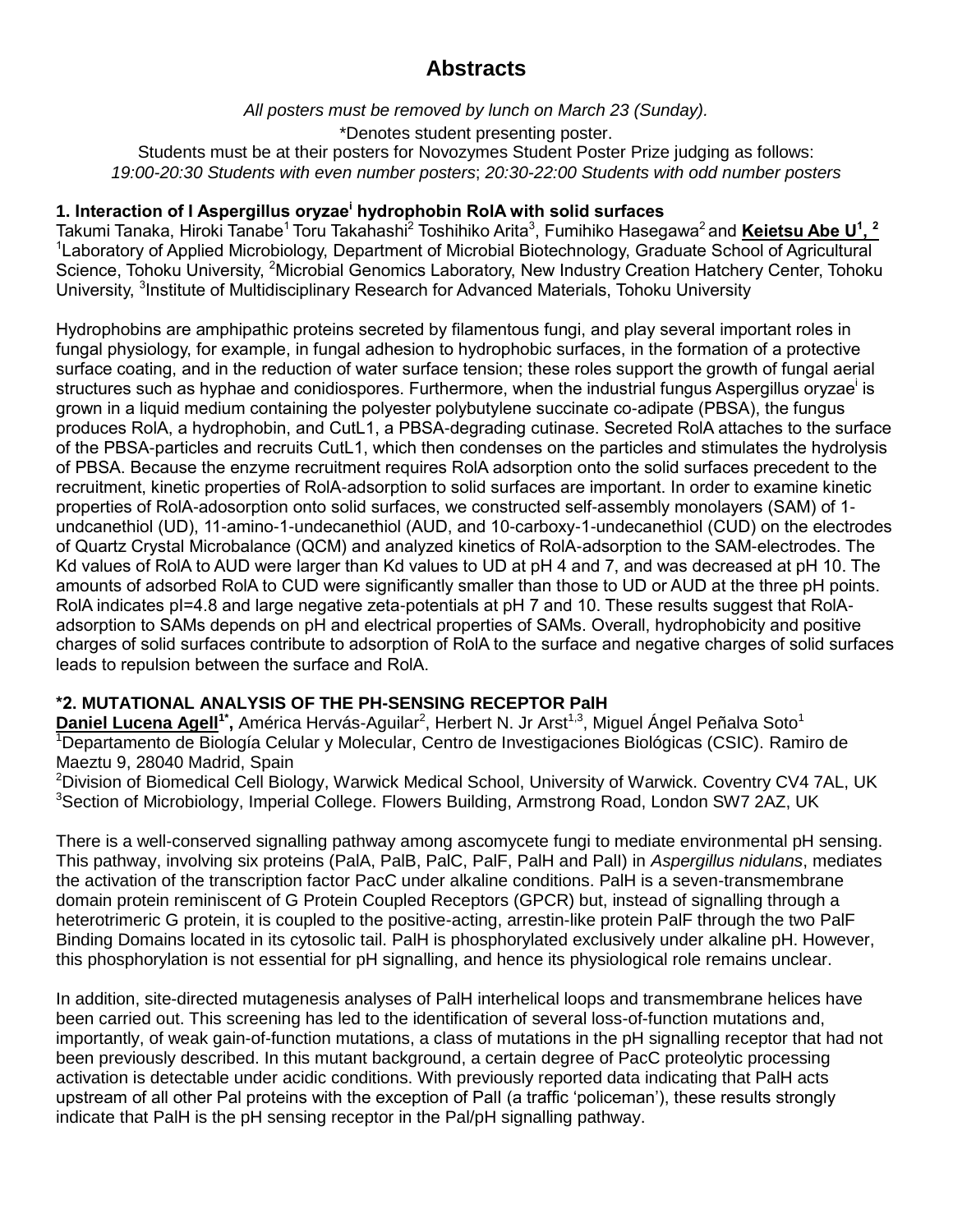#### **\*3. Development of a high throughput gene expression platform for expression of transcription factors in** *Aspergillus nidulans*

Diana C. Anyaogu<sup>1\*</sup>, Dorte K. Holm<sup>2</sup>, Ali Altintas<sup>1</sup>, Chris Workman<sup>1</sup>, Uffe Hasbro Mortensen<sup>1</sup>

(1) Department of Systems Biology, Technical University of Denmark, 2800 Kgs Lyngby, Denmark.

(2) Novozymes A/S, Krogshoejvej 36, 2880 Bagsvaerd, Denmark.

*Aspergillus nidulans* is a well characterized model organism for which many genetic engineering tools have been developed. This makes it an ideal system to study and uncover the mechanisms that control fundamental physiological aspects of fungal life forms i.e. cell differentiation, signaling and metabolism. In order to address fungal physiology in a systems perspective we are in the process of making an overexpression library of all 490 putative and annotated transcription factors (TF) contained in the *Aspergillus* genome. To facilitate the construction of this overexpression library we have developed a high throughput (HTP) gene expression platform with background free cloning vectors and background free integration systems. Furthermore, to limit the manual work most of the construction of gene targeting substrates has been automated, including the validation of PCR fragments.

Here we present the results of the first generation of the library, which is composed by all 52 TF on chromosome I expressed under the control of the inducible Tet-on promoter. The initial characterization identified several strains with an altered metabolite profile. Hence, some showed up-regulation, or downregulation, of a few secondary metabolites indicating that the library contains both activators and repressors. Among the up-regulated compounds some are potentially novel. Interestingly, overexpression of some of the TFs had significant impact on the morphology, conidiation and growth rate.

Together our results show that the high throughput gene expression platform is an efficient and suitable way to construct a TF library, which can be used to study the regulation of the secondary metabolism as well as various other aspects of fungal physiology like cell cycle regulation, cell differentiation and signaling.

#### **4. Efficient Generation of** *Aspergillus niger* **Knock Out Strains by Combining NHEJ Mutants and a Split Marker Approach**

Mark Arentshorst<sup>1</sup>, Jing Niu<sup>1</sup> and Arthur F.J. Ram<sup>1,2</sup>

<sup>1</sup> Leiden University, Institute of Biology Leiden, Department Molecular Microbiology and Biotechnology, Sylviusweg 72, 2333 BE Leiden, The Netherlands

<sup>2</sup> Kluyver Centre for Genomics of Industrial Fermentation, P.O. Box 5057, 2600 GA Delft, The Netherlands

To generate gene deletion mutants in *Aspergillus niger*, we combined the use of Non-Homologous End Joining (NHEJ) mutants (*ku70* mutant) and the split marker approach. The combination of both tools resulted in efficient PCR amplification because of the reduced length of the PCR fragments and efficient homologous recombination frequencies. A set of five selection markers, two dominant selection markers (*hph*; hygromycin B resistance and BLE; phleomycin resistance) and three auxotrofic markers (*pyrG*, *argB* and *nicB*) were successfully used in a split marker approach to obtain *amyR* knock outs with high efficiency. *AmyR* encodes a transcription factor that is required for the expression of starch degrading enzymes and disruption of *amyR* results in the inability to grow on starch. The strategy to generate the gene deletion constructs is such that with one set of four gene specific primers, a gene deletion mutant can be generated with either one of the five selection markers. The strategy is based on fusion PCR and omits the necessity for cloning the disruption cassettes. This accelerates the process of generating gene deletion cassettes which can now be accomplished within eight hours. The split marker approach can also be used to make gene deletions in a wild-type background in stead of a *Δku70* background. In this chapter, we present protocols and considerations that we used to generate gene knock out constructs by fusion PCR and to obtain and verify gene knock outs with any of the five marker genes using the split marker approach. The method is easily transferable to other filamentous fungi.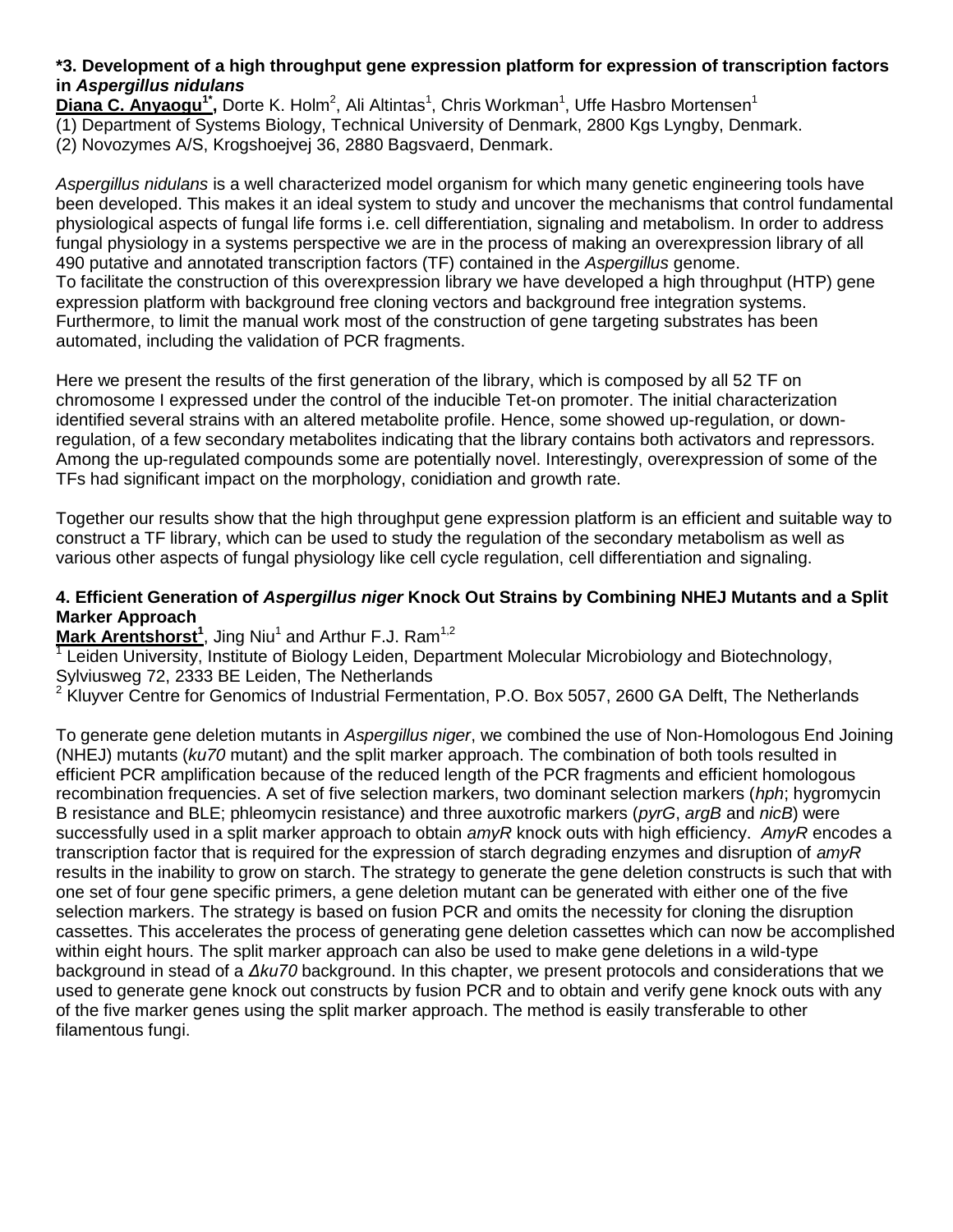## **5. The transcriptional activators AraR and XlnR from Aspergillus niger regulate expression of pentose catabolic and pentose phosphate pathway genes**

**Evy Battaglia**, Miaomiao Zhou, Ronald P. de Vries

The pentose catabolic pathway (PCP) and the pentose phosphate pathway (PPP) are required for the conversion of pentose sugars in fungi and are linked via xylulose-5-phosphate. Previously, it was shown that the D-xylose and L-arabinose release, as well as the PCP is regulated by the transcriptional activators XlnR and AraR in *Aspergillus niger*. In this study we assessed whether XlnR and AraR also regulate the PPP to evaluate to how deep into central carbion metabolism the influence of these regulator extents. Expression of two PPP genes, *rpiA* and *talB*, was reduced in the Δ*araR*/Δ*xlnR* strain and increased in the *xkiA*1 mutant on Dxylose and/or L-arabinose, similar to what was found for PCP genes. This expression profile indicates that at least these two genes are under direct regulation of AraR and/or XlnR. It also demonstrates the strong regulatory connection between sugar release and sugar catabolism, that continues into the central part of carbon catabolism in *Aspergillus*.

## **\*6. Use of ChIP-seq technology for the functional characterization of the mating type protein MAT1-1-1 from the industrial penicillin producer** *Penicillium chrysogenum***.**

**K. Becker<sup>1\*</sup>, M. Freitag<sup>2</sup>, U. Kück<sup>1</sup>** 

*<sup>1</sup>Christian Doppler Laboratory for Fungal Biotechnology, Ruhr-Universität Bochum, 44801 Bochum, Germany <sup>2</sup>Department of Biochemistry and Biophysics, Oregon State University, OR 97331-7305, USA*

*Penicillium chrysogenum* is the major industrial producer of the ß-lactam antibiotic penicillin which is widely used in the treatment of infections caused by gram positive bacteria. We have studied the regulation of secondary metabolism and morphology of this filamentous fungus to broaden our current understanding of these fundamental processes. Recently we were able to show that the MAT1-1-1 mating-type protein, playing a crucial role in governing sexual identity, also is involved in the regulation of a wide range of genes with biotechnological relevance ranging from regulators of penicillin production, hyphal morphology and conidial formation [1].

In order to understand the regulatory functions of MAT1-1-1, chromatin immunoprecipitation combined with next generation sequencing (ChIP-seq) was performed. Bioinformatic analysis was used for the identification of putative DNA-binding regions of MAT1-1-1 as well as for *de novo* motif analysis. qPCR confirmed the enrichment of MAT1-1-1 specific DNA-regions in ChIP-DNA compared to input-DNA and was used for the verification of peak quality scores generated during bioinformatic analysis. Furthermore, we performed qRT-PCR analyses to distinguish genes that are specifically regulated by MAT1-1-1 from those that are unaffected by overexpression and deletion of the MAT1-1 gene. In order to conduct electrophoretic mobility shift assays (EMSA), we fused the MAT1-1 gene to the glutathione S-transferase (GST) gene for overexpression in *E. coli*. The purified fusion protein was used to verify the binding of MAT1-1-1 to putative DNA binding sites.

Taken together, our data from ChIP-seq analysis extends the current knowledge of the regulatory network controlling both penicillin biosynthesis and morphogenesis in *P. chrysogenum*. Hence, our experiments will identify new starting points for targeted genetic engineering of *P. chrysogenum,* which is crucial for further optimization of industrial production strains.

[1] Böhm et al. (2013) Sexual reproduction and mating-type-mediated strain development in the penicillinproducing fungus *Penicillium chrysogenum*. PNAS 22;110:1476-81

#### **\*7. The influence of regulatory and metabolic mutations on growth of** *Trichoderma reesei* **on plant biomass related carbon sources**

Tiziano Benocci\*<sup>1</sup>, Maria Sahar<sup>2</sup>, Isabelle Benoit<sup>1</sup>, Bernhard Seiboth<sup>2</sup>, Ronald P. de Vries<sup>1</sup>

 $1$  CBS-KNAW Fungal Biodiversity Centre. Utrecht, Netherlands

 $2$  Vienna University of Technology - Institute of Chemical Engineering. Vienna, Austria

Many regulators and pathways are involved in fungal growth on plant biomass. In this study we have analysed regulatory and metabolic mutants of *Trichoderma reesei* (*Hypocrea jecorina*) with respect to growth on pure and complex carbon sources.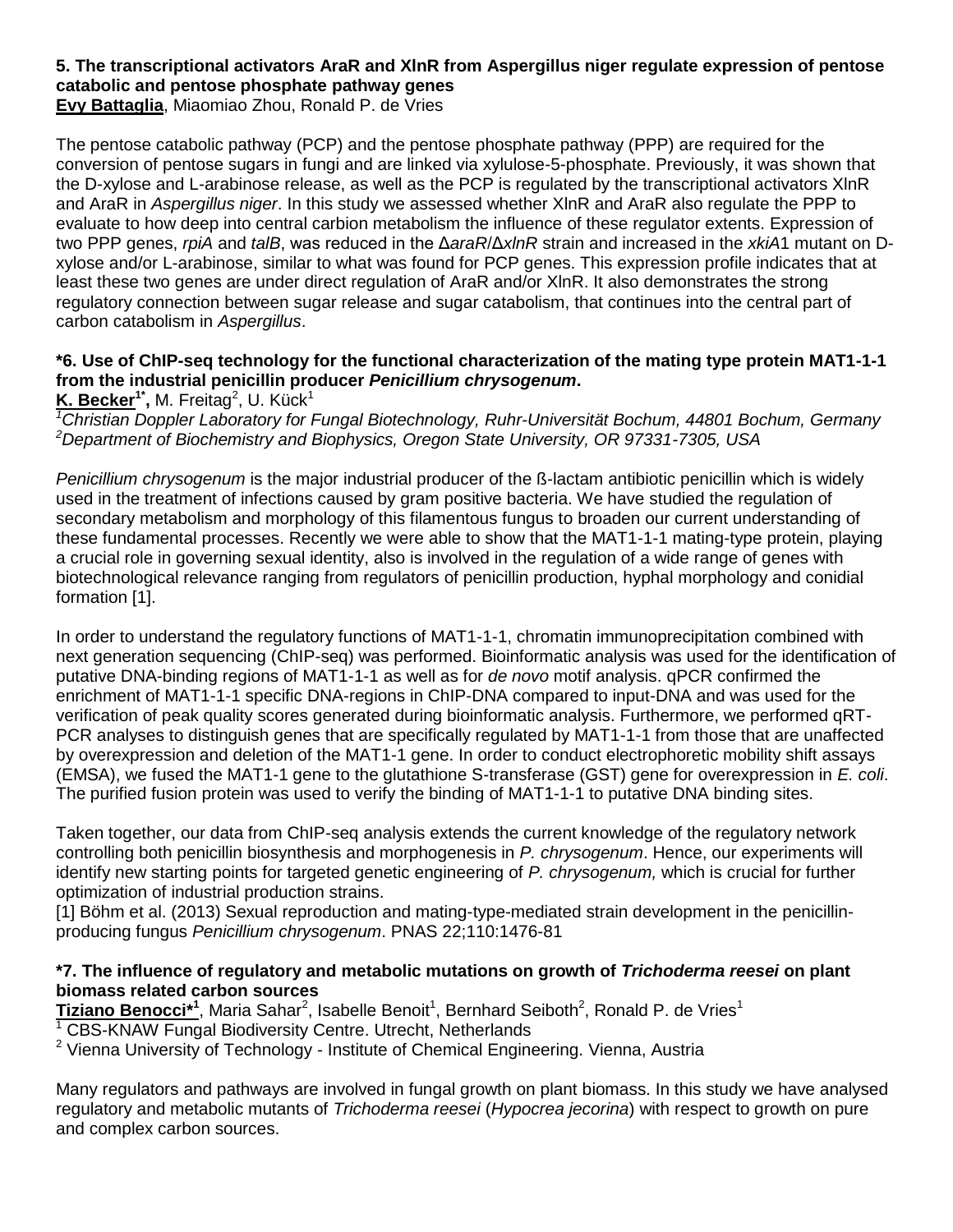Growth and enzyme production of wild-type and knock-out strains were compared on 33 different plant biomass related carbon sources, ranging from monosaccharides to crude plant biomass. This data helps to understand the biotope specificity of this fungus. Differences in growth on carbon sources suggest which metabolic pathways and regulators are important for the utilization of the different substrates. Highlights from this study will be presented.

#### 8. *Bacillus subtilis* **attachment to** *Aspergillus niger* **hyphae results in mutually altered metabolism and defense mechanisms.**

**Isabelle Benoit**<sup>1,2,4</sup>; Marielle H. van den Esker<sup>3</sup>; Aleksandrina Patyshakulieva<sup>2</sup>; Miaomiao Zhou<sup>2</sup>; Jan Dijksterhuis<sup>2</sup>; Oscar P. Kuipers<sup>3,4</sup>; Ronald P. de Vries<sup>1,2,4</sup>, Ákos T. Kovács<sup>3,5</sup>

<sup>1</sup> Fungal Physiology, CBS-KNAW Fungal Biodiversity Centre, Uppsalalaan 8, Utrecht, 3584 CT, The **Netherlands** 

 $2$  Microbiology, Utrecht University, Padualaan 8, Utrecht, 3584 CH, The Netherlands

<sup>3</sup> Molecular Genetics, Groningen Biomolecular Sciences and Biotechnology Institute, University of Groningen, Nijenborg 7, 9747 AG, Groningen, The Netherlands

<sup>4</sup> Kluyver Centre for Genomics of Industrial Fermentations, Netherlands Genomics Initiative/Netherlands Organization for Scientific Research, Netherlands

5 Terrestrial Biofilms Group, Institute of Microbiology, Friedrich Schiller University Jena, Neugasse 23, 07743 Jena, Germany

Interaction between microbes affects the growth, metabolism and differentiation of members of the microbial community. While direct and indirect competitions, like spite and nutrient consumption have a negative effect on the members of the population, microbes also evolved in nature not only to fight, but in some cases to adapt or support each other, while increasing the fitness of the community. The presence of bacteria and fungi in soil results in various interactions, such as mutualism. *Bacilli* attach to the plant root and form complex communities in the rhizosphere. *Bacillus subtilis*, when grown in the presence of *Aspergillus niger* interacts similarly with the fungal partner, by attaching and growing on the hyphae. Using a dual transcriptome experiment, we suggest that both fungi and bacteria alter their metabolism during the interaction. Interestingly, the transcription of genes related to the antifungal and antibacterial defense mechanism of *B. subtilis* and *A. niger*, respectively, are decreased upon attachment of bacteria to the mycelia. When in *Aspergillus nidulans* for instance, it has been shown that some intimate bacterial–fungal interaction triggers biosynthesis of archetypal polyketides [1].

Previous studies on dual transcriptome of *A. niger* and the genus *Collimonas* were restricted to indirect interaction of bacteria and fungi via chemical communication [2]. In our study, we present for the first time the transcriptional changes that occur in the fungal and bacterial partners during their direct interaction.

[1] Schroeckh V, Scherlach K, Nützmann HW, Shelest E, Schmidt-Heck W, Schuemann J, *et al.* (2009). Intimate bacterial–fungal interaction triggers biosynthesis of archetypal polyketides in *Aspergillus nidulans*. Proc Natl Acad Sci USA 106:14558-14563.

[2] Mela F, Fritsche K, de Boer W, an Veen JA, de Graaff LH, van den Berg M, Leveau JHJ (2011). Dual transcriptional profiling of a bacterial/fungal confrontation: *Collimonas fungivorans* versus *Aspergillus niger*. ISME J 5:1494-1504.

#### **\*9. The role of ERAD and autophagy in the degradation of misfolded proteins in** *Aspergillus niger* **Anne-Marie Burggraaf1, 2,\* ,** Arthur F.J. Ram1, 2

<sup>1</sup> Institute of Biology Leiden, Department of Molecular Microbiology and Biotechnology, Sylvius Laboratory, *Sylviusweg 72, 2333 BE Leiden, The Netherlands <sup>2</sup>Kluyver Centre for Genomics of Industrial Fermentation, P.O. Box 5057, 2600 GA Delft, The Netherlands*

Folding of secretory and transmembrane proteins is tightly controlled by a stringent ER quality control system which only allows correctly folded proteins to leave the ER for subsequent delivery to their site of action. Misfolded proteins are sent back into the folding cycle or targeted for destruction via the ER-associated degradation (ERAD) pathway. It has been demonstrated that deletion of the ERAD gene *derA* in *Aspergillus niger* only slightly reduces growth and conidiation, even when the mutant strain contains multiple copies of a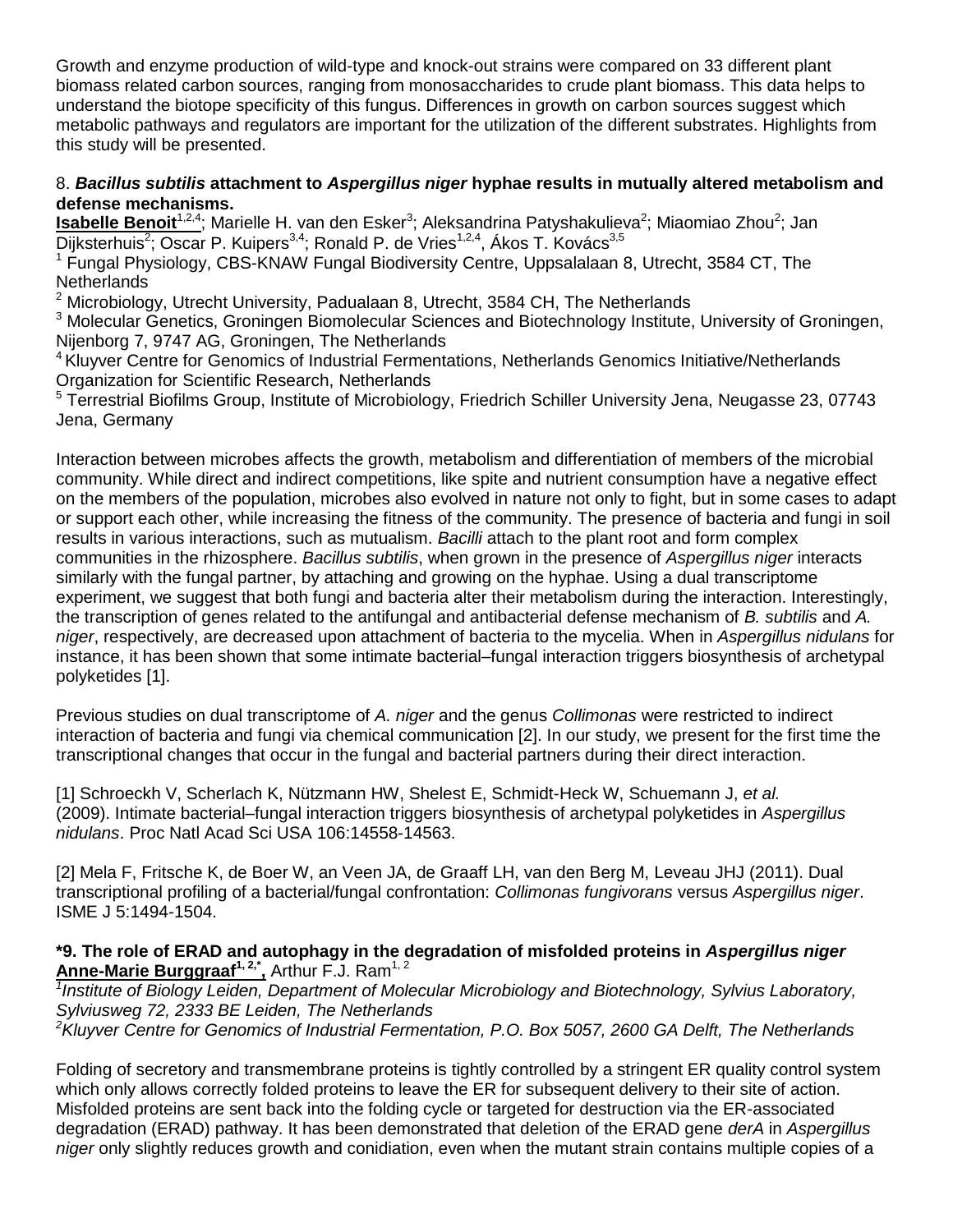Glucoamylase-Glucuronidase (mcGlaGus) gene fusion (Carvalho *et al*., 2011). This present study investigates whether autophagy might serve as an alternative process to remove misfolded proteins from the ER. Autophagy is an intracellular degradation process functioning in the targeting of cytoplasmic content and organelles to vacuoles. We generated *A. niger* double knock-out mutants in which genes were deleted that are essential for ERAD (*derA*) or autophagy (*atg1* and *atg8*) and assessed their growth both under normal and under ER stress conditions. It was observed that deletion of genes required for autophagy in combination with deleting the *derA* gene had no effect on growth, not even in the mcGlaGus background. Furthermore, sensitivity to the ER stressor dithiothreitol was not increased in the double knock-outs in comparison to the single knock-out mutants. Functional redundancy between ERAD and autophagy could thus not be observed in *A. niger*; deleting both processes did not affect the growth phenotype or conidiation in this species.

#### **10. The velvet complex protein, VeA, regulates production of novel** *Aspergillus flavus* **secondary metabolites involved in morphogenesis and survival.**

Jeffrey W. Cary<sup>a</sup>, Pamela Y. Harris-Coward<sup>a</sup>, Kenneth C. Ehrlich<sup>a</sup>, José Diana Di Mavungu<sup>b</sup>, Svetlana V. Malysheva<sup>b</sup>, Sarah De Saeger<sup>b</sup>, Patrick F. Dowd<sup>c</sup>, Sourabha Shantappa<sup>d</sup>, Stacey L. Martens<sup>d</sup>, Ana M. Calvo<sup>d</sup>. <sup>a</sup> Food and Feed Safety Research Unit, USDA/ARS, Southern Regional Research Center, New Orleans, LA 70124, USA

<sup>b</sup> Laboratory of Food Analysis, Faculty of Pharmaceutical Sciences, Ghent University, Harelbekestraat 72, 9000 Ghent, Belgium

<sup>c</sup> Crop Bioprotection Research Unit, USDA/ARS, National Center for Agricultural Utilization Research, Peoria, IL, 61604, USA

<sup>d</sup> Department of Biological Sciences, Northern Illinois University, DeKalb, IL, 60115, USA

Analysis of the *Aspergillus flavus* genome has identified 55 putative secondary metabolic gene clusters predicted to encode metabolites derived from polyketide synthases (PKSs), non-ribosomal peptide synthetases (NRPSs), hybrid PKS-NRPS and prenyltransferases (PTRs). Very few of the metabolites capable of being produced by these gene clusters have been characterized. By whole genome microarray transcript profiling we confirmed that expression of a number of genes associated with these putative secondary metabolic gene clusters in *A. flavus* are regulated by *veA*, a global regulator of fungal development and secondary metabolism. Focusing on two of these *veA*-dependent gene clusters, 23 and 27, we created gene deletion and overexpression strains and used comparative metabolomics to identify these gene cluster-associated metabolites. Cluster 27 harbors a PKS involved in the production of the anthraquinone, asparasone A (358 Da), as well as three related anthraquinones of molecular weight 374, 340, and 316 Da. The 316 Da anthraquinone is particularly interesting because it is most likely formed by incorporation of 7 malonyl-CoA units rather than the 8 units required for biosynthesis of asparasone A. Inactivation of the cluster 27 *pks* (*pks27*) affected sclerotial pigmentation but not conidial pigmentation. Sclerotia produced by *pks27* mutants were significantly more susceptible to insect predation and damage by ultraviolet light and heat than were the sclerotia produced by the isogenic control. Cluster 23 is one of only two gene clusters in *A. flavus* that harbor a hybrid PKS-NRPS, the other being the cyclopiazonic acid (CPA) cluster. While no significant differences in phenotype or metabolic profiles were observed in a *pks-nrps* deletion mutant compared to the isogenic control strain, overexpression of one of three cluster 23 Zn(2)-Cys(6) transcription factors resulted in transformants producing a novel 335 Da pyridone, subsequently identified as demethoxyleporin A by mass spectral and nmr analysis and by comparison to leporin A from *Aspergillus leporis*. Like leporin A, demethoxyleporin inhibits insect feeding. Our results show that biosynthesis of metabolites required for protection of *A. flavus* sclerotia, like the production of the sclerotia themselves, is inhibited in *veA* mutants, suggesting that a major role of VeA is its affect on sclerotial development and survival.

#### **11. Oxygen and an Extracellular Phase Transition Independently Control Central Regulatory Genes and Conidiogenesis in** *Aspergillus fumigatus***.**

**Myoung-Hwan Chi** and Kelly D. Craven

Plant Biology Division, Samuel Roberts Noble Foundation, 2510 Sam Noble Parkway, Ardmore, OK 73401, USA

Conidiogenesis is the primary process for asexual reproduction in filamentous fungi. As the conidia resulting from the conidiogenesis process are primarily disseminated via air currents and/or water, an outstanding question has been how fungi recognize aerial environments suitable for conidial development. In this study, we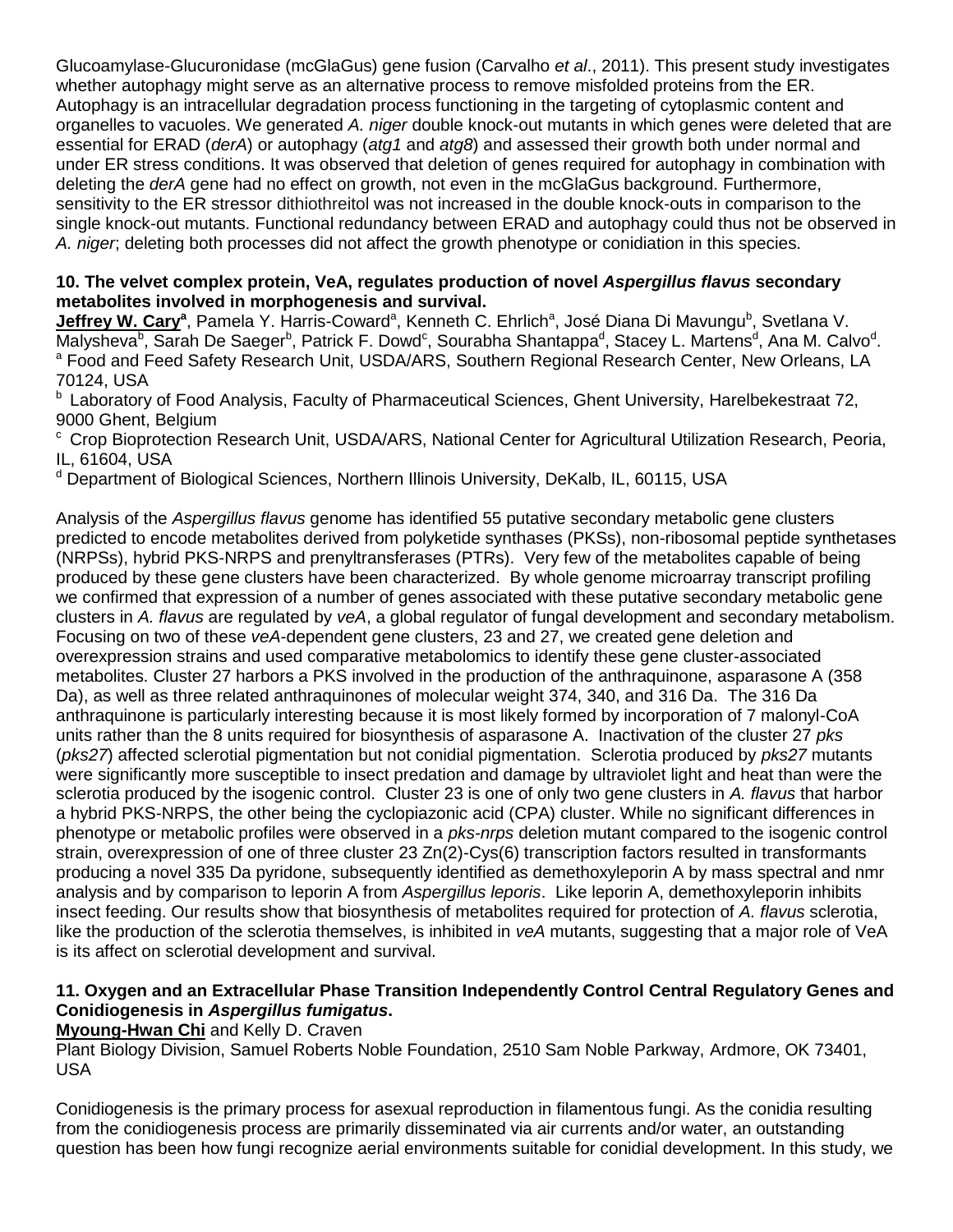documented the somewhat complex development of the conidia-bearing structures, termed conidiophores, from several *Aspergillus* species in a subsurface (gel-phase) layer of solid media. A subset of the isolates studied was able to develop conidiophores in a gel-phase environment, but exposure to the aeriform environment was required for the terminal developmental transition from phialide cells to conidia. The remaining Aspergilli could not initiate the conidiogenesis process until they were exposed to the aeriform environment. Our observations of conidiophore development in high or low oxygen conditions in both aeriform and gel-phase environments revealed that oxygen and the aeriform state are positive environmental factors for inducing conidiogenesis in most of the aspergilli tested in this study. Transcriptional analysis using *A. fumigatus* strain AF293 confined to either the aeriform or gel-phase environments revealed that expression of a key regulatory gene for conidiophore development (*AfubrlA*) is facilitated by oxygen while expression of another regulatory gene controlling conidia formation from phialides (*AfuabaA*) was repressed regardless of oxygen levels in the gel-embedded environment. Furthermore, by comparing the conidiation-defective mutants lacking genes controlling various regulatory checkpoints throughout the conidiogenesis pathway, we propose that this aerial response by the fungus requires both oxygen and the phase transition (solid to aeriform), with these environmental signals integrating into the upstream regulatory pathway and central regulatory pathway of conidiogenesis, respectively. Our findings provide not only novel insight into how fungi respond to an aerial environment to trigger development for airborne conidia production but also the relationship between environmental factors and conidiogenesis regulation in aspergilli.

Keywords: *Aspergillus fumigatus*, asexual development, conidiogenesis, oxygen, environmental recognition

#### **12. A possible explanation of the variegated phenotype of the** *Aspergillus nidulans brlA12* **mutant** Gareth Griffith, Moira Stark and **John Clutterbuck**

College of Medical, Veterinary and Life Sciences, University of Glasgow, Glasgow, Scotland, UK. [jclutterbuck481@btinternet.com](mailto:jclutterbuck481@btinternet.com)

Colonies of the variegated *brlA12* mutant of *Aspergillus nidulans* bear bristle-type barren conidiophores intermingled with a few near normal conidial heads. The mutation is associated with a translocation fusing the *brlA* gene (chromosome VIII) downstream of a putative cytochrome P450 gene on chromosome III. It is suggested that rare transcription of the p450 gene, coupled to positive feedback engendered by brlA alpha and beta transcripts could explain variegation.

Gareth W. Griffith<sup>1</sup>, Moira Stark<sup>2</sup>, and John Clutterbuck<sup>3</sup>, Department of Genetics and Institute of Biomedical and Life Sciences, University of Glasgow, Glasgow G12 8QQ, Scotland, UK.

#### **13. The responses of A***spergillus niger* **to different lignocellulosic substrates highlight both similarities and substrate-specific differences**

**Daly, P.,** van Munster, J.M., Kokolski, M., Delmas, S., Pullan, S.T., Neiteler, A., Ibbett, R., and Archer, D.B\* School of Life Sciences, University of Nottingham, UK [David.Archer@nottingham.ac.uk](mailto:David.Archer@nottingham.ac.uk)

Fungi are major degraders of lignocellulose in nature and are the main sources of enzymes used to saccharify lignocellulose in the production of second generation biofuels. The cost of producing these enzyme cocktails is a major barrier to cheaper biofuels. One path to reducing costs is through a better understanding of the response of fungi to lignocellulose. *Aspergillus niger* has an extensive repertoire of genes encoding enzymes that hydrolyse the components of lignocellulose (cellulose, hemicelluloses and pectin) as well as various accessory proteins. This repertoire of genes makes *A. niger* an excellent model to investigate fungal response to lignocellulosic substrates over time.

Previously we investigated the global transcriptional response of *A. niger* to wheat straw (Delmas et al., 2012) and more recently have compared this response with the response to stems from a willow tree at a single time point. At the transcriptional level, there are many similarities in the responses to the two substrates such as the large increase in carbohydrate active enzyme (CAZy) transcripts from glycosyl hydrolase (GH) families. Some of the differences in the responses can in part be explained by the differences in composition of the substrates. At the biochemical level, enzymes prepared from *A. niger* exposed to wheat straw were used in a saccharification assay and were more effective at saccharification of wheat straw than willow.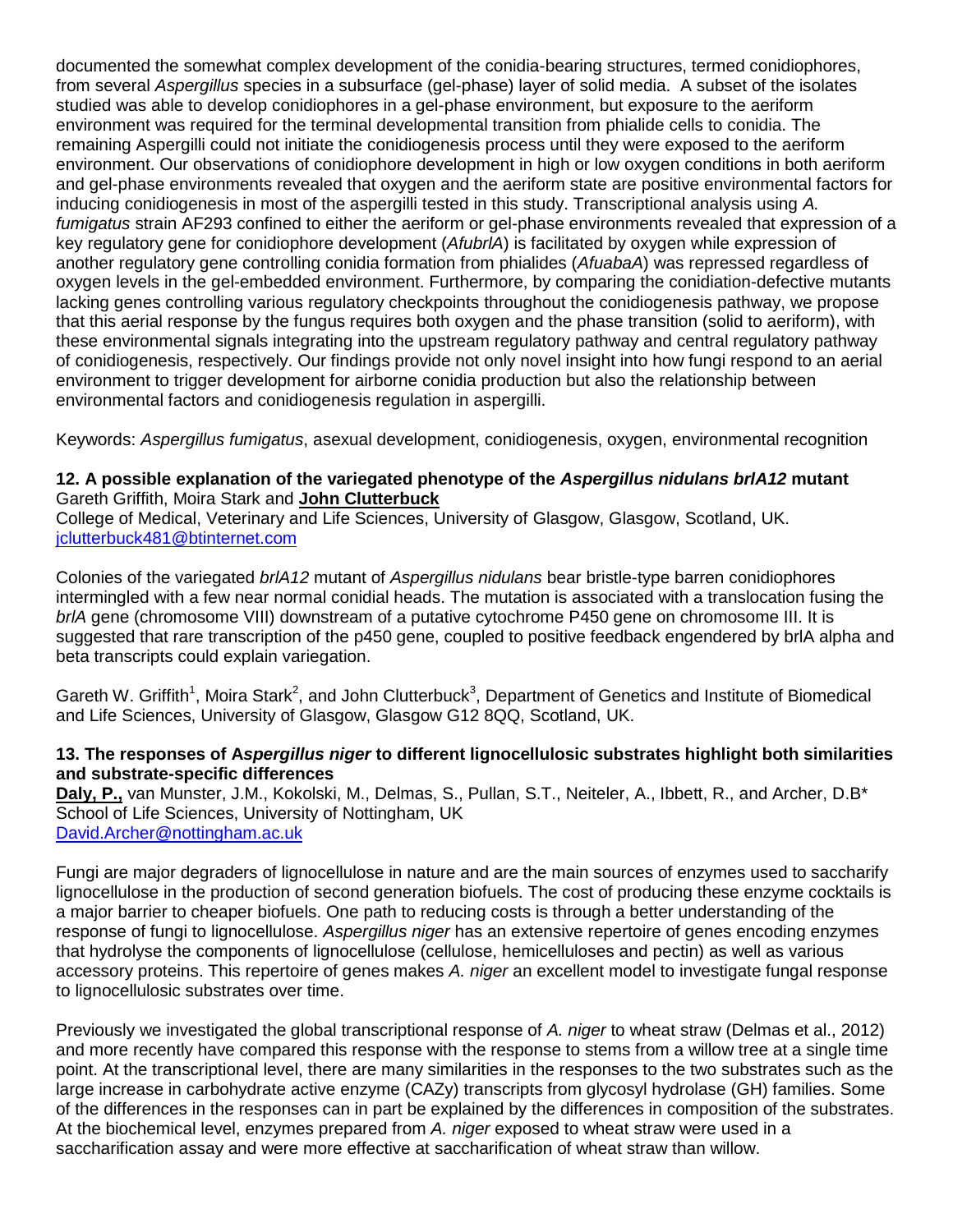In further work at the transcriptional level, we are investigating with the Joint Bioenergy Institute (JBEI) and the Joint Genome Institute (JGI) the responses of *A. niger* to untreated and pre-treated (ionic liquid or hydrothermal) *Miscanthus* stems and wheat straw at nine time points from three hours until five days after transfer from a simple carbon source. Here we aim to elucidate the transcriptional response of *A. niger* as a function of time and lignocellulosic substrate and we will present some preliminary results from our study.

In terms of fungal biology, our work shows that *A. niger* has some ability to distinguish between different lignocellulosic substrates and that is likely to be related to the differences in inducing molecules derived from these different substrates and the evolutionary selective advantage to the fungus of preferentially synthesising appropriate enzymes for available carbon sources. In terms of applications, our work could improve functionality of enzyme cocktails and reduce the costs of their production.

#### References

Delmas, S., et al., 2012. Uncovering the Genome-Wide Transcriptional Responses of the Filamentous Fungus *Aspergillus niger* to Lignocellulose Using RNA Sequencing. PLoS Genetics. 8, e1002875

## **14. How transporter specificity is determined: an emerging role of channel-like gating domains (lessons from** *Aspergillus nidulans***)**

#### **George Diallinas**

Faculty of Biology, University of Athens, Panepistimioupolis, Athens 15781, Greece

Transporters are proteins mediating the translocation of solutes and drugs across the cell membrane of all cells, a biological process implicated in nutrition, signaling and cell communication with its environment in general. The biological importance of transporters is reflected in several genetic diseases and phenomena of drug resistance or sensitivity, neurotransmission or metabolite redistribution in heterotrophic tissues. Similarly to enzymes, transporters have a major substrate binding site interacting specifically with a single molecule of the substrate in each transport cycle. Consequently they are characterized, in most cases, with Michaelis-Menten kinetics. Substrate binding elicits consequential conformational changes which eventually produce a transporter conformer open to the opposite side from that from where the substrate originally bound the transporter. This rocking-switch mechanism, implicating alternate outward- and inward-facing transporter conformers, has gained significant support not only from structural studies but also from a plethora of genetic, biochemical or biophysical approaches<sup>1,2</sup>. Most transporters are rather specific for a given substrate or a group of substrates with similar chemical structure (e.g. amino acids, purines), but their degree of substrate specificity and affinity can vary dramatically, even among phylogenetically related members of a transport family showing high overall similarity. How then substrate affinities and specificities are determined or evolve? The current dogma is that transporter specificity is determined by the interactions a given solute can make within a specific binding site. However, genetic, biochemical and *in silico* modeling approaches from our lab, using the *A.*  nidulans purine transporter UapA, have challenged this dogma<sup>3-5</sup>. We are going to highlight results leading to a novel concept stating that substrate specificity and transport kinetics are determined by subtle intramolecular interactions between a major substrate binding site and independent outward- and cytoplasmically-facing, gating domains, analogous to those present in channels<sup>6</sup>. The significance of this finding will be discussed in relationship to transporter turnover regulation and the development of novel transporter-specific antifungals.

#### *References*

- 1. Smirnova I, Kasho V, Kaback HR. Lactose permease and the alternating access mechanism. Biochemistry. 2011 50(45):9684-93
- 2. Penmatsa A, Gouaux E. How LeuT shapes our understanding of the mechanisms of sodium-coupled neurotransmitter transporters. J Physiol. 2013, in press
- 3. Papageorgiou I, Gournas C, Vlanti A, Amillis S, Pantazopoulou A, Diallinas G. Specific interdomain synergy in the UapA transporter determines its unique specificity for uric acid among NAT carriers. J Mol Biol. 2008 Oct 24;382(5):1121-35.
- 4. Kosti V, Papageorgiou I, Diallinas G. Dynamic elements at both cytoplasmically and extracellularly facing sides of the UapA transporter selectively control the accessibility of substrates to their translocation pathway. J Mol Biol. 2010 Apr 16;397(5):1132-43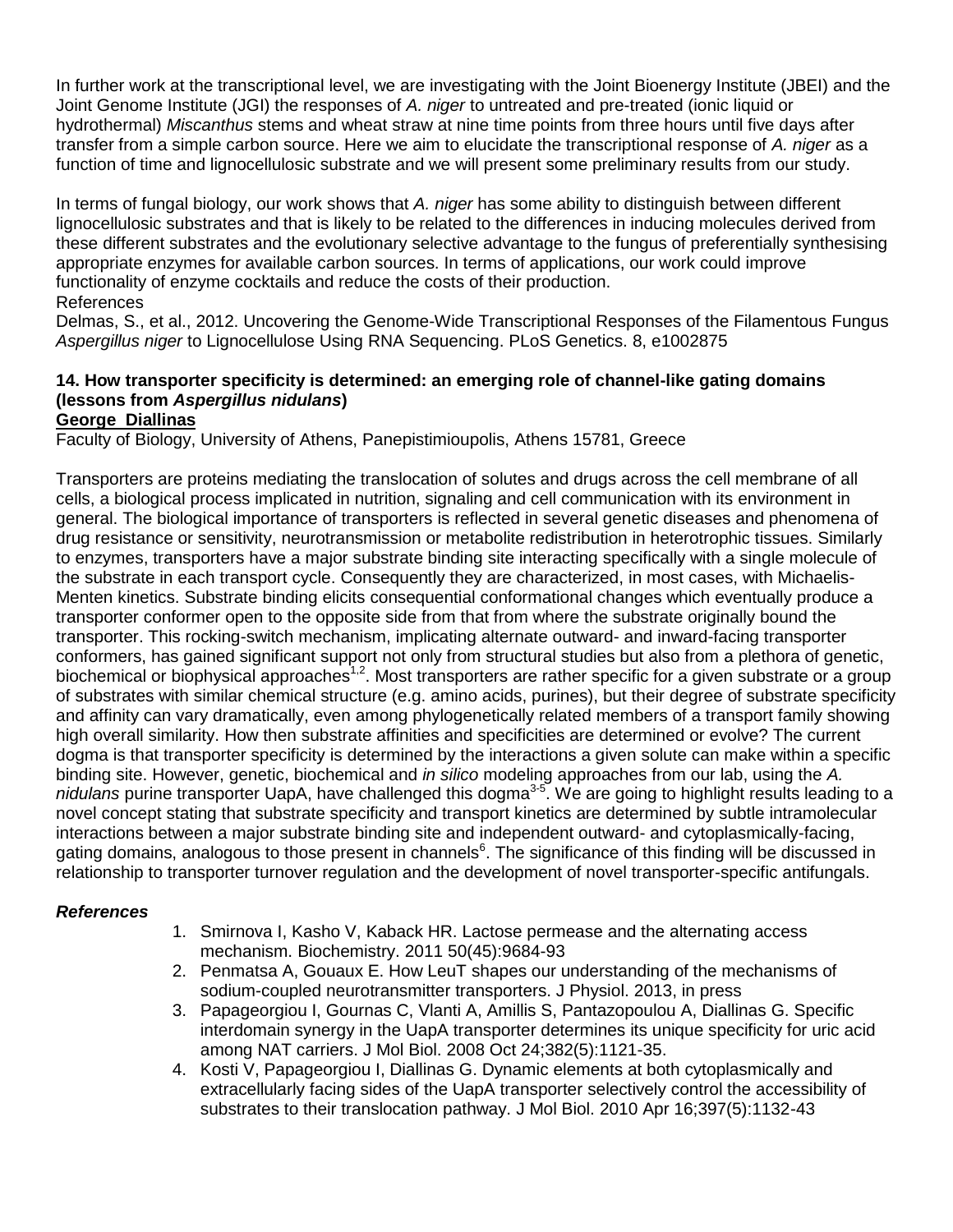- 5. Kosti V, Lambrinidis G, Myrianthopoulos V, Diallinas G, Mikros E. Identification of the substrate recognition and transport pathway in a eukaryotic member of the nucleobaseascorbate transporter (NAT) family. PLoS One. 2012;7(7):e41939.
- 6. Diallinas G. An almost-complete movie. Science. 2008 Dec 12;322(5908):1644-5.

**Key words***:* structure-function relationships/mutational analysis/uptakes/substrate docking

#### **\*15. Exploring the Enzymatic Mechanism and Biological Function of Gliotoxin S-methylation in**  *Aspergillus fumigatus*

**Stephen Dolan\*,** Rebecca Owens, Grainne O'Keeffe, Gary Jones and Sean Doyle Department of Biology, National University of Ireland Maynooth, Co. Kildare, Ireland.

Gliotoxin is a redox active molecule secreted by *Aspergillus fumigatus*. It is an epipolythiodioxopiperazine class fungal toxin containing a disulphide bridge which is essential to its biological activity. GliT, an oxidoreductase, developmental behavior of

has been shown to be essential for self-protection against gliotoxin. *A. fumigatus* also produces an inactive bis-*S*-methylated form of gliotoxin. This modification of the active dithiol form has been hypothesised by others as a backup plan to protect the producer from dithiol end-products/toxic biosynthetic intermediates. Despite the identification of *S*-methylated forms for the majority of ETPs, to date, no enzyme has been demonstrated to catalyse this modification. Bioinformatic analysis of the *A. fumigatus* genome identified three methyltransferase encoding genes which may be responsible for this enzymatic conversion: the *gli* cluster genes *gliN*, *gliM* and a previously unclassified non-*gli* cluster encoded methyltransferase termed gliotoxin thiomethyltransferase A (*gtmA)*. Disruption of *gtmA* completely abrogated organismal ability to biosynthesize and secrete bis-methyl gliotoxin (BmGT), while gliotoxin production and secretion were unaffected. This result also excludes a role for either GliM or GliN in gliotoxin thiomethylation. Surprisingly, exposure of *A. fumigatus* ∆*gtmA* to exogenous gliotoxin or  $H_2O_2$  did not reveal the acquisition of a sensitive phenotype compared to wild-type. Thus, GtmAmediated gliotoxin bismethylation is not essential for self-protection. Subsequent recombinant expression of GtmA as a GST fusion protein in *Escherichia coli*, led to the assessment of activity of the purified enzyme. Recombinant GtmA was shown to bismethylate dithiol gliotoxin using *S*-adenosyl methionine as methyl donor, *via* a novel LC-MS enabled activity assay. GtmA activity was detectable in *A. fumigatus* protein lysates obtained only under conditions permissive for BmGT formation. The *S*-methylation of endogenous and exogenous bioactive natural products was originally proposed as a host strategy for detoxification, shared amongst multiple species of bacteria and fungi. Our data unambiguously identify the first enzyme involved in ETP *S*-methylation and demonstrate that this mechanism is not essential for self-protection in *A. fumigatus*. Additionally, the location of this enzyme outside of the gliotoxin biosynthetic cluster is an exception to the rule that genes involved in the production of a particular metabolite are contiguously aligned.

**Keywords:** Gliotoxin, Aspergillus fumigatus, Epipolythiodioxopiperazine, S-Methyltransferase, Detoxification

#### **16. Quantitative Proteomic and Targeted Metabolomic Analysis Reveal Unexpected Effects of Interference with Gliotoxin Biosynthesis in** *Aspergillus fumigatus***.**

**Rebecca A. Owens**, Daragh Cuskelly, Grainne O'Keeffe, Gary W. Jones and **Sean Doyle**. Department of Biology, National University of Ireland Maynooth, Maynooth, Co. Kildare, Ireland. Email: [sean.doyle@nuim.ie](mailto:sean.doyle@nuim.ie)

Previous work has shown that deletion of the *gliK* gene from the *gli* cluster in *A. fumigatus* resulted in the abrogation of gliotoxin biosynthesis and led to a significant increase in sensitivity to exogenous gliotoxin, relative to the parent strain ( $\geq 1$  µg/ml gliotoxin;  $p < 0.001$ ). Comparative proteomic profiling of the gliotoxinsensitive mutant, Δ*gliK*, revealed perturbation of translation in response to gliotoxin and also indicated dysregulation of the unfolded protein response (UPR) to endoplasmic reticulum (ER)-associated stress. This informs on the mechanisms involved in gliotoxin-mediated toxicity and may extend to other gliotoxin-sensitive species. Additionally, enzymes involved in the methyl/methionine cycle, including methylenetetrahydrofolate reductase (MTHFR) and methionine synthase, were significantly up-regulated in Δ*gliK* upon exposure to gliotoxin (*p* < 0.05). Up-regulation of the methionine cycle in response to gliotoxin, as revealed by comparative proteomics, may therefore indicate an attempt to compensate for disruption in mechanisms required for gliotoxin methylation in Δ*gliK*. Metabolomic investigation of Δ*gliK* revealed a reduced capacity to produce bis-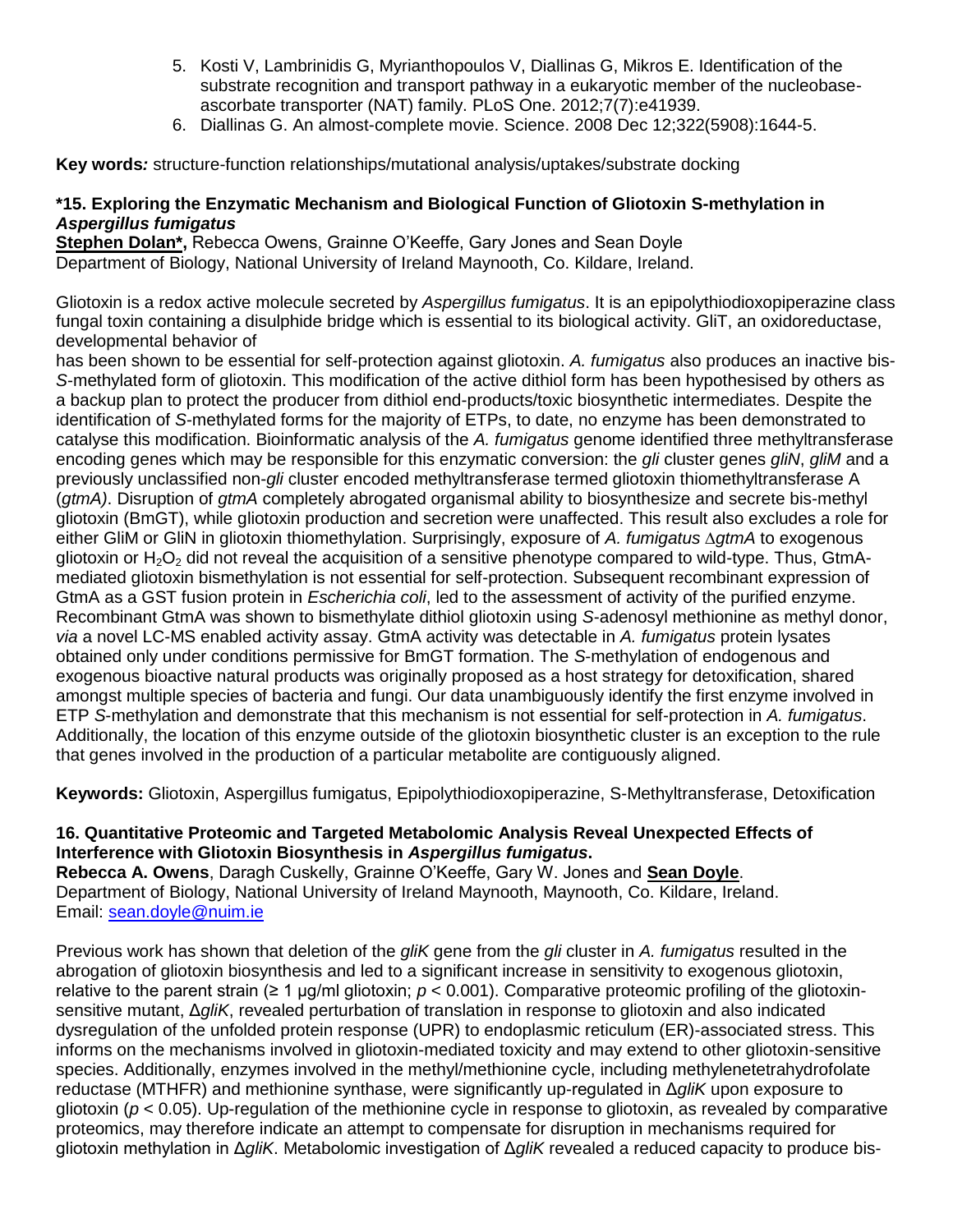methyl gliotoxin (BmGT), or *S*-methylate exogenous gliotoxin, relative to the parent strain. However, this inefficient conversion of gliotoxin to BmGT does not appear to specifically contribute to the increased sensitivity of Δ*gliK* to gliotoxin. LC-MS analysis, using <sup>13</sup>C-labelled-methionine (via *S*-adenosylmethionine; SAM) revealed Met as the source of the methyl groups on BmGT. Additionally, deletion of *gliK*, but not *gliT*, from *A. fumigatus* also resulted in over-production of two diketopiperazines (6-methoxyspirotryprostatin B (*m/z* 394) and 18 oxotryprostatin A (*m/z* 396) which are unrelated to gliotoxin and previously only detected in a marine species, *Aspergillus sydowi*. This suggests that disruption of gliotoxin biosynthesis, and unexpected *trans* effects, specifically alters the biosynthesis of additional secondary metabolites and may represent a novel strategy for activating silent gene clusters.

#### **17. Identification of the inducer of the** *bgaD* **(beta-galactosidase-encoding) gene in** *Aspergillus nidulans* **upon growth on D-galactose**

Anita Orosz, Ádám Ondecs, Csaba Matolcsi, Zoltán Németh, Levente Karaffa, **Erzsébet Fekete** Department of Biochemical Engineering, Faculty of Science and Technology, University of Debrecen, H-4010, Egyetem tér 1., Debrecen, Hungary

Fungal beta-D-galactosidase is an elementary enzyme in biotech industry on account of its ability to hydrolyse lactose to produce galactose and glucose. Fungal beta-galactosidases can be distinguished into extracellular enzymes characterised by an acidic pH optimum, and intracellular ones, that function optimally at neutral pH. In *Aspergillus nidulans*, only a lactose- and D-galactose inducible intracellular activity with a neutral pH optimum has been described. Functionally characterised intracellular ( $pH$ -neutral)  $\Box$ -galactosidases belong to the Glycosyl Hydrolase family 2 (GH2).

Genome annotation predicts nine genes for GH2 enzymes, out of which four were mapped to chromosome VI, but only one (AN3201) appeared to specify a gene big enough to produce a peptide of 120 kDal, the experimentally estimated molecular weight of the  $\Box$ -galactosidase subunit. This gene was assigned the abbreviation *bgaD*.

In this study we report on the expression characteristics of the *A. nidulans bgaD* gene upon growth on Dgalactose. The potential inductors can be identified by testing loss-of-function mutants defective in a single defined step of D-galactose catabolism. In case of a galactokinase (*galE*) mutant, *bgaD* is strongly induced by D-galactose, indicating that the intermediates of the Leloir pathway are dispensible for the induction. The expression profile of *bgaD* was similar in L-arabitol dehydrogenase (*araA1*) and hexose kinase (*frA1*) negative backgrounds, indicating that intermediates of the oxido-reductive pathway downstream of galactitol are not necessary for *bgaD* induction either. An *frA1/galeE* double mutant (which cannot grow on D-galactose) still produced *bgaD* transcript upon transfer onto D-galactose. Together, these results suggested that the true inducer of *bgaD* upon D-galactose induction is either D-galactose itself or its poliol form (galactitol).

To test this hypothesis, we grew the wild-type as well as the *galE* mutants on galactitol as a sole carbon source. No *bgaD* induction was observed at any time-points tested, e.g. galactitol is not an inducer of the major intracellular beta-galactosidase in *A. nidulans*. We therefore concluded that the true inducer of *bgaD* in *A. nidulans* upon growth on D-galactose is the sugar itself, and its catabolism is not needed to achieve sufficient level of transcript formation.

#### **Acknowledgement**:

The research was supported by the EU and co-financed by the European Social Fund under the project ENVIKUT (TÁMOP-4.2.2.A-11/1/KONV-2012-0043).

#### **\*18. The cell wall stress response of** *Aspergillus niger* **involves the activity of at least two transcription factors: RlmA and MsnA**

**Markus RM Fiedler<sup>1\*</sup>,** Annett Lorenz<sup>1</sup>, Benjamin M Nitsche<sup>1</sup>, Mark Arentshorst<sup>2,3</sup>, Arthur FJ Ram<sup>2,3</sup>, Vera  $Mever<sup>1,3</sup>$ 

Institute of Biotechnology, Department Applied and Molecular Microbiology, Berlin University of Technology, Gustav-Meyer-Allee 25, 13355 Berlin, Germany

1) Leiden University, Institute of Biology Leiden, Department Molecular Microbiology and Biotechnology, Sylviusweg 72, 2333 BE Leiden, The Netherlands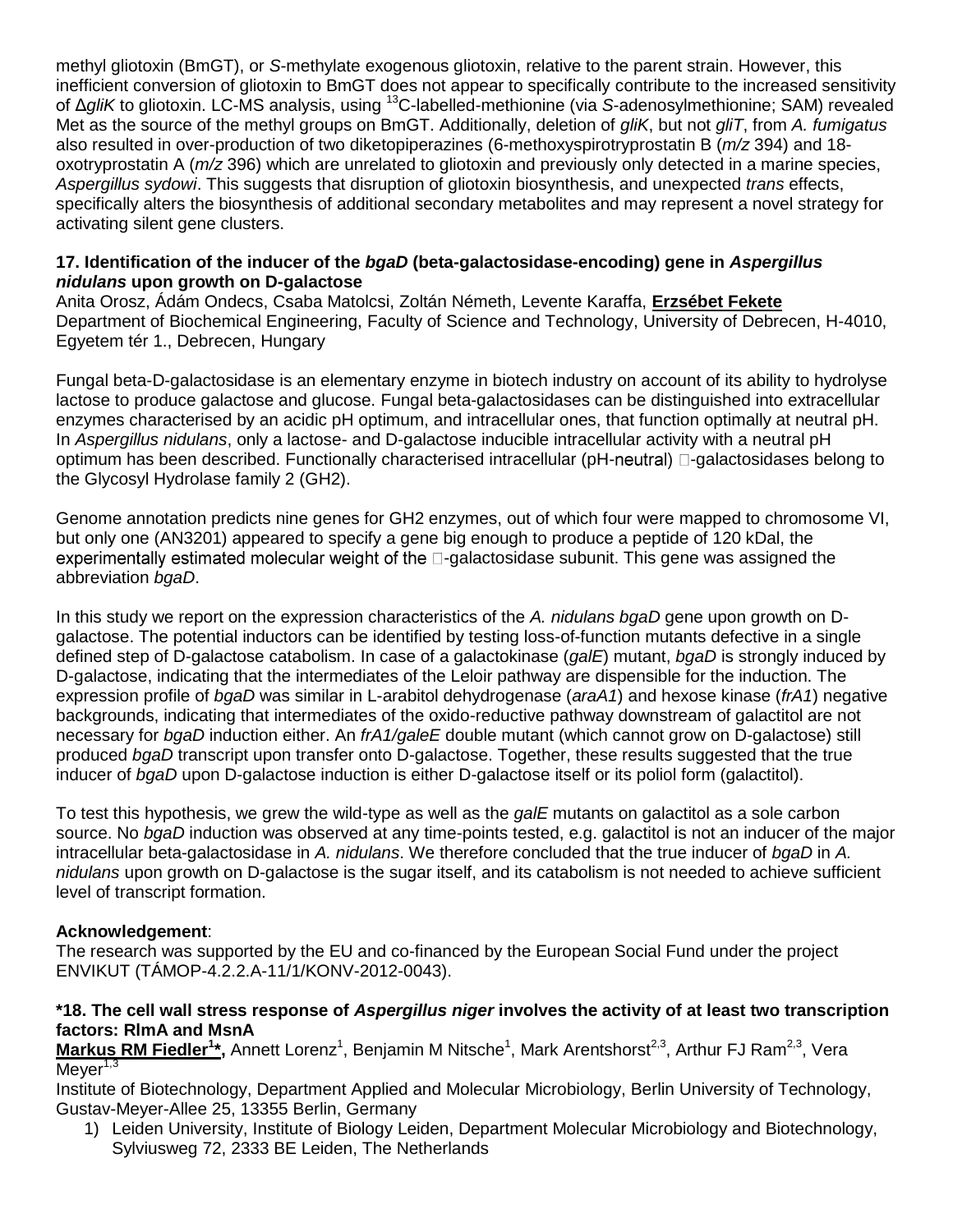2) Kluyver Centre for Genomics of Industrial Fermentation, P.O. Box 5057, 2600 GA Delft, The **Netherlands** 

Comprehensive understanding on how fungi adapt and survive cell wall stress conditions is still missing. Recently, we have shown the importance of the cell wall integrity pathway and its downstream targets RlmA (transcription factor) and AgsA (α-1,3 glucan synthase) for *Aspergillus niger* to survive sublethal concentrations of caspofungin, fenpropimorph and the antifungal protein AFP (Meyer et al 2007, Hagen et al. 2007) . In this study, we extended these transcriptomic and physiologic analyses to study the response of *A. niger* towards aureobasidin A (AbaA), an inhibitor of the sphingolipid biosynthesis and FK506, an inhibitor of the calciumcalcineurin signaling pathway. Upon AbaA treatment, 237 responsive genes were found which were mainly assigned to function in (i) lipid metabolism, (ii) cell wall remodelling, (iii) vesicle transport, (iv) nutrient transport and (vi) proteasomal degradation. Expression of 96 genes changed upon FK506 treatment, which are predicted to function in (i) ion homeostasis, (ii) calcium signaling, (iii) protein folding and maturation and (iv ) vesicle trafficking. In silico analysis of all responsive genes and their promoter regions predicted that beside RlmA, another transcription factor, MsnA, might guard *A. niger* against these cell wall stressors. Analysis of the phenotype of *A. niger* when depleted for MsnA indeed confirmed that MsnA is important for *A. niger* to withstand cell wall stress.

**Key words:** *Aspergillus niger*, RlmA, MsnA, cell wall integrity, antifungals

Meyer et al (2007) J Biol Chem 282:32935-48 Hagen et al. (2007) Appl Environ Microbiol 73:2128-34

#### \***19. Impact of G protein-coupled receptors on sensing and regulation of growth in the humanpathogenic fungus** *Aspergillus fumigatus*

Martin Föge<sup>\*1</sup>, Thorsten Heinekamp<sup>1</sup>, Margherita Bertuzzi<sup>2</sup>, Elaine Bignell<sup>2</sup> and Axel A. Brakhage<sup>1</sup>  $1$ Leibniz Institute for Natural Product Research and Infection Biology – Hans-Knöll-Institute, Department of Molecular and Applied Microbiology and Institute of Microbiology, Friedrich Schiller University Jena, Germany  $2$  Institute of Inflammation and Repair, University of Manchester, UK

The asexual conidia of the ubiquitous fungus *Aspergillus fumigatus* are a major thread to immunocompromised patients<sup>1</sup>. Until now, little is known about the pathophysiology of A. fumigatus, especially with regard to the function of the 15 G protein-coupled receptors (GPCR's) that are encoded in the genome. Therefore, we investigate the signalling function of GPCR's and their contribution to physiology and virulence of *A. fumigatus*. To characterise the function, we generated single knock-out mutant strains that were phenotypically characterised. Furthermore, we applied the BIOLOG-System to investigate putative ligands as well as the Split-Ubiquitin-Yeast-Two-Hybrid-System to verify protein-protein interaction with cytoplasmic signal transduction proteins. With the methods mentioned, we could show that the deletion of some GPCR-encoding genes leads to a decrease in spore formation, whereas the germination rate and the response towards reactive oxygen-inducing agents remained unaffected. The deletion of *gprG* additionally led to a significant delay in radial growth. Using the BIOLOG-System, we showed that the lack of certain GPCR's alters the growth of the respective mutant strains. Interestingly, addition of the identified metabolites in excess complemented the growth defect of the respective mutants, indicating the link between the ability to sense certain molecules *via* GPCR's and the effect of these molecules on the physiology of *A. fumigatus*. In summary, GPCR's of *A.*  fumigatus are involved in sensing of nutrients, as it has been shown recently for A. nidulans<sup>2</sup>. Furthermore, they contribute to the regulation of growth and spore formation as indicated by the changed phenotypes of single-ko strains. Current investigations focus on the link of GPCRs to signal transduction proteins and on their contribution to virulence of *A. fumigatus.*

<sup>1</sup> Kwon-Chung, Sugui; PLOS Pathogens, 2013 <sup>2</sup> de Souza *et al.*; PLOS One, 2013

#### **\*20. KdmB, a histone H3 lysine K9/K36 demethylase modulates gene expression of secondary metabolite gene clusters**

 $\bm{{\sf A}$ gnieszka Gacek\* $^{\text{4}}$ , Yazmid Reyes-Domínguez $^{\text{1}}$ , Michael Sulyok $^{\text{2}}$ , Joan Tilburn $^{\text{3}}$  and Joseph Strauss $^{\text{1}}$ <sup>1</sup>Fungal Genetics and Genomics Unit, BOKU University and Austrian Institute of Technology,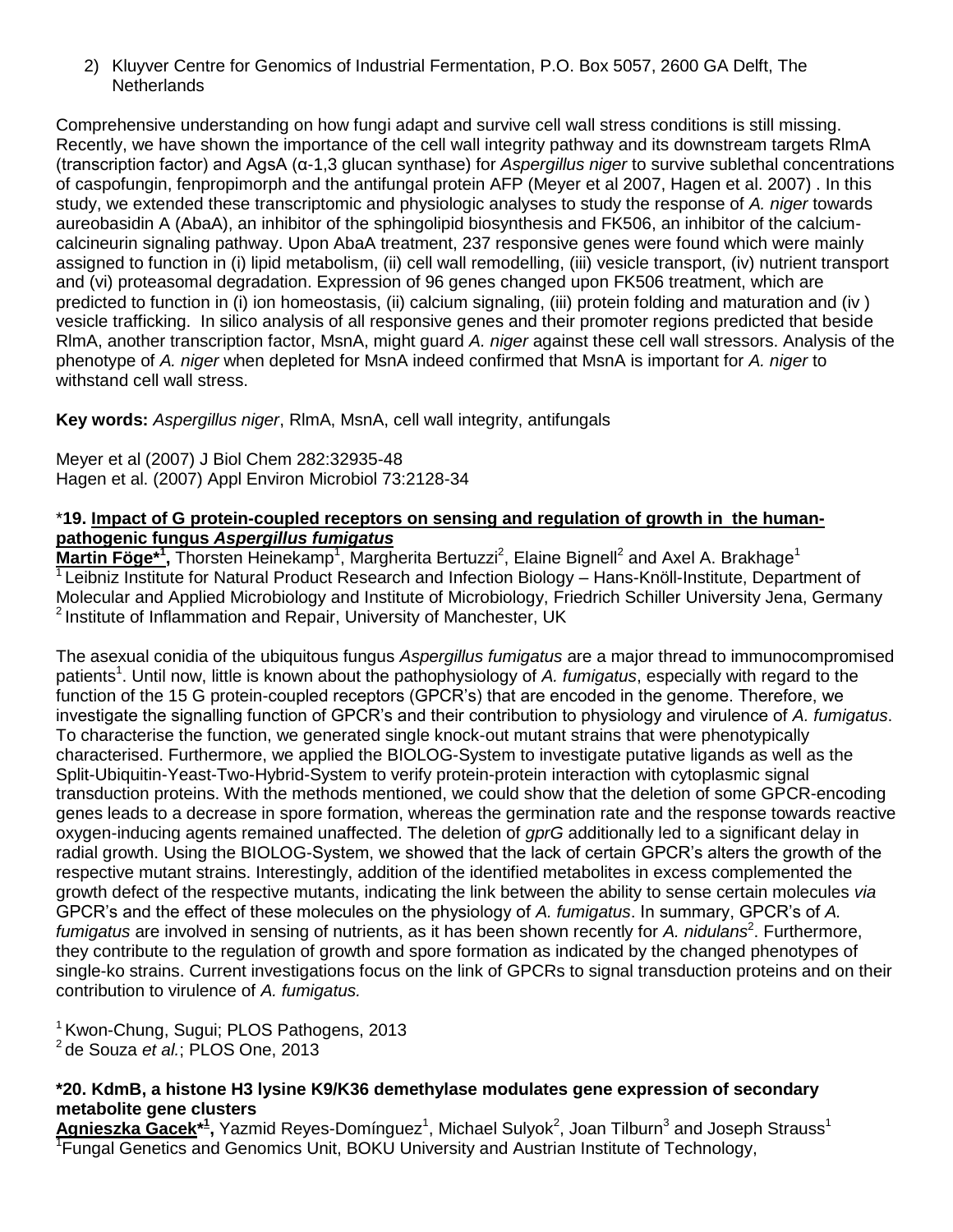Campus Tulln, Austria <sup>2</sup>Department IFA-Tulln*,* University of Natural Resources and Life Sciences, Vienna, Austria <sup>3</sup>Department of Microbiology, Imperial College London, London, UK

Chromatin remodelling at secondary metabolite (SM) gene clusters is an important mechanism regulating the biosynthesis of natural products. Mechanisms such as histone acetylation/deacetylation, methylation/demethylation and the associated binding of non-histone proteins, such as heterochromatin protein-1 (HepA) profoundly alter the chromatin landscape and associated gene expression profiles in toxigenic *Aspergilli* or pathogenic *Fusarium* species. These processes proofed to be important for controlling the ON/ OFF state of SM biosynthetic genes as well as the fine tuning of their expression.

Here, we present the dynamic process of histone H3 demethylation by a jumonji-type demethylase termed KdmB. The purified enzyme removes the methyl mark from tri-methylated H3K9me3 and H3K36me3, but not from H3K4me2 *in vitro*. Chromatin immunoprecipitation (ChIP) revealed that KdmB is involved in counteracting the heterochromatic state mediated by H3K9 methylation at several SM gene clusters, e.g. penicillin (PEN) or sterigmatocystin (ST) during transition from silent to actively transcribed loci. Transcriptome analysis of a *kdmB* null mutant exhibits repression of several SM gene clusters with concomitant loss of corresponding SM production. Our data revealed surprising differences in the chromatin-mediated mechanisms regulating ST and PEN cluster gene expression in respect to the function of HepA and the global regulator of SM gene expression, LaeA. Moreover, *kdmB* deletion is associated with the loss of H3 serine 10 phosphorylation, a histone mark usually associated with actively transcribed genes. Strikingly, *ΔlaeA* strains showed the same effect at ST gene cluster indicating a genetic interaction between KdmB and the complex networks regulating SM cluster gene expression.

Key words: demethylation, chromatin, secondary metabolism, gene clusters, *Aspergillus*

#### **21. An update of on-going work with CADRE and AsperCyc**

**Jane Mabey Gilsenan**, Paul Bowyer and Mike Bromley Manchester Fungal Infection Group, Institute of Inflammation and Repair, University of Manchester, Manchester UK

The Central *Aspergillus* Data Resource (C*A*DRE; www.cadre-genomes.org.uk) gathers automated and manual annotation efforts for this genus, providing enriched data for each genome. This information flows into AsperCyc (www.aspercyc.org.uk), an online resource of predicted metabolic pathways for the *Aspergillus*  genus. Recently, much work has been going on that will filter into these online resources. We have recently been involved in an EC-FP7 funded systems biology study of fungal pathogens (Sybaris) during which we sequenced and annotated nine *Aspergillus fumigatus* strains, including CEA10 and AF300, and one *A. nidulans* strain (F8226) using data from C*A*DRE. Currently, we are involved in another EC-FP7 funded project (NOFUN; www.nofunproject.org) that builds on our earlier work and aims to identify novel drug targets and to develop novel classes of antifungal drugs. Both projects have and will involve RNAseq analyses, data that we can make available, along with the strains, within C*A*DRE.

#### **22. Self-excising Cre/mutant** *lox* **marker recycling system for multiple gene integrations and consecutive gene deletions in** *Aspergillus oryzae*

Silai Zhang<sup>1</sup>, Akihiko Ban<sup>1</sup>, Osamu Mizutani<sup>2</sup>, Mizuki Tanaka<sup>1</sup>, Takahiro Shintani<sup>1</sup>, <u>Katsuya Gomi</u><sup>1</sup> <sup>1</sup> Laboratory of Bioindustrial Genomics, Graduate School of Agricultural Science, Tohoku University, Sendai; <sup>2</sup>National Research Institute of Brewing, Higashi-Hiroshima, Japan.

We have previously developed the Cre-mediated marker recycling with mutant *lox* sequences to introduce a number of biosynthetic genes into *A. oryzae*, and achieved a high yield production of kojic acid by sequential introduction of genes for oxidoreductase and its transporter [1]. In this study, we further attempted to improve the marker recycling system in more convenient manner by applying a self-excising marker cassette that allows the removal of selectable marker together with Cre expression construct.

We used the *adeA* gene as a selectable marker, because the *adeA* deficient mutant shows an orange colony, which allows us to easily discriminate the marker-rescued strains. The *Aspergillus nidulans adeA* gene was used to replace the *Neurospora crassa pyr4* flanked by mutant *lox* sequences in the expression plasmid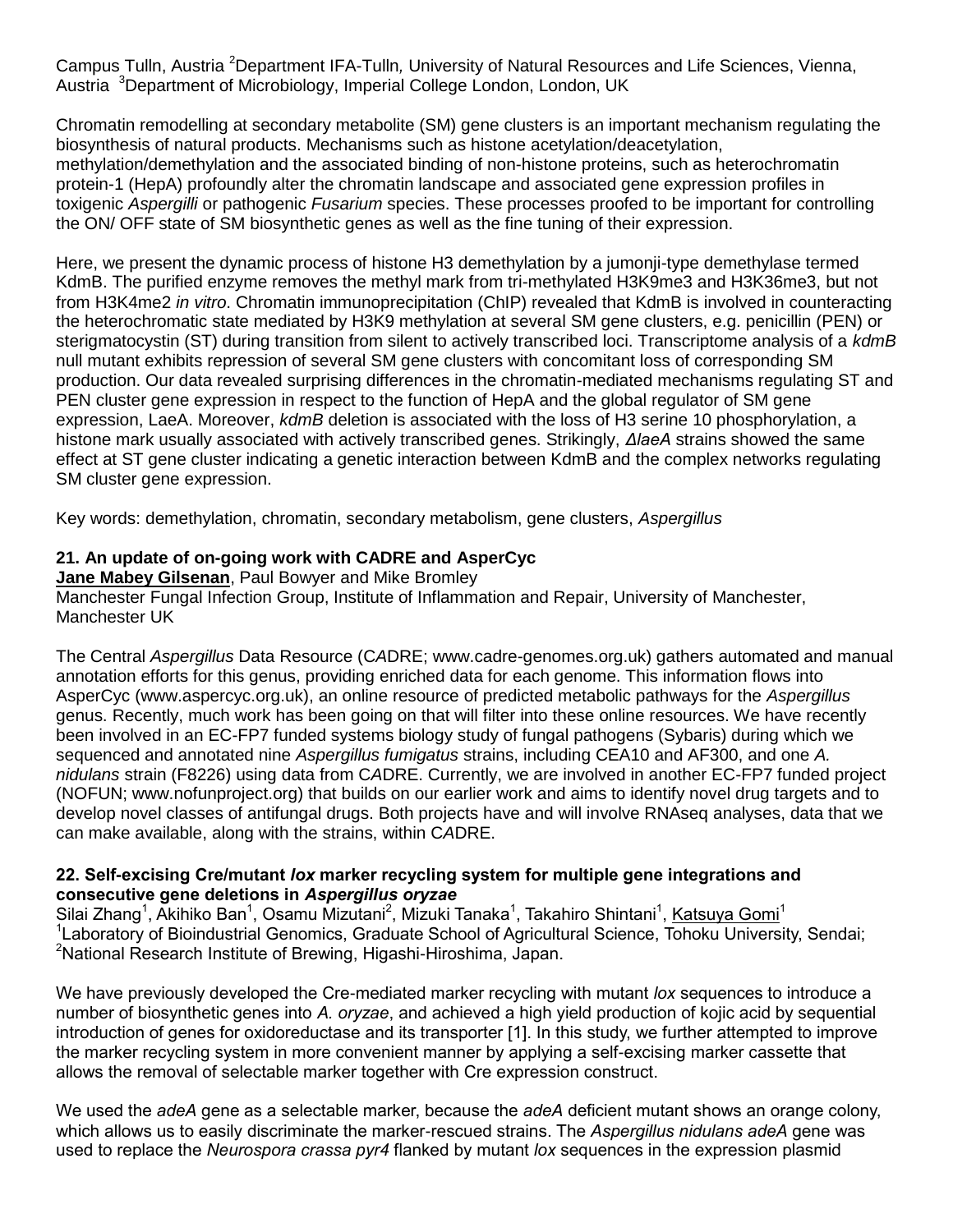previously constructed [1]. Cre expression construct was designed to place the *cre* gene downstream of *A. oryzae* xylanase G2-encoding *xynG2* promoter or *Penicillium chrysogenum* xylanase-encoding *xylP* promoter. These gene promoters are repressed in the presence of glucose resulting in the silence of Cre expression, and induced in the presence of xylose to drive Cre expression. The Cre expression construct was inserted between the *adeA* gene and mutant *lox* sites in the promoter expression plasmid, but construction of the plasmid was failed probably due to a slight expression of *cre* gene under fungal gene promoter in *Escherichia coli*. Hence, to avoid such an undesirable excision of the cassette in *E. coli* cells, an intron of 72 bp in the *xynG2* gene was inserted into the *cre* gene and the resulting plasmid was successfully obtained. *A. oryzae adeA* deletion mutant was transformed by using the resulting plasmid in the presence of glucose, and then the transformants were transferred to the medium containing xylose as a sole carbon source. PCR analysis of genomic DNA from colonies that grew on the xylose medium revealed the excision of both the marker and Cre expression construct, indicating that a self-excising marker cassette was efficiently function to remove the selectable marker. By using the plasmid constructed here, both multiple-gene integrations and consecutive gene deletions can be readily carried out in *Aspergillus* fungi.

[1] Ebara et al., 9th *Aspergillus* meeting, Marburg, Germany (2012).

**23. The metal transporter FetD is involved in low-affinity iron uptake in** *Aspergillus fumigatus* Gsaller F<sup>1/2</sup>, Lechner BE<sup>2</sup>, Talasz H<sup>3</sup>, Fraczek M<sup>1</sup>, Lindner H<sup>3</sup>, Bromley M<sup>1</sup>, Haas H<sup>2</sup> <sup>1</sup>Institute of Inflammation and Repair, University of Manchester, United Kingdom;  $2$ Division of Molecular Biology, Innsbruck Medical University, Austria; **<sup>3</sup>**Division of Clinical Biochemistry, Innsbruck Medical University, Austria;

Iron is an essential nutrient for all eukaryotes. Iron uptake has been investigated extensively in various fungi including the opportunistic human pathogen *Aspergillus fumigatus*. To satisfy its cellular iron demand, *A. fumigatus* employs three main iron uptake mechanisms. When iron is scarce iron import is mediated mainly by two high-affinity systems, reductive iron assimilation and siderophore-assisted transport. At high iron concentrations (a) so far uncharacterized low-affinity transport system contributes to supply the need for iron. In this study we identified a protein, termed FetD, which is part of the low-affinity system. *fetD* transcription is activated at harsh iron starvation and iron excess while lack of *fetD* in wt (∆*fetD*) results in decreased cellular iron content. Nevertheless, *fetD* deletion had no effect on *A. fumigatus* growth rate, which demonstrates that the two high-affinity systems can compensate *fetD* deficiency. However, deletion of *fetD* in a strain lacking both high-affinity systems (∆*sidA*∆*ftrA*∆*fetD*) results in severe growth reduction, especially under hypoxic conditions. Taken together, our data show that FetD is involved in low-affinity uptake. Moreover, FetD activity is of major importance during hypoxic conditions.

## **24. The CCAAT-Binding-Complex mediates Iron Regulation in** *Aspergillus fumigatus*

L. Schafferer<sup>1</sup>, C. Joechl<sup>1</sup>, T. Heinekamp<sup>2</sup>, I. D. Jacobsen<sup>2</sup>, A. A. Brakhage<sup>2</sup> & H.Haas<sup>1</sup> <sup>1</sup>Division of Molecular Biology/Biocenter, Innsbruck Medical University, Innsbruck, Austria; <sup>2</sup>Department for Microbial Pathogenicity Mechanisms, Leibniz Institute for Natural Product Research and Infection Biology (HKI), and Friedrich Schiller University Jena, Jena, Germany

Iron is essential for a wide range of cellular processes but its excess is toxic. Therefore, microorganisms evolved fine-tuned mechanisms for uptake and storage of iron, to sustain iron homeostasis. In the opportunistic fungal pathogen *Aspergillus fumigatus,* the bZIP-type transcription factor HapX mediates adaption to iron starvation by activating siderophore biosynthesis and repressing iron-dependent pathways. HapX-deficiency attenuates the virulence of *A. fumigatus* underlining the importance of adaptation to iron starvation in pathogenicity. The HapX N-terminal amino acid sequence predicts interaction with the DNA-binding, heterotrimeric CCAAT-binding complex (CBC), which is conserved in all eukaryotes and believed to co-regulate up to 30% of all genes. Here, we characterized the role of the CBC in iron regulation of *A. fumigatus* by analysis of the phenotypic consequences of genetic inactivation of the CBC subunit HapC.

HapC-deficiency was deleterious during both iron starvation as well as iron sufficiency, demonstrating ironindependent regulatory functions of the CBC. In contrast, HapX is important during iron starvation only. Whole transcriptome sequencing during iron starvation conditions revealed that HapC-deficiency upregulates 562 genes, upregulated by HapX-deficiency, and down-regulates 635 genes, of which 397 (60 %) are also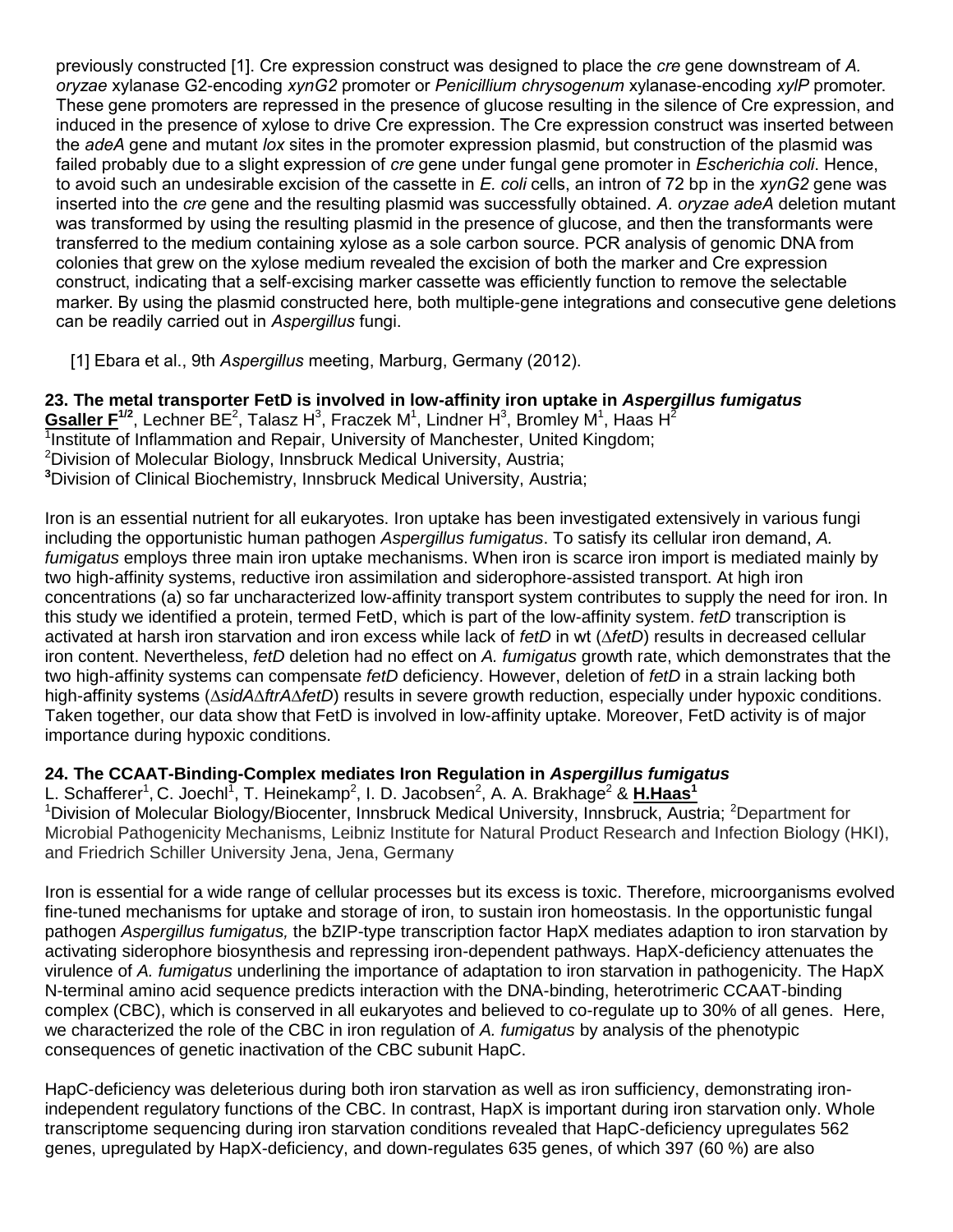downregulated by HapX-deficiency. Deficiency in both HapX and CBC derepressed genes involved in ironconsuming pathways, but decreased production of siderophores as well as certain secondary metabolites. Inhibition of reductive iron assimilation by ferrous iron chelation blocked colony formation of both HapC-deficient and HapX-deficient conidia. Moreover, inactivation of HapC was epistatic to HapX-deficiency. Taken together, these data indicate that the CBC mediates both the activating and repressing functions of the iron-regulatory transcription factor HapX. The central role of the CBC in environmental adaptation is underlined by HapCdeficiency rendering *A. fumigatus* avirulent in a murine model of aspergillosis.

#### **25. The effects of cultivation temperature on characteristics of conidia in pathogenic fungus** *Aspergillus fumigatus*

Daisuke Hagiwara<sup>1</sup>, Satoshi Suzuki<sup>2</sup>, Katsuhiko Kamei<sup>1</sup>, Tohru Gonoi<sup>1</sup>, Susumu Kawamoto<sup>1</sup> 1 Medical Mycology Research Center, Chiba University, Chiba, Japan

2 National Food Research Institute, Ibaraki, Japan

Filamentous fungi vigorously produce asexual spores (conidia) under appropriate conditions. Conidia are reproductive structures that are important for both distribution and survival for fungi. From a view of food preservation, the conidia are the main factor of food contamination and deterioration. From the viewpoint of infection, in some pathogenic fungi including *Aspergillus fumigatus*, inhalation of the conidia is the main route of infection. Not only understanding of conidial long-term survival and germination, but also characterization of conidia produced under divergent environmental conditions is undoubtedly useful for us to develop new systems for protecting foods, crops, and susceptible patients from the problematic fungi.

To understand the effect of temperature during conidiation on characteristics of the conidia, we took *A. fumigatus* as an example to show the differences in conidia color, the stress tolerance, content of compatible solutes in the conidia, and germination rates. We harvested conidia produced after 7days-cultivation on PDA agar medium at 25, 37, and 45°C. The color of conidia from 25°C-culture was darker than those from 37 and 45°C-culture. The conidia from 25°C-culture showed a lower tolerance to heat stress (60°C, 15 min) compared to the others. Trehalose is a component that plays an important role in heat tolerance as a compatible solute. In consistent with the result of heat stress test, accumulation of trehalose was lowest in the conidia from 25°C-culture. Furthermore, when conidia were harvested from cultivation on glucose minimal medium (GMM) at 25°C, the sensitivity to heat stress and reduction of trehalose accumulation were increased compared with those cultured on PDA. To gain more insight into characteristics of conidia harvested from different temperature cultivation, we are going to reveal the transcriptome in the conidia by RNA-sequencing technology, and to compare them. Based on these results, we will discuss the stress tolerance mechanisms of conidia and effects of the surrounding environment during conidiation.

of which 214 (38 %) are also

#### **26. The conserved MAP kinase MpkB affects developmental processes but not secondary metabolism in**  *Aspergillus flavus*

Sang-Cheol Jun<sup>2</sup>, Jong-Hwa Kim<sup>1</sup>, Kwang-Yeop Jahng<sup>2</sup> and **Kap-Hoon Han<sup>1</sup>** <sup>1</sup>Department of Pharmaceutical Engineering, Woosuk University, Wanju, 565-701, South Korea,  $2$ Division of Biological Sciences, Chonbuk National University, Jeonju, 561-756, South Korea

In eukaryotes, MAP kinase pathways play important roles in regulation of growth, development, and various stress responses. To characterize the function of MAP kinase in an important pathogenic and toxigenic fungus *Aspergillus flavus*, the *AflmpkB* gene (AFL2G\_02589), an orthologue of the yeast *fus3* gene, was deleted. In *Aspergillus nidulans*, previous studies revealed that MpkB positively regulates the sexual and asexual differentiation as well as secondary metabolite production. In this study, deletion of *AflmpkB* resulted in no mycelial growth change, while the conidial production was reduced about 60% comparing to the wild-type. Moreover, the mutant produced immature and abnormal conidiophores such as vesicular dome-immaturity in the conidiophore head, decreased number of the phialides and very short stalks, although expression of the *brlA* gene, a key regulator of conidiation, was up-regulated in the mutant. Also, Δ*AflmpkB* couldn't produce any sclerotia, suggesting that the *AflmpkB* gene is important to conidiophore and sclerotia development. However, *AflmpkB* mutants produced normal level of aflatoxin B1. Taking together, *A. flavus* MpkB plays a positive regulatory role in the production of the conidiation and the sclerotia but not in the production of the secondary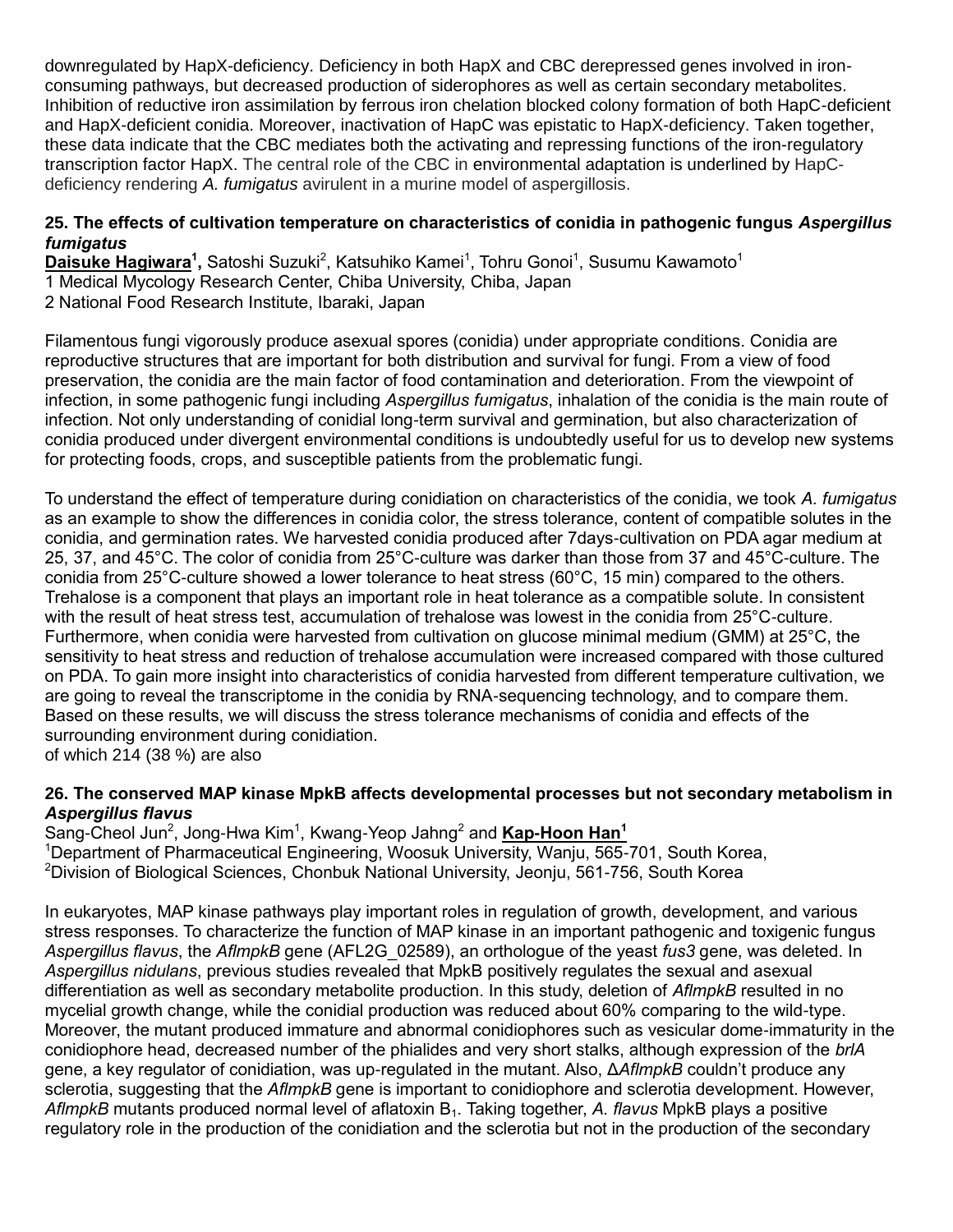metabolite such as aflatoxin  $B_1$ . [This work was supported by the National Research Foundation of Korea (NRF) grants NRF-2012R1A1A4A01012864 and NRF-2011-0014718.]

## **27. NGS analysis revealed new mutations in NSDA sterile mutant of** *Aspergillus nidulans*

Dong-Soon Oh<sup>1</sup>, Dong-Min Han<sup>2</sup>, Masayuki Machida<sup>3</sup>, and *Kap-Hoon Han<sup>1</sup>* 

<sup>1</sup>Department of Pharmaceutical Engineering, Woosuk University, Wanju, 565-701, Korea.

<sup>2</sup>Division of Life Science, Wonkwang University, Iksan, 570-749, Korea.

<sup>3</sup>Bioproduction Research Institute, Hokkaido Center, National Institute of Advanced Industrial Science and Technology (AIST), Sapporo, Hokkaido 062-8517 Japan.

Sexual development and fruiting body production of fungi play pivotal roles in production of ascospores by meiosis as well as adaptation of various environmental changes. In a homothallic fungus *Aspergillus nidulans*, many environmental factors and genes affecting sexual development have been elucidated. One of the first and important attempts for understanding the sexual development of *A. nidulans* was isolation of NSD mutants, which are defective in the process. NSD mutants are divided into four different complementation groups, NSDA-D, and the two genes responsible for the *nsdC* and *nsdD* mutation have already been isolated and characterized. However, *nsdA4* and *nsdB5* mutations from NSDA and NSDB mutants, respectively, are remained to be unveiled. Since classical complementation experiments by transforming genomic DNA library to the mutants were not successful, we analyzed the whole genome sequence of NSDA mutant obtained from Next Generation Sequencing (NGS) to identify the *nsdA4* mutation. As a result of analysis of mutation sites, we previously found several NSDA mutant-specific mutations and confirmed the mutations by PCR followed by sequencing analysis. Three mutations including AN3939 locus, which encodes SCF ubiquitin ligase subunit CulC, were investigated but none of the knock-out of the candidate genes showed *nsd*-phenotype. However, recent intensive mutation analysis revealed that the NSDA mutant strain carries missense mutations both in the *nsdD* and *nsdC* ORF region, suggesting that phenotype of NSDA mutant might be derived from the two simultaneous mutations of the previously identified important genes for sexual development. This work was supported by the National Research Foundation of Korea (NRF) grant funded by the Korea government (MEST) (NRF-2012R1A1A4A01012864).

**28.The forkhead gene** *fkhB* **is required for proper conidiophore morphogenesis in** *Aspergillus nidulans* Jong-Hwa Kim<sup>1</sup>, Dong-Soon Oh<sup>1</sup>, Hee-Soo Park<sup>2</sup>, Jae-Hyuk Yu<sup>2</sup>, Dong-Min Han<sup>3</sup> and <mark>Kap-Hoon Han<sup>1</sup></mark> <sup>1</sup>Department of Pharmaceutical Engineering, Woosuk University, Korea <sup>2</sup>Department of Bacteriology, University of Wisconsin-Madison, USA <sup>3</sup>Division of Life Sciences, Wonkwang University, Korea

Developmental process in a model filamentous fungus *Aspergillus nidulans* is controlled by multiple regulatory systems including conserved signal transduction pathways and transcription factors. Previously, we identified forkhead type transcription factors, which are conserved in fungi, by using genome sequence screening. Here, we isolated and identified the *fkhB* gene encoding a putative forkhead transcription factor containing both of conserved forkhead domain (FH) and forkhead associated domain (FHA). The *fkhB* gene expression was upregulated after 24 h induction of asexual development and GFP tagged FkhB protein was localized in nucleus, suggesting that the *fkhB* gene is a transcription factor related in asexual developmental process. To know the function of the *fkhB* gene, we generated *fkhB* deletion strain in *A. nidulans*, which resulted in abnormal conidiophore formation under standard conditions and delayed sexual development process, suggesting that the *fkhB* gene plays an important role in conidiophore morphogenesis as well as in coordinating sexual development. This work was supported by the National Research Foundation of Korea (NRF) grant funded by the Korea government (MEST) (313-2008-2-C00804).

#### **29. Production of a novel immunomodulatory compound by a protein kinase A regulated gene cluster of**  *Aspergillus fumigatus*

Juliane Macheleidt<sup>1,5</sup>, Kirstin Scherlach<sup>2</sup>, Toni Neuwirth<sup>2</sup>, Joe Spraker<sup>7</sup>, Joshua A. Baccile<sup>6</sup>, Wolfgang Schmidt-Heck<sup>3</sup>, Maria Straßburger<sup>1</sup>, Kerstin Hünniger<sup>4</sup>, Oliver Kurzai<sup>4</sup>, Christian Hertweck<sup>2,5</sup>, Frank C. Schroeder<sup>6</sup>, Nancy P. Keller<sup>7,8</sup>, *Thorsten Heinekamp<sup>1,5</sup>, Axel A. Brakhage<sup>1,5</sup>* 

<sup>1</sup>Department of Molecular and Applied Microbiology, <sup>2</sup>Department of Biomolecular Chemistry, Leibniz Institute for Natural Product Research and Infection Biology – Hans-Knöll Institute (HKI), <sup>3</sup>Department Systems Biology / Bioinformatics, <sup>4</sup>Septomics Research Center, Friedrich-Schiller-University and Leibniz-Institute for Natural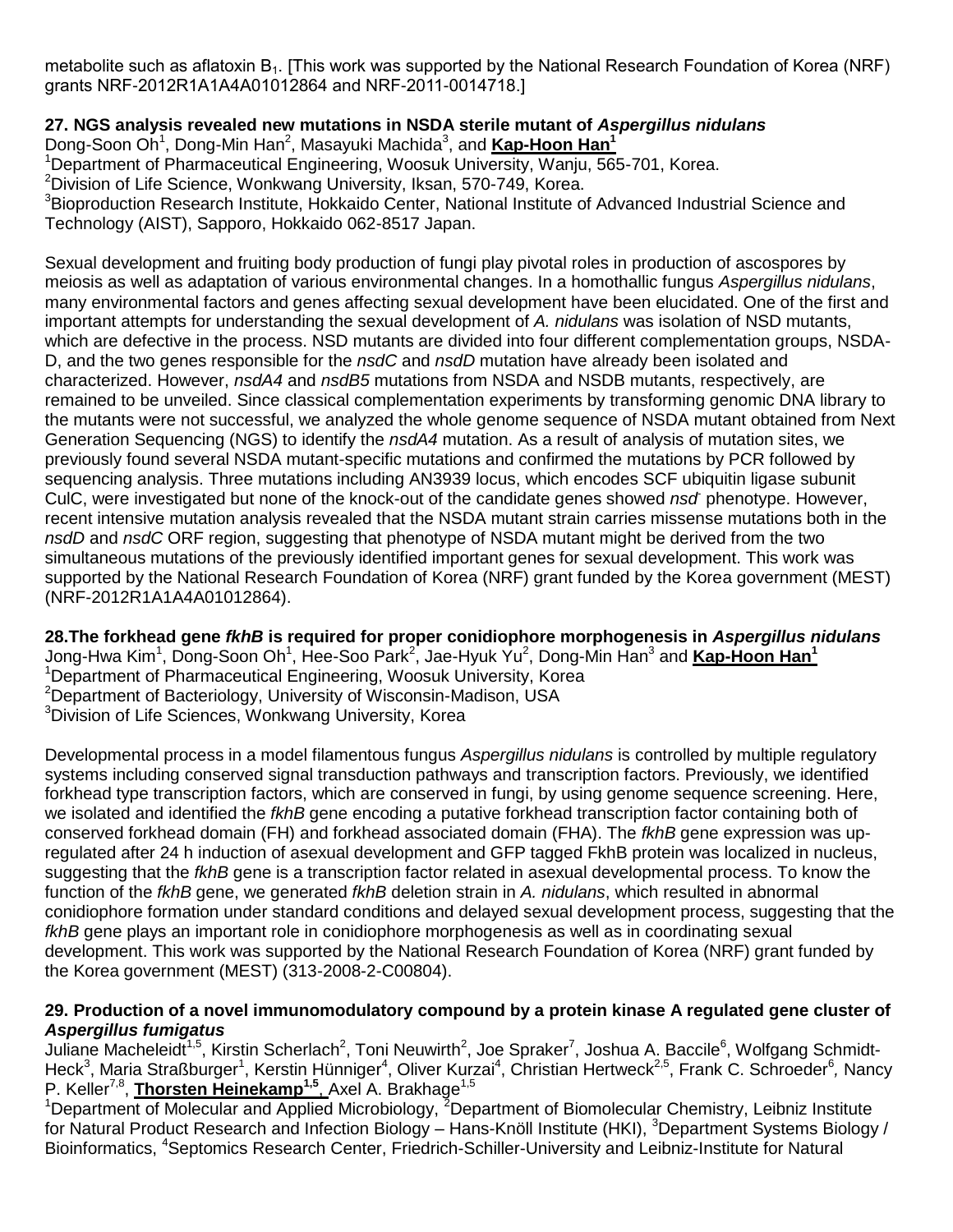Product Research and Infection Biology – Hans-Knöll Institute, Jena <sup>5</sup>Friedrich Schiller University Jena, Jena, Germany; <sup>6</sup>Boyce Thompson Institute and Department of Chemistry Chemical Biology, Cornell University, Ithaca, New York, <sup>7</sup>Department of Medical Microbiology and Immunology, <sup>8</sup>Department of Bacteriology, University of Wisconsin, Madison, Wisconsin, United States of America

*Aspergillus fumigatus* is a common soil inhabiting mould but also an opportunistic human pathogen that can cause life threatening infections in immunocompromised individuals. Its survival in these entirely different habitats depends on effective mechanisms for signal perception and transduction. One of these signal transduction cascades is the cAMP/protein kinase A pathway that represents also an important virulence determinant of *A. fumigatus*.

In a transcriptomics approach putative targets of this signaling cascade were identified. Among these were several transcriptional regulators and a transcription factor, which showed highest upregulation by PKA. This transcription factor is part of a secondary metabolite gene cluster. Deletion of the corresponding gene as well as a deletion of the non-ribosomal peptide synthetase (NRPS) encoding gene in the cluster led to reduced fungal growth and sporulation. Overproduction of the transcription factor resulted in formation of a brown substance, whose structure was elucidated. The novel identified compound was named fumipyrrole. Remarkably, fumipyrrole inhibits interleukin-1β secretion by human peripheral blood mononuclear cells, suggesting a role in pathogenicity of *A. fumigatus*.

#### **\*30. Rapid disorganization of the Golgi apparatus by blocking the exit of COPII traffic from the endoplasmic reticulum**

**Miguel Hernández-González\*,** Miguel Ángel Peñalva, Areti Pantazopoulou Department of Cellular and Molecular Biology, Centro de Investigaciones Biológicas, CSIC, Madrid, Spain

The mechanistic bases of the biogenesis and maintenance of the cisternae of the Golgi apparatus are still subject to debate. Proteins and lipids synthesized at the endoplasmic reticulum (ER) are sent to the Golgi apparatus into vesicles. The formation of these vesicles is a crucial step of the secretory pathway involved in Golgi function and maintenance. Coat protein complex II (COPII) is a set of highly conserved proteins that mediates the biogenesis of those membrane vesicles. Sar1 is a p21 GTPase that triggers and regulates the assembly of COPII. *sarA,* the *Aspergillus nidulans sar1* orthologue, is essential. We generated a saturated library of mutant alleles by random PCR combined with gene replacement and selected a collection of temperature-sensitive alleles that are useful to specifically block traffic from the ER to the Golgi apparatus. Following a temperature shift-up, we found that Sec23, a subunit of COPII, shifts its localization from the ER to the cytosol, suggesting that COPII vesicles do not form. In addition, an acute and rapid disorganization of the Golgi apparatus occurs: RerA<sup>Rer1</sup>, a Golgi resident protein that cycles between Golgi and ER to retrieve proteins to the ER, abnormally labels ER membranes, indicating that its steady-state equilibrium has changed, and the late Golgi marker PH<sup>OSBP</sup> becomes cytosolic. Our data seem incompatible with the stable cisternae model, supporting instead cisternal maturation.

#### **31. KipA of no return: Regulation of kinesin-7 turnover by the F-Box protein RcyA in** *Aspergillus nidulans*

#### **Saturnino Herrero**, Norio Takeshita and Reinhard Fischer

*Dept. of Microbiology, Institute of Applied Biosciences, Karlsruhe Institute of Technologies, Karlsruhe, Germany*

Filamentous growth needs to the continuous delivery of proteins, mRNAs and secretory vesicles to the growing tip. The growing tip is determined by specific proteins, the cell-end markers, and differentiated plasma membrane domains. To keep intact the specific PM-domain is necessary that the secretion is coupled with endocytosis. We present the characterization of RcyA, the *A. nidulans* homolog of Rcy1 in yeast. RcyA plays a role in coupling endo- and exocytosis. The cell-end markers and the endocytic ring are spatially disturbed in the absence of *rcyA*. In addition, RcyA is necessary for the degradation of the kinesin motor protein KipA to keep it under physiological levels suggesting that RcyA is the substrate adaptor for KipA in a SCF-ubiquitin ligase complex.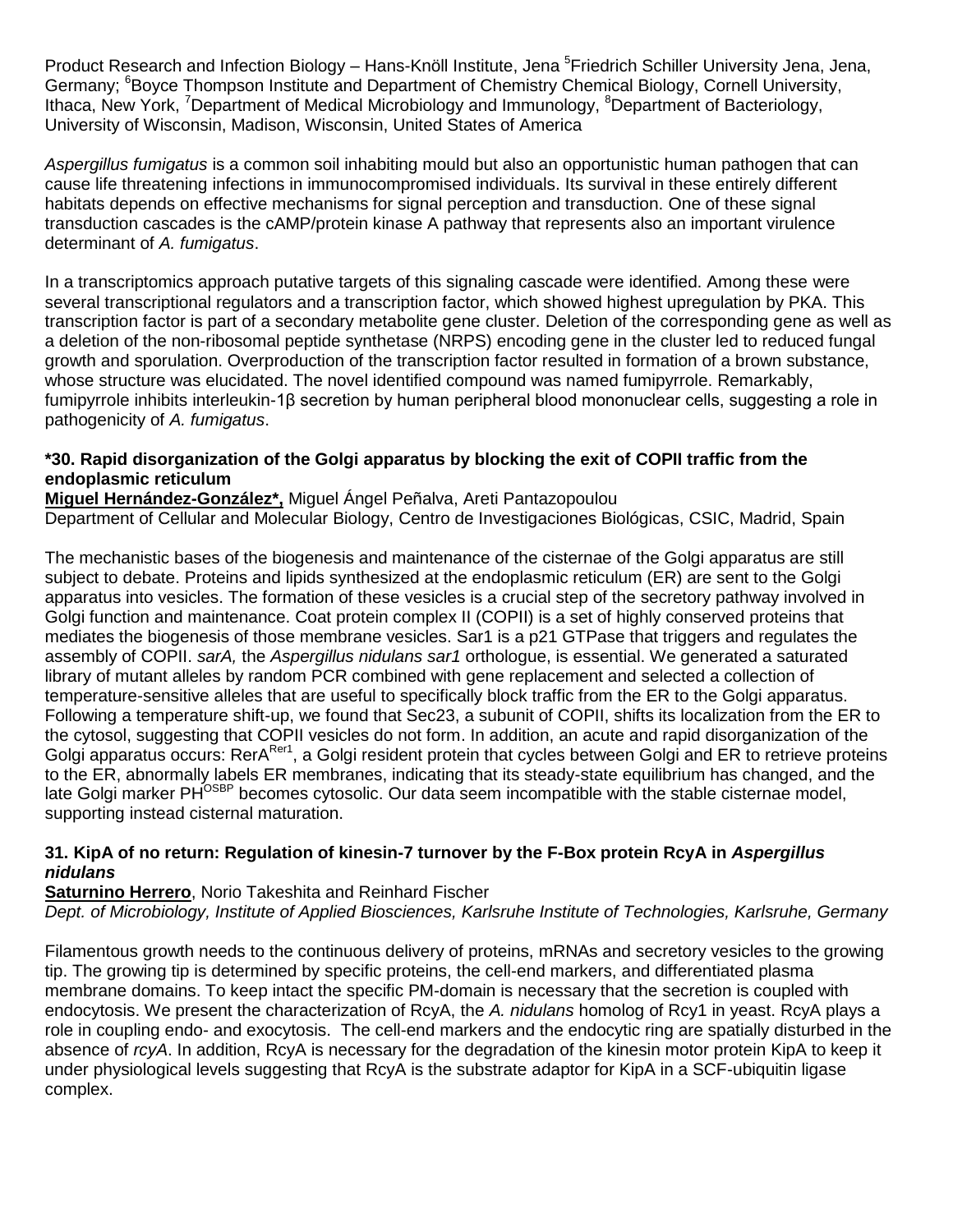#### **32. Diversity of feruloyl esterase activity in 14** *Aspergilli* **species**

**Kristiina Hildén,** Luis Alexis Jimenez Barboza, Ronald de Vries, Miia R. Mäkelä

Feruloyl esterases (ferulic acid esterases, EC 3.1.1.73) are a subclass of carboxylic acid esterases, which catalyze the hydrolysis of ester linkage of ferulic acid and other cinnamic acids from plant cell wall polymers. Feruloyl esterases cleave phenolic acids (ferulic acid and p-coumaric acid) and their dimers from naturally occurring hemicelluloses and pectins. Hemicelluloses represent about 20–35% of the lignocellulosic biomass, and therefore there is a large potential for industrial applications of feruloyl esterases.

The presence of feruloyl esterase encoding genes varies significantly in fungi, even between species of the same genus. For instance, orthologs for *Aspergillus niger faeA* were only found in some *Aspergilli*, while the number of candidate feruloyl esterases of carbohydrate esterase family 1 varies between one and four in these species.

Plant cell wall derived substrates have been reported to induce feruloyl esterase activity in fungi. We studied the ability of 16 *Aspergilli* to release ferulic acid from sugar beet pulp and wheat bran. Total feruloyl esterase activity was detected by using different methyl esters as substrates. Feruloyl esterase activity profile of *Aspergilli* strains on different growth media and substrate specificity will be discussed.

#### **33. A complex interplay of** *Aspergillus fumigatus* **with the social amoeba** *Dictyostelium discoideum* **supports the virulence school concept**

**Falk Hillmann<sup>1,2</sup>,** Tilmann Forberger<sup>3</sup>, Thomas Winckler<sup>3</sup>, and Axel A. Brakhage<sup>1,2</sup>

<sup>1</sup> Department of Molecular and Applied Microbiology, Leibniz Institute for Natural Product Research and Infection Biology - Hans Knöll Institute, Jena, Germany

<sup>2</sup> Institute of Microbiology, Friedrich-Schiller-University, Jena, Germany

<sup>3</sup> Institute of Pharmacy, Friedrich-Schiller-University, Jena, Germany

*Aspergillus fumigatus* can be regarded as a classical example of an environmentally acquired pathogen with a broad host range covering humans and various animals. The disease pattern may vary greatly depending on the immune status or other predispositions of the patient, ranging from the sole mucus colonization in the lungs of cystic fibrosis patients to a deleterious, tissue invasive growth in immunocompromised individuals. Originally focused on the identification of single virulence factors, research in the last years has established that virulence is rather driven by multifactorial processes on the host and pathogen side. However, the evolutionary basis between these complex interplays are yet to be identified. It has long been proposed that the general mechanisms of fungal virulence must have emerged long before the appearance of innate immune systems and fostered the hypothesis that it could at least partially result from the selection pressure imposed by amoeba predation. A central question is therefore how the interaction with predatory amoeba could also have stimulated the development of virulence mechanisms. We have exploited the social amoeba *Dictyostelium discoideum* as a model organism to study its interaction with conidia of *A. fumigatus.* Although not a regular food source, fungal conidia were readily taken up by the amoeba within the first hours of exposure, as seen by transmission electron microscopy and discriminant fluorescence of intracellular conidia. Interestingly, nonmelanized conidia of a *pksP*-deletion mutant of *A. fumigatus* were taken up at much higher rates than the wild type, leading to a massive intracellular accumulation. These results are also in agreement with the well documented role of melanin in the protection against macrophage killing. Despite the observation of phagolysosomal fusions, the viability of the fungal conidia was not impaired after phagocytosis and intracellular germination initiated after 24 hours. Up to this time point amoeba also remained fully viable and only fungal germination coincided with an increased number of dead amoeba. We hypothesize that both, fungus and amoeba also interact chemically and present first results on the cross inhibition of the two species.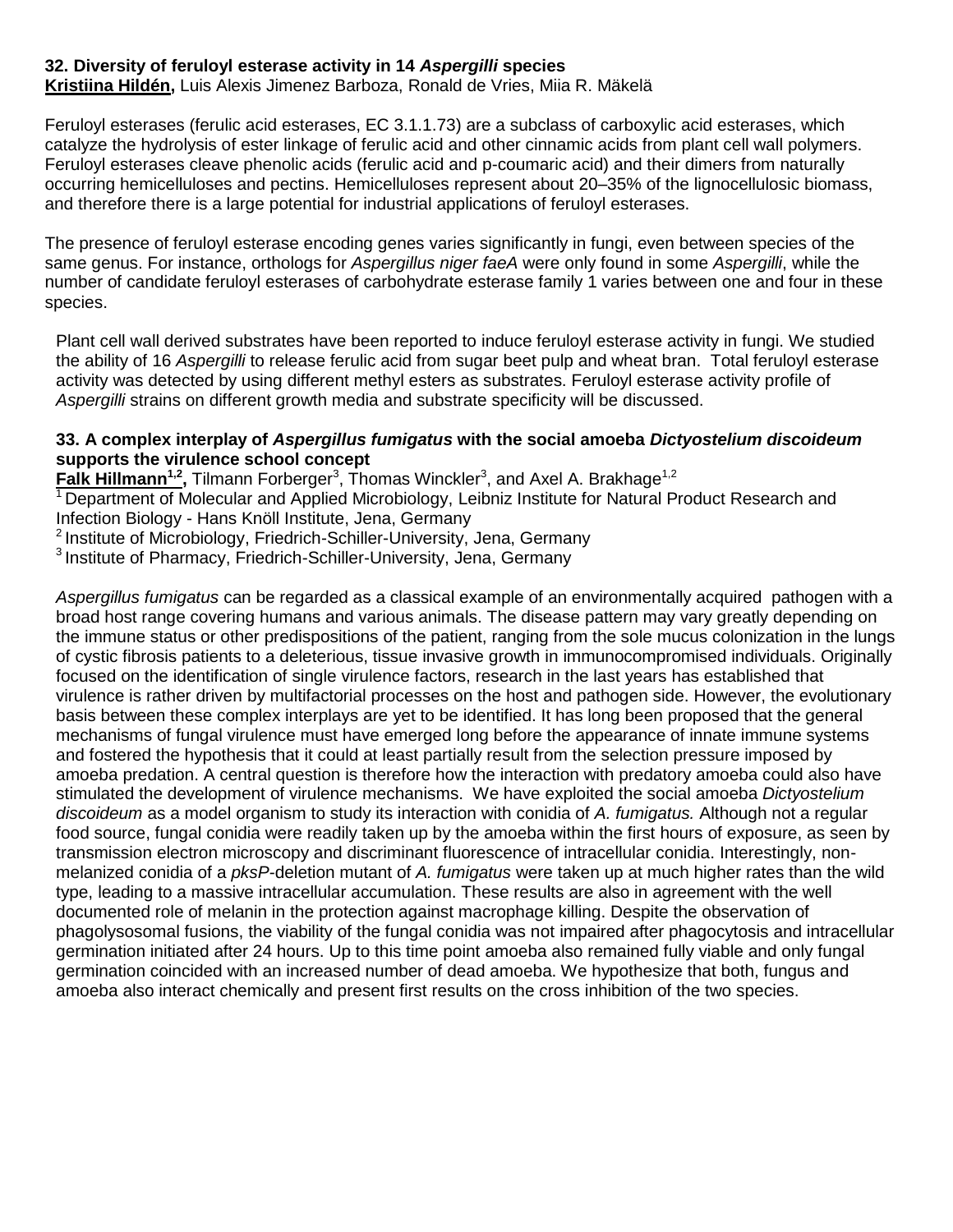#### **34. The novel sensor-globin fungoglobin is involved in low oxygen adaptation of**  *Aspergillus fumigatus*

Falk Hillmann<sup>1,2</sup>, Jörg Linde<sup>3</sup>, Nicola Beckmann<sup>4</sup>, Michael Cyrulies<sup>5</sup>, Hubertus Haas<sup>4</sup>, Reinhard Guthke<sup>3</sup>, Olaf Kniemeyer<sup>1,2,6</sup> and Axel A. Brakhage<sup>1,2</sup>

<sup>1</sup> Department of Molecular and Applied Microbiology, Leibniz Institute for Natural Product Research and Infection Biology - Hans Knöll Institute, Jena, Germany

<sup>2</sup> Institute of Microbiology, Friedrich-Schiller-University, Jena, Germany

<sup>3</sup> Department of Systems Biology/Bioinformatics, Leibniz Institute for Natural Product Research and Infection Biology - Hans Knöll Institute, Jena, Germany

<sup>4</sup> Division of Molecular Biology, Innsbruck Medical University, Innsbruck, Germany

<sup>5</sup> BioPilot Plant, Leibniz Institute for Natural Product Research and Infection Biology - Hans Knöll Institute, Jena, Germany

<sup>6</sup> Center for Sepsis Control and Care (CSCC), University Hospital Jena, Jena, Germany

Infection with conidia of the pathogenic fungus *Aspergillus fumigatus* is a frequent health threat for immunocompromised human individuals. While classic virulence factors have not been identified, it has become increasingly clear that its physiological versatility as a saprophyte may largely contribute to the establishment of invasive growth. Low oxygen partial pressures is a property which transiently occurs in most natural growth environments, but also defines deep layers of infected human tissue. *A. fumigatus* survives and prospers in such hypoxic areas and, as other fungi, exploits ergosterol biosynthesis as an essential measure for oxygen. However, the direct metabolic and energetic consequences of low  $O<sub>2</sub>$  availability are less understood, and we hypothesized that the fungus could also sense and react to  $O<sub>2</sub>$  directly. In a first approach, we used Next Generation Sequencing to study the dynamic and short term response to a transient exposure to low  $O_2$ . Deprivation of  $O_2$  triggered a more than threefold induction of 680 genes after only 15 min while 420 genes were down regulated at the same time point. Among the highest upregulated genes we identified a gene encoding a hypothetical protein which appears to be conserved in filamentous fungi. In sharp contrast, reoxygenation of the growth medium resulted in the complete repression of its mRNA. This transcriptional dynamics was verified by Northern Hybridization, and interestingly, hypoxic induction was also observed in an *srbA* deletion mutant. Low iron also induced its expression, but in a HapX-independent mode, indicating that this gene is not under direct control of either of these two regulators. The encoded protein comprised a globinlike N-terminal domain and was identified as a member of the large protein family of sensor globins. The function of these proteins is largely unknown but heterologous expression and purification gave evidence for a functional heme binding site. Furthermore, the deletion of the gene led to an impaired growth of *A. fumigatus* in low oxygen atmospheres and hence, the putative role of this "fungoglobin" during such conditions will be discussed.

**\*35. Elucidation of the biosynthetic pathway of the antibiotic yanuthone D in** *Aspergillus niger*  $Z$ ofia D. Jarczynska<sup>1\*</sup>, Dorte K. Holm<sup>2</sup>, Lene M. Petersen<sup>3</sup>, Andreas Klitgaard<sup>4</sup>, Peter B. Knudsen<sup>5</sup>, Kristian F. Nielsen<sup>4</sup>, Charlotte H. Gotfredsen<sup>6</sup>, Thomas O. Larsen<sup>3</sup>, Uffe H. Mortensen<sup>1</sup>

<sup>1</sup> Eukaryotic Molecular Cell Biology group, Center for Microbial Biotechnology, Department of Systems Biology, Søltofts Plads, Building 223, Technical University of Denmark, 2800 Kgs. Lyngby, Denmark. <sup>2</sup> Novozymes A/S, Krogshoejvej 36, 2880 Bagsværd, Denmark.

<sup>3</sup> Chemodiversity group, Center for Microbial Biotechnology, Department of Systems Biology, Søltofts Plads, Building 221, Technical University of Denmark, 2800 Kgs. Lyngby, Denmark.

 $4$ Metabolic Signaling and Regulation group, Center for Microbial Biotechnology, Department of Systems Biology, Søltofts Plads, Building 221, Technical University of Denmark, 2800 Kgs. Lyngby, Denmark. <sup>5</sup> Fungal Physiology and Biotechnology group, Center for Microbial Biotechnology, Department of Systems Biology, Søltofts Plads, Building 223, Technical University of Denmark, 2800 Kgs. Lyngby, Denmark. <sup>6</sup> Department of Chemistry, Kemitorvet, Building 201, Technical University of Denmark, 2800 Kgs. Lyngby, Denmark.

In this study we elucidated the genetic and biosynthetic pathway of meroterpenoid yanuthone D originating from *Aspergillus niger*. Feeding *A. niger* labeled 6-methylsalicylic acid (6-MSA), we showed that this building block is the precursor of yanuthone D. Moreover, we identified 10 genes, involved in the production of yanuthone D, including *yanA*, the gene encoding 6-MSA synthase. The deletion of all genes within this cluster and analyses of the constructed strains allowed for the identification restored by co-injecting larvae with iron.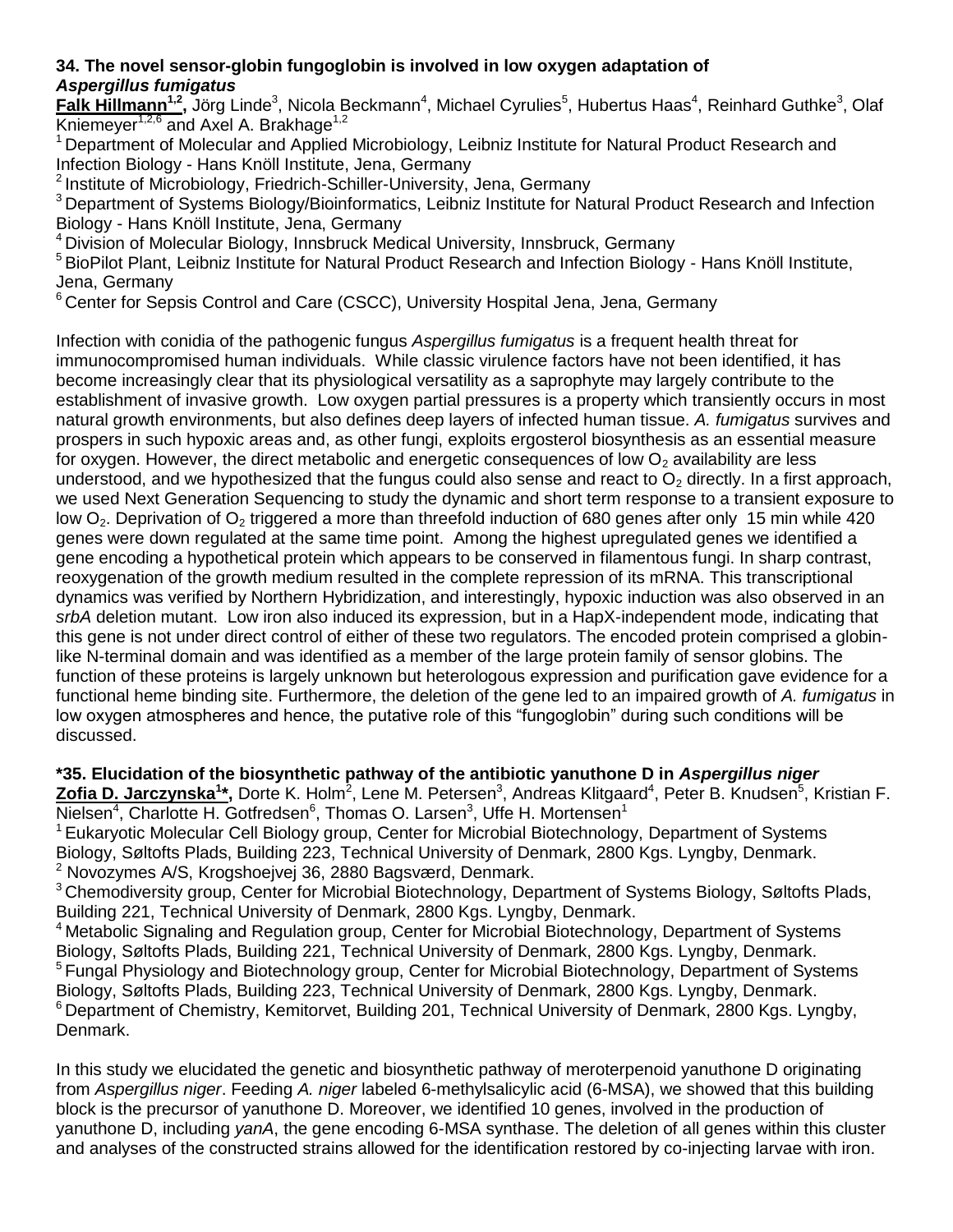We postulate that, at least in the larval model, it is PPTAs role in siderophore biosynthesis and not the activation of other secondary metabolism pathways that is critical for the virulence of *A. fumigatus*. The loss of pptA appears to affect the immune recognition of spores by human and murine cells which may be due to the role it plays in melanin biosynthesis. *In vivo* studies challenging human dendritic cells against fixed ∆pptA conidia lead to an increase in the release of proinflammatory cytokines Il-1B and Il-6. Furthermore, intranasal challenge of the ∆pptA mutant in an immunocompetent murine model leads to a reduction in neutrophil recruitment in the lung which suggests a more rapid clearance of the fungus by macrophages.

#### **36. The sfp-type phosphopantetheinyl transferase, PPTA, is critical for the virulence and important in host detection of** *Aspergillus fumigatus*

**Anna E. Johns\*,** Elaine Bignell, Susanne Herbst, Peter Warn, Paul Bowyer, Michael Bromley

*Aspergillus fumigatus* is the leading cause of invasive aspergillosis (IA), a fungal disease which is increasing annually on a global scale. IA poses as a common threat to patients with a weakened immune response due to disorders such as leukaemia, HIV, AIDS and also persons undergoing chemotherapy treatments. The ability of *A. fumigatus* to produce a wide array of secondary metabolites is thought to contribute to the pathogenicity of this organism. We have identified an enzyme, PPTA that plays a key role in secondary metabolism in *A. fumigatus*. PPTA is a sfp-type phosphopantetheinyl transferase and is required to activate non-ribosomal peptide synthases, polyketide synthases and a protein required for lysine biosynthesis aminoadipate reductase (AARA). Disruption of pptA renders the fungus avirulent in both insect and murine infection models. To investigate which aspects of pptA activity are essential to virulence a series of knock out mutant strains were generated; ∆aarA, ∆pksP and ∆sidA. These genes play a vital part in lysine, melanin and siderophore biosynthesis pathways respectively. The sidA gene proved vital to virulence in the insect model whereas the ∆aarA and ∆pksP mutants were unaffected. The pathogenicity of both the pptA and sidA knock out strains was restored by co-injecting larvae with iron. We postulate that, at least in the larval model, it is PPTAs role in siderophore biosynthesis and not the activation of other secondary metabolism pathways that is critical for the virulence of *A. fumigatus*. The loss of pptA appears to affect the immune recognition of spores by human and murine cells which may be due to the role it plays in melanin biosynthesis. *In vivo* studies challenging human dendritic cells against fixed ∆pptA conidia lead to an increase in the release of proinflammatory cytokines Il-1B and Il-6. Furthermore, intranasal challenge of the ∆pptA mutant in an immunocompetent murine model leads to a reduction in neutrophil recruitment in the lung which suggests a more rapid clearance of the fungus by macrophages.

#### **37. Lactose induction of sterigmatocystin formation in** *Aspergillus nidulans*

<sup>1</sup>Zoltán Németh, <sup>1</sup>Erzsébet Fekete, <sup>2</sup> Levente Novák, <sup>1</sup>Balázs Fejes, <sup>3</sup>Nancy P. Keller, **<sup>1</sup>Levente Karaffa** <sup>1</sup>Department of Biochemical Engineering, Faculty of Science and Technology, University of Debrecen, H-4010, Egyetem tér 1., Debrecen, Hungary

<sup>2</sup>Department of Colloid and Environmental Chemistry, Faculty of Science and Technology, University of Debrecen, H-4032 Egyetem tér 1., Debrecen, Hungary

<sup>3</sup>Department of Bacteriology, University of Wisconsin, Madison, WI 53706, United States

Seed contamination with polyketide mycotoxins such as aflatoxin (AF) and sterigmatocystin (ST) produced by *Aspergillus* spp., is an agricultural, economic, and medical issue worldwide. ST is the penultimate intermediate in the biosynthesis of AF; moreover, in several fungi including the model fungus *A. nidulans*, it is the end product of the AF pathway. The AF/ST biosynthetic pathway is well-characterized in *A. nidulans*, but many of the regulatory aspects including those related to the carbon source available for the fungus are still enigmatic. For example, *A. nidulans* mutants unable to produce ST on glucose medium have been observed to produce ST on lactose as a carbon source.

One of the genes important for ST production is the so-called "velvet" gene (*veA*). The wild type allele is *veA* while *veA1* is the mutation. In *A. nidulans*, VeA has been shown to control the AF/ST regulatory gene *afl*R and, subsequently, ST production. To address the relative importance of VeA and its interaction with carbon source, we initiated a project of lactose metabolism vs. ST production in *A. nidulans* in both a *veA* and *veA1*  background.

Since environmental factors influence ST formation, we employed well-controlled submerged cultivation methods where temperature, pH and DO levels could be kept at preset values, and light intrusion could be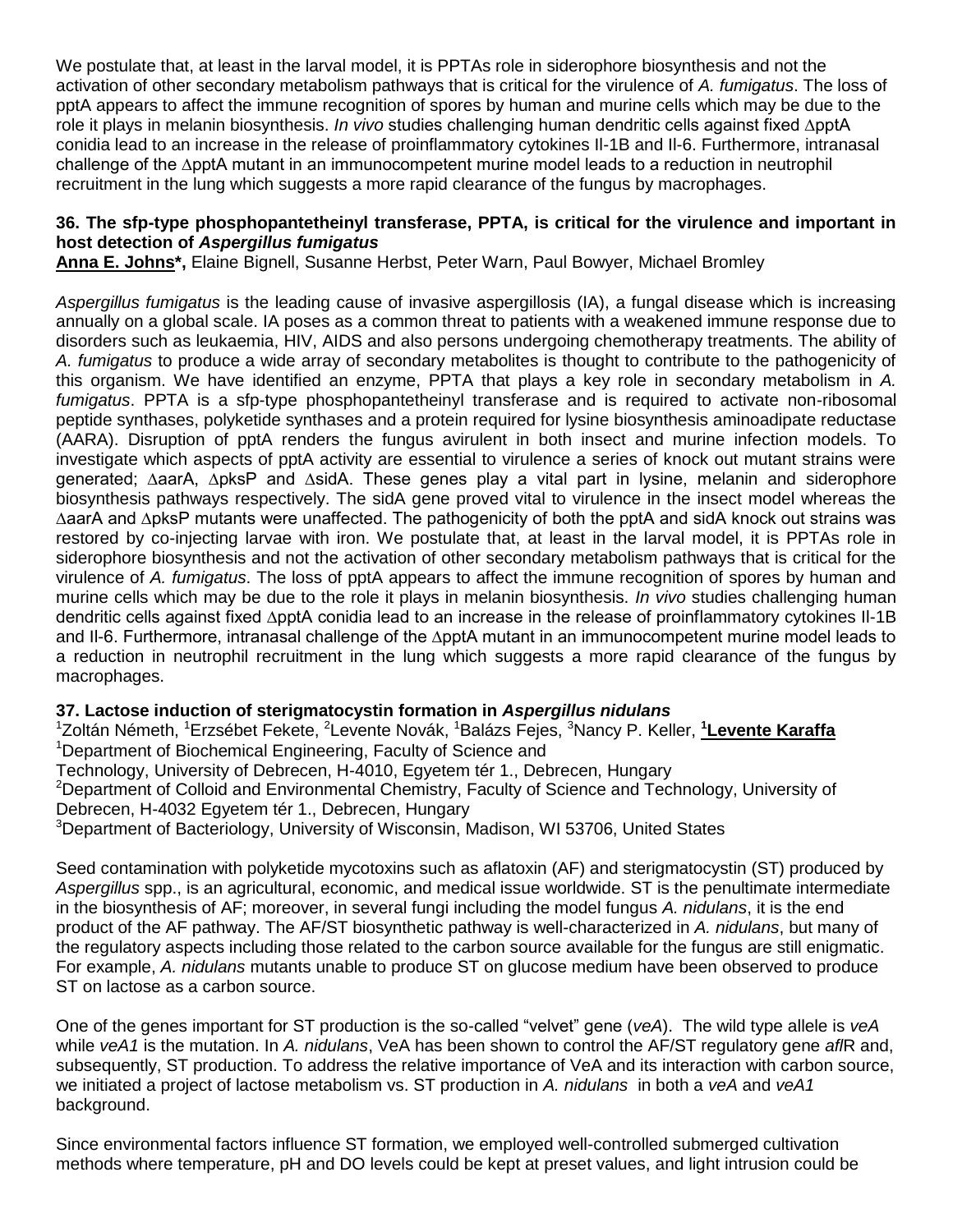prevented. To isolate and detect ST from fungal cultures, we developed an extraction protocol suitable to extract ST with an efficiency of 98.5%, and a rapid, reliable HPLC–UV method.

Under these conditions, independently of the carbon source available, *A. nidulans* was not able to produce any ST in a *veA1* background. In contrast, *veA* strain was capable of producing ST on both glucose and lactose in a concentration of up to 0.5 mg per liter. Time-profiles of ST formation were markedly different, however: on Dglucose, ST could be detected only after glucose was depleted from the medium, while on lactose, ST appeared in the early stages of the rapid growth phase. We concluded that ST-formation in *A. nidulans* may either be mediated by a carbon catabolite regulatory mechanism prominent on D-glucose, or induced by the low specific growth rate attainable on lactose. We are currently testing this hypothesis employing chemostattype continuous cultures.

#### **Acknowledgement**:

The research was supported by the EU and co-financed by the European Social Fund under the project ENVIKUT (TÁMOP-4.2.2.A-11/1/KONV-2012-0043), and by the OTKA (Grant No. K1006600).

#### \***38. Carbon metabolism of** *Aspergillus nidulans* **during growth on plant biomass Claire Khosravi\*,** Isabelle Benoit, Ronald P. de Vries

Plant biomass is the most abundant and renewable carbon source for many fungal species and it consist of polysaccharides, lignin and proteins. Plant polysaccharides come from a variety of plants, and the composition depends not only on the plant, but also on the growth conditions, on the part of the plant, and on the season. The average composition is 40-45% cellulose, 20-30% hemicellulose, and 15-25% lignin. Monosaccharides are the main components of the biomass and an important carbon source for many fungi. These monosaccharides are converted through a variety of carbon catabolic pathways.

Several carbon metabolism mutants of *A. nidulans* were generated that were (partially) impaired in glycolysis and therefore are reduced in their ability to use hexoses as carbon source. In addition, strains were generated in which these mutations were combined with a mutation in CreA, the major regulatory system involved in carbon catabolism. Growth of these mutants on plant biomass was performed and compared to the wild type, while enzyme assays were performed to study the production of extracellular enzymes involved in degradation of polysaccharides. The results highlight the interplay between hexose release and catabolism and the central role CreA plays.

#### **39. Flow cytometric analysis of** *Aspergillus niger* **conidia**

**Ursula Kiesswetter<sup>1</sup>, Matthias G. Steiger<sup>1,2</sup>, Diethard Mattanovich<sup>1,2</sup>, Michael Sauer<sup>12</sup>** <sup>1</sup>*Austrian Centre of Industrial Biotechnology (ACIB GmbH), Vienna, Austria* <sup>2</sup> *Department of Biotechnology, BOKU – VIBT University of Natural Resources and Life Sciences, Vienna, Austria*

*Aspergillus niger* is an important host organism for the production of organic acids and proteins. The germination of conidia is the first step in the fermentation process and a highly relevant process, because the molecular mechanisms during germination directly influence the morphology of the culture. The germination process can be followed by flow cytometry until the germ tube is formed. Flow cytometry is a powerful single cell analysis tool, which amongst others allows to simultaneously monitor cell growth and fluorescent biomarkers. We set out to establish flow cytometry as a tool for the analysis of fungal conidia and the germination process. With this technique it is possible to analyze on a single cell level the underlying principles of germination and to investigate the dynamic behavior of conidia populations. In this work, we analyzed the impact of age and media composition on the size and swelling of *Aspergillus niger* conidia. Potato dextrose agar and malt extract agar - two commonly used sporulation media - were compared. Thereby, the media used for conidiation has a direct influence on the further development in the swelling/growth medium. The size distribution of the conidia populations between the two conidiation media differed significantly. Furthermore, the conidia showed different kinetics during swelling on the same media.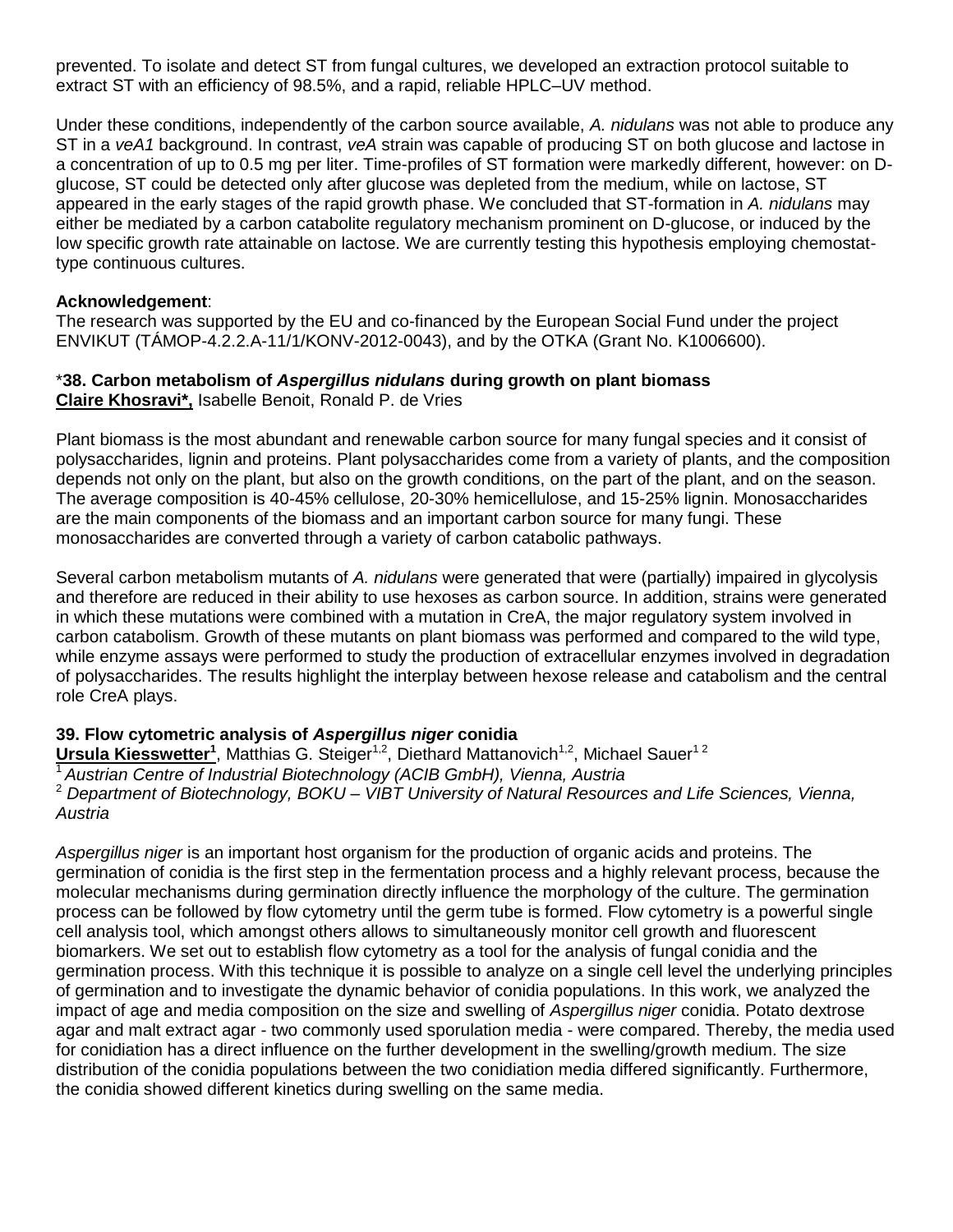#### **\*40. Interaction of** *Aspergillus nidulans* **GalR, XlnR and AraR in D-galactose and L-arabinose catabolism**.

**Joanna E. Kowalczyk\*,** Birgit S. Gruben, Evy Battaglia, Ad Wiebenga, Eline Majoor, Ronald P. de Vries CBS-KNAW Fungal Biodiversity Centre, Uppsalalaan 8, 3584 CT, Utrecht, The Netherlands

The xylanolytic regulator XlnR and the arabinanolytic regulator AraR control pentose catabolism in *A. niger* and *A. nidulans*. The role of AraR differs between these species as *A. niger ΔxlnRΔaraR* is not able to grow on Larabinose, whereas *A. nidulans ΔxlnRΔaraR* still grows on this substrate. The D-galactose oxido-reductive pathway in *A. nidulans* make use of pentose catabolic pathway enzymes and one gene encoding such an enzyme has been shown to be under control of the galactose-responsive regulator GalR. GalR is unique to *A. nidulans*, and a role for GalR in L-arabinose catabolism could explain the observed difference between *A. niger* and *A. nidulans*. In this study the interactions of XlnR, AraR and GalR were investigated in more detail by studying the phenotype of double and triple disruptant strains of these regulators in *A. nidulans*. Interactions between all three regulators with respect to pentose catabolic and D-galactose catabolic gene expression were observed.

#### **41. Superfamily of actinoporin-like proteins in fungi**

**Nada Krasevec**<sup>1</sup>, Sabina Belc<sup>1,2</sup>, Marusa Novak<sup>3</sup>, Kristina Sepcic<sup>3</sup>, Peter Macek<sup>3</sup>, Gregor Anderluh<sup>1</sup> 1 Laboratory for Molecular Biology and Nanobiotechnology, National Institute of Chemistry, Ljubljana, Slovenia 2 Biotechnology, Biotechnical Faculty, University of Ljubljana, Slovenia 3 Department of Biology, Biotechnical Faculty, University of Ljubljana, Slovenia [nada.krasevec@ki.si](mailto:nada.krasevec@ki.si)

Superfamily of actinoporin-like proteins (ALPs) comprises diverse protein families that show structural similarity to actinoporins. Actinoporins (20 kDa) are potent cytolytic toxins isolated from sea anemones, structurally defined by a rigid beta sandwich flanked by two alpha helices (PF06369). We determined the distribution of ALP sequences in fungi for some ALPs families like fungal fruit body lectins, necrosis inducing proteins and aegerolysins.

Fungal fruit body lectins are mostly fungal proteins. Their domain fold is named FB lectin (PF07367) and it is not related to any other of several lectin folds, however, it shows significant structural similarity to actinoporins. The lectin XCL from *Boletus chrysenteron* induces drastic changes in the actin cytoskeleton after sugar binding at the cell surface and internalization and has potent insecticidal activity (Birck *et al*., 2004).

Necrosis inducing proteins belonging to NPP1 domain (PF05630) are present in oomycetes, fungi and bacteria. Infiltration of NPP1 into leaves of *Arabidopsis thaliana* plants result in transcript accumulation of pathogenesis-related genes, production of ROS and ethylene, callose apposition and cell death (Fellbrich *et al*., 2002).

Aegerolysins were discovered in fungi, oomycetes and bacteria. They share common aegerolysin fold (PF06355). The bacterial members of this family are expressed during sporulation. Aegerolysins have been described to exhibit pleiotropic functions; some of them are haemolytic in the presence of another MACPFdomain containing protein (Tomita *et al.*, 2004; Ota *et al.*, Shibata *et al.*, 2010). Aegerolysin and ostreolysin are expressed during formation of fungal primordia and fruiting bodies, and may play an important role in the initial phase of fungal fruiting (Berne *et al.*, 2002).

The occurrence of ALPs in fungi was highly heterogeneous, with aegerolysins and NPP1 overrepresented, while the other ALPs were more rarely identified and we observed no obvious correlation to taxonomy or pathogenous lifestyle. At least part of ALPs may be considered as small secreted proteins, even though sometimes no recognizable signal peptide was observed. ALPs from *Aspergillus niger* were chosen for cloning and further characterisation studies, NPP1 protein represented here and aegerolysins elsewhere (poster M. Novak).

**Key words**: actinoporin, aegerolysin, fungal fruit body lectin, necrosis inducing protein, *Aspergillus niger*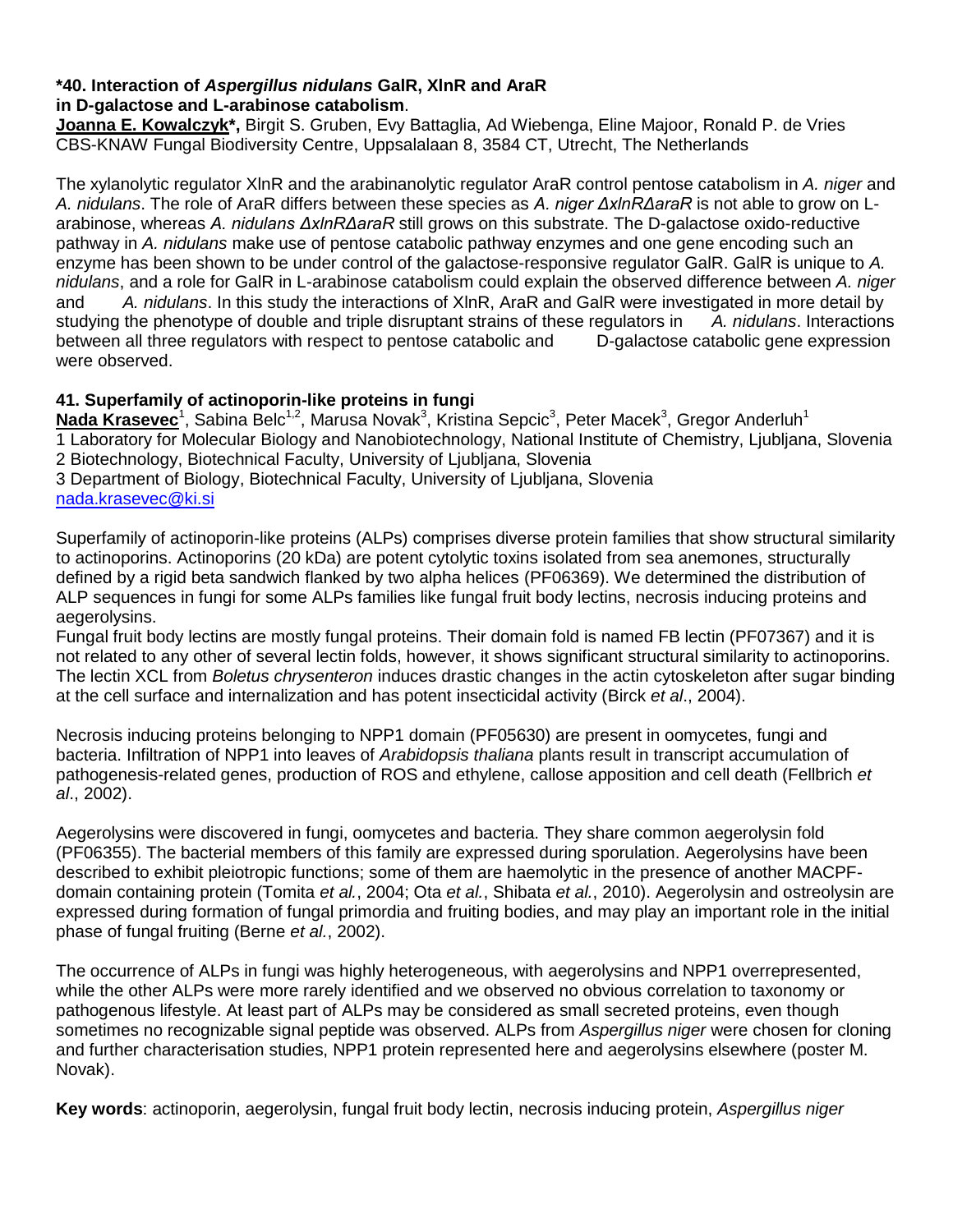## **42. Regulation of cellulase genes through pH signaling pathway in** *Aspergillus nidulans*

Emi Kunitake<sup>1</sup>, Daisuke Hagiwara<sup>2</sup>, Kentaro Miyamoto<sup>1</sup>, Kyoko Kanamaru<sup>1</sup>, Makoto Kimura<sup>1</sup>, Tetsuo Kobayashi $1$ 

<sup>1</sup>Department of Biological Mechanisms and Functions, Graduate School of Bioagricultural Sciences, Nagoya University, Aichi, Japan

<sup>2</sup>Medical Mycology Research Center, Chiba University, Chiba, Japan

In *Aspergillus nidulans*, expression of cellulase genes is cooperatively regulated by the pathway specific transcription factor ManR/ClrB and the wide-domain transcription factor McmA. The expression appeared to be also under control of the *pal*-*pacC* pH signaling, as the *palC* mutant displayed decreased cellulase productivity. Higher productivity of endoglucanases A and B (EglA and EglB) at neutral pH compared to acidic pH and impaired production of the enzymes in the *pacC* deletion strain confirmed the involvement of the *palpacC* signaling. qRT-PCR analysis indicated that expression of not only *eglA* and *eglB* but also the other cellulase genes such as *cbhA* and *cbhD*, which are under control of ManR/ClrB and McmA were rapidly induced by cellobiose at alkaline pH in the wild type strain, while their expression was delayed and decreased by the *pacC* deletion. PacC appeared to regulate indirectly transcription of *eglA* based on mutational analysis of its promoter, but expression of the transcription factors known to date to be involved in cellulase regulation, including *manR*/*clrB* and *mcmA*, was not regulated by PacC. Nevertheless, genome-wide identification of PacC-dependent genes under cellobiose-induced conditions at alkaline pH demonstrated that the genes highly-expressed in a PacC dependent manner were significantly overlapped with those regulated by ManR/ClrB. PacC might control uptake of cellobiose, the most possible inducer of ManR/ClrB-mediated regulation, because cellobiose consumption was delayed in the *pacC* deletion strain.

This work was supported by the Program for Promotion of Basic and Applied Researches for Innovations in Bio-oriented Industry.

keyword: cellulase, *pacC*, pH signaling, *Aspergillus nidulans*

**43. Cell wall stress induced genes use as new targets for antifungals in** *Aspergillus fumigatus* Ellen L. Lagendijk<sup>1</sup>, Sanne Westhoff<sup>1</sup>, Marina Campos Rocha<sup>2</sup>, Krissia Franco Godoy<sup>2</sup>, Iran Malavazi<sup>2</sup>, Cees A.M.J.J. van den Hondel $1,3$ 

<sup>1</sup>Leiden University, Institute of Biology Leiden, Molecular Microbiology and Biotechnology, Leiden, The **Netherlands** 

<sup>2</sup> Departamento de Genética e Evolução, Centro de Ciências Biológicas e da Saúde, Universidade Federal de São Carlos, São Carlos, Brazil

 $3$  HiTexacoat B.V. i.o., Gouda, The Netherlands

*A. fumigatus* infections are a demanding problem for immunocompromised patients. Invasive aspergillosis has a poor prospect with mortality up to 90%. Upcoming problem is resistance to antibiotics of pathogenic fungi. It is important to identify new targets for antifungals. The cell wall is an essential organelle for fungi and not present in mammalian cells. Similar to S. cereviseae, cell wall stress induces cell wall related genes via the cell wall integrity (CWI) pathway in A. fumigatus.

The role of PkcA and RlmA in the cell wall integrity pathway was studied in a loss-of-function pkcA mutant (Campos Rocha et. al. 2012) and a rlmA deletion mutant (Malavazi, unpublished data). The mutants are used to study expression of cell wall stress related genes upon calcofluor white stress by Northern blot analysis, RNAseq and introduction of cell wall stress reporter constructs.

This study presents the involvement of PkcA and transcription factor RlmA in the CWI pathway in *A. fumigatus*. The results show also new RlmA induced gene(s), thereby presenting the first indication of RlmA regulated gene(s) in *A. fumigatus*. The RlmA induced genes are useful tools for development of an *A. fumigatus* cell wall stress reporter strains.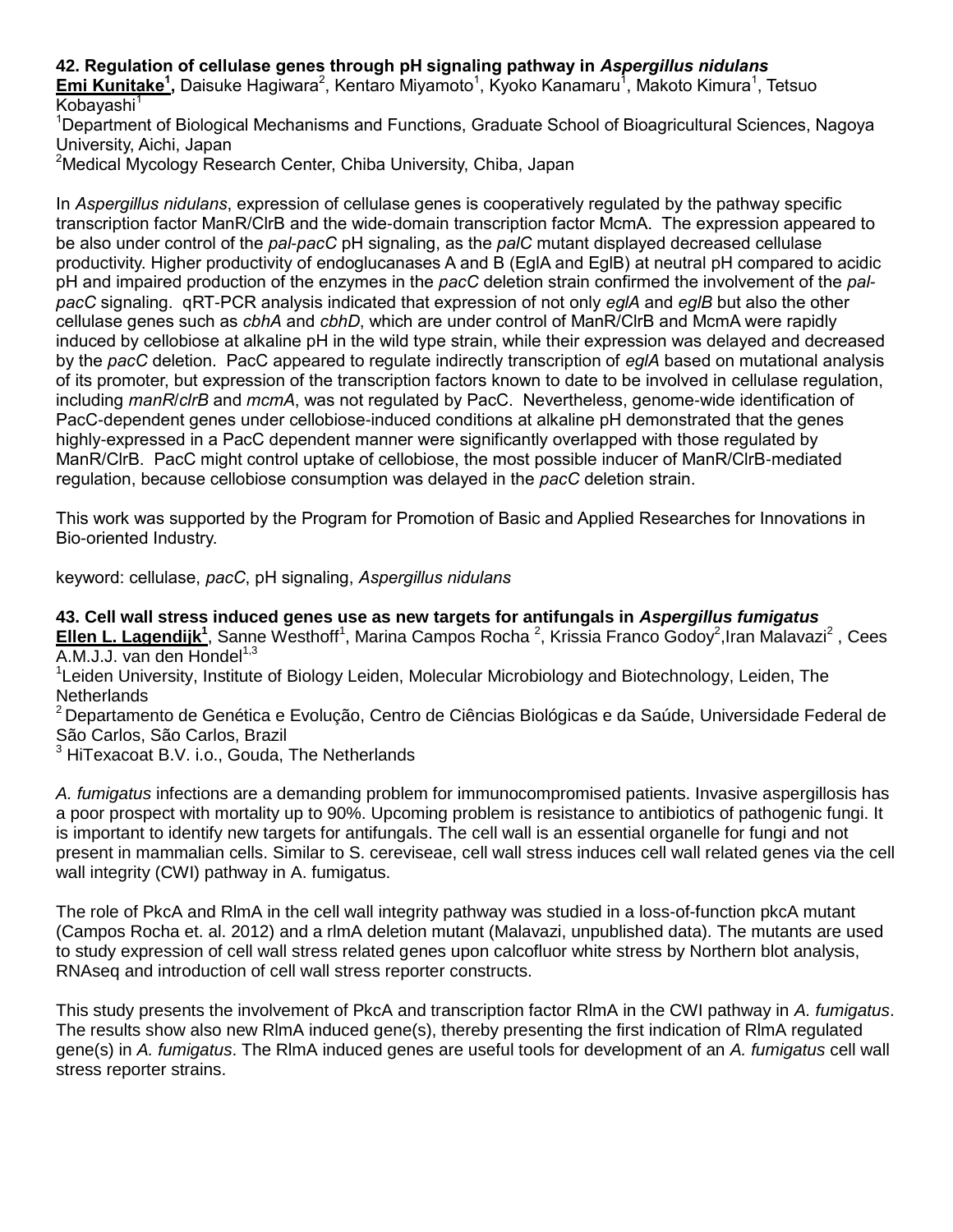#### **\*44. RNA-Seq analysis of the interaction of** *Aspergillus fumigatus* **with human neutrophils revealed nitric oxide as negative feedback regulator of neutrophil extracellular traps**

**Katrin Lapp\*,** M. Vödisch, J. Linde, S. Bruns, O. Kniemeyer, I. D. Jacobsen, T. Heinekamp, V. Valiante, A. A. Brakhage

*Aspergillus fumigatus* is a saprophytic mold that can cause life-threatening infections in immunocompromised patients. In the lung, conidia are challenged by immune effector cells. Among them, neutrophils attack fungal hyphae using various mechanisms including production of antimicrobial proteins, degranulation or neutrophil extracellular trap (NET) formation. Moreover neutrophils form nitric oxide (NO) and reactive nitrogen intermediates (RNI) whose function in defence against *A. fumigatus* is still a matter of debate. By applying a dual transcriptomics approach, we were able to identify genes expressed during the interaction of *A. fumigatus* with human neutrophils. Here, we show that *A. fumigatus* produces several enzymes potentially involved in RNI detoxification, namely two flavohemoglobins, FhpA and FhpB, and the S-nitrosoglutathione reductase GnoA. To elucidate the role of these enzymes, single and double deletion mutants of FhpA, FhpB and GnoA encoding genes were generated.

Our data indicate that FhpA and GnoA are the primarily responsible enzymes in *A. fumigatus* to counteract RNI. Interestingly, based on the finding that human neutrophil granulocytes showed a significant reduction in NETosis when either confronted with hyphae of *A. fumigatus* mutants deficient for RNI-detoxification or by addition of exogenous NO donors, we strongly suggest that NO derivates play a role as potential regulator of NET formation.

#### **\*45. Ergothioneine is involved in antioxidative defense in** *Aspergillus fumigatus*

Beatrix Lechner<sup>1\*</sup>, Ernst R. Werner<sup>2</sup>, Herbert Lindner<sup>3</sup>, Hubertus Haas<sup>1</sup>

<sup>1</sup>Division of Molecular Biology, <sup>2</sup>Division of Biological Chemistry, <sup>3</sup>Division of Clinical Biochemistry, Biocenter, Innsbruck Medical University, Austria

Ergothioneine (EGT) is a naturally occurring thiourea derivative of histidine. While Saccharomycotina species lack the EGT biosynthetic pathway, it is produced by filamentous fungi, *Actinomycetales*, cyanobacteria and it is present in higher eukaryotes due to nutritional uptake *via* a specific EGT-transporter. Although various human diseases, such as inflammatory processes, rheumatoid arthritis and Morbus Crohn are linked to raised EGT-levels, the function of EGT is still elusive. Similar to thiols such as glutathione, neuroprotective effects in mouse models and oxidative stress resistance in fungi have been found to be associated with EGT. The airborne human-pathogenic saprophytic mould *Aspergillus fumigatus* causes life-threatening diseases in immunocompromized patients and the protection against oxidative stress is crucial for virulence of *A. fumigatus*. To examine the function of EGT in *A. fumigatus,* we generated a mutant strain (∆*egtA)* lacking the putative EGT biosynthetic enzyme AFUA\_2G15650, termed EgtA*.* Consistent with the proposed function, inactivation of EgtA eliminated EGT production. EGT-deficiency was phenotypically inconspicuous and did not affect resistance against oxidative or metal stress. To circumvent the redundancy of oxidative stress defense, we next generated a mutant strain (∆∆*egtA*/*yap1*) lacking EgtA and Yap1, a transcription factor that orchestrates oxidative stress defense. In this background, EGT-deficiency decreased superoxide resistance (e.g. hydrogen peroxide, menadione) demonstrating that EGT is involved in protection against oxidative stress in its producer. EGT-deficiency decreased the accumulation of the intracellular siderophore ferricrocin in ∆*egtA*. Interestingly, in the Yap1-lacking background, EGT-depletion affected production of extracellular siderophores: it increased fusarinine C but decreased triactylfusarinine C biosynthesis. The effects of EGTdeficiency on siderophore production indicate a link between the cellular redox system and iron homeostasis.

#### **\*46. Regulation of cellulolytic and hemicellulolytic genes by McmA and ManR/ClrB in** *Aspergillus nidulans*

**Nuo Li \*,** Emi Kunitake, Ayako Watanabe, Kyoko Kanamaru, Makoto Kimura, Tetsuo Kobayashi *Department of Biological Mechanisms and Functions, Graduate School of Bioagricultural Sciences, Nagoya University, Furo-cho, Chikusa-ku, Nagoya, Aichi 464-8601, Japan*

Fungal cellulolytic and hemicellulolytic enzymes are promising tools for industrial hydrolysis of cellulosic biomass. The regulatory system involved in their production had not been well understood, but recent discovery of new transcriptional activators are now providing the keys to solve the complexity of the regulatory system. In *Aspergillus*, XlnR regulates xylanase and cellulase genes, and ManR/ClrB does mannanase and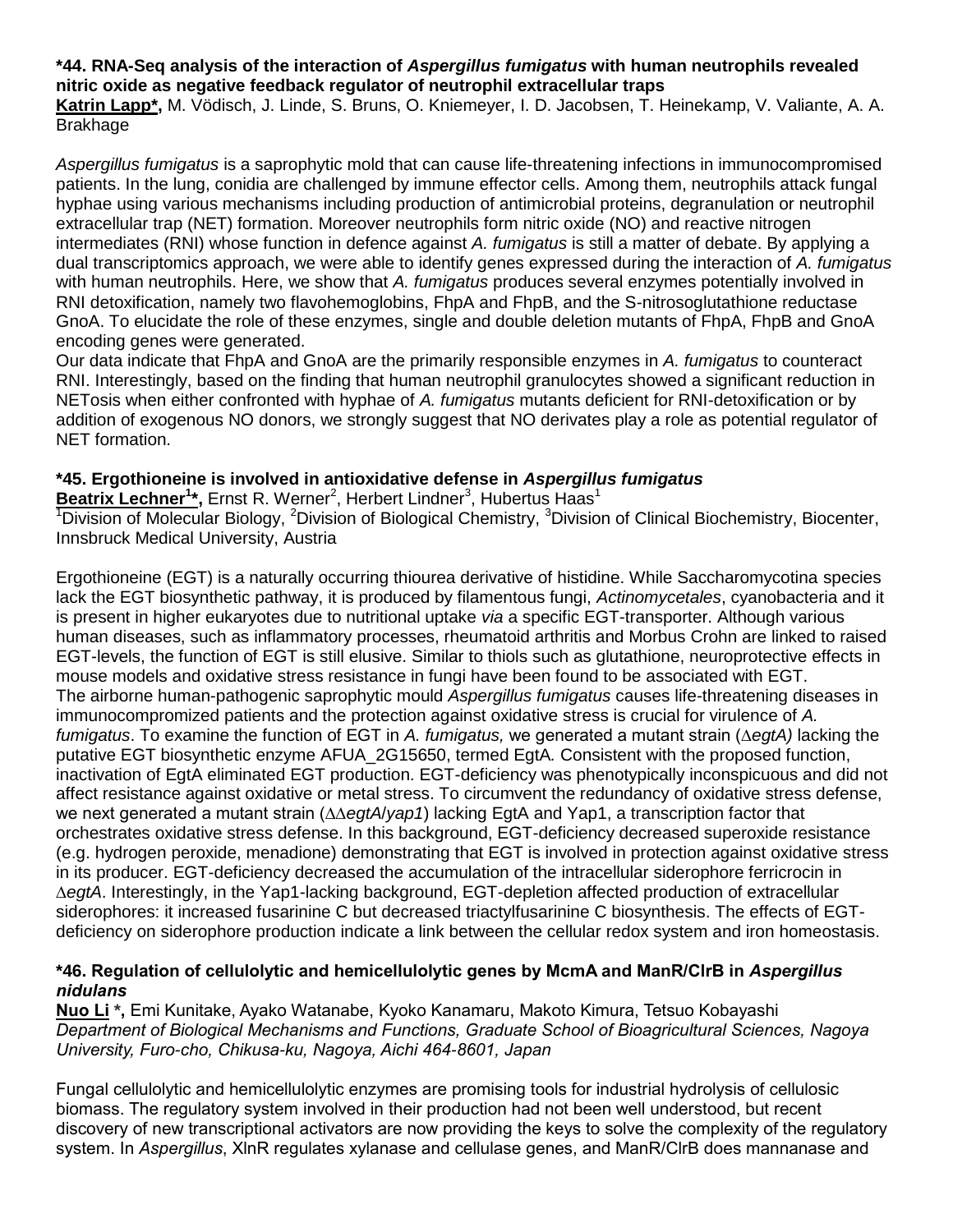cellulase genes. McmA also regulates cellulase genes in *A. nidulans*. We report here that cellulase and mannanase genes are regulated by ManR/ClrB, McmA, and the ManR paralog ManS and that the factor(s) responsible for the regulation differs genes to genes.

Transcription of highly expressed cellulolytic genes including endoglucanse genes *eglA* and *eglB*, cellobiohydrolase genes *cbhA* and *cbhD*, were regulated by both McmA and ManR/ClrB in response to cellobiose. Cellobiose also induced some mannanase genes (*manB*, *manC*, *mndB*) in a ManR/ClrB dependent manner, while galactomannan induced a different set of mannanase genes (*manC*, *manE*, *manF*), which were under control of ManS. McmA was not required at least for expression of the β-mannosidase gene *mndB*.

CeRE (Cellulose Responsive Element, CCGN2CCN6GG) is the sole *cis*-element responsible for the induction of *eglA*. We have shown that McmA binds to CeRE on the *eglA* promoter by EMSA (electrophoretic mobility shift assay). In the assays to detect DNA binding of ManR/ClrB, DNA binding domain of ManR fused to Flagtag (ManR-DBD) was used. ManR-DBD displayed very weak binding to the *eglA* CeRE by itself, but significantly increased binding was detected in the presence of McmA. Examination of binding to the *eglB*  promoter exhibited the similar results, that is, ManR could not bind to the *eglB* CeRE without assistance of McmA. These observations indicate that cellulase genes are regulated by cooperative binding of ManR/ClrB and McmA to CeRE.

The expression of *mndB* was not McmA dependent and its promoter lacked CeRE. This suggested that ManR/ClrB can bind to the promoter without assistance of McmA. EMSA using various probes with intact and mutated sequences revealed that ManR/ClrB should bind to CGGN<sub>8</sub>CCG. This discovery provided a reference to locate the binding sites on other ManR/ClrB-dependent genes. The arising question is why cellulase genes require McmA for its expression.

#### **\*47. Coordination between BrlA regulation and secretion of the oxidoreductase, FmqD, to the cell wall directs selective accumulation of fumiquinazoline C to the spores of** *Aspergillus fumigatus***. Fang Yun Lim\*<sup>1</sup>, Brian Ames<sup>2</sup>, Christopher Walsh<sup>2</sup>, Nancy Keller<sup>1,\*</sup>**

<sup>1</sup>Department of Medical Microbiology and Immunology, University of Wisconsin-Madison, Madison, WI, U.S.A. <sup>2</sup>Department of Biological Chemistry and Molecular Pharmacology, Harvard Medical School, Boston, MA, U.S.A.

Aerial spores, crucial for propagation and dispersal of the Kingdom Fungi, are commonly the initial inoculum of pathogenic fungi. Natural products (secondary metabolites) have been correlated with fungal spore development and enhanced virulence in the human pathogen *Aspergillus fumigatus* but mechanism(s) for metabolite deposition in the spores is unknown. The fumiquinazolines (Fqs) comprise a related, sequentially generated family of cytotoxic peptidyl alkaloids that are signature metabolites from *A. fumigatus*. Metabolite profiling of clinical *A. fumigatus* isolates reveal that the first two products of the Fq cluster, FqF and FqA, are produced to comparable levels in all fungal tissues but the final enzymatically-derived product, FqC, selectively accumulates in the fungal spore. Loss of the sporulation-specific transcription factor, BrlA, yields a strain incapable of FqA and FqC production. However, loss of two sequentially downstream transcription factors involved in conidiophore development and maturation namely AbaA and WetA did not affect selective accumulation of FqC in the spores. *In silico* analysis of FmqD, the oxidoreductase required to generate FqC, predicted an N-terminal secretion signal on this enzyme. Fluorescence microscopy showed that FmqD is secreted via the Golgi apparatus to the cell wall in an actin-dependent manner. Removal of the signal peptide abolished FmqD cell wall localization and significantly reduced FqC production. In contrast, all other members of the Fq pathway including the putative transporter, FmqE – which had no effect on Fq biosynthesis – were internal to the fungal hyphae with varying subcellular localization. The coordination between BrlA-mediated tissue specificity with FmqD secretion to the cell wall presents a previously undescribed mechanism to direct localization of specific secondary metabolites to spores of the differentiating fungus.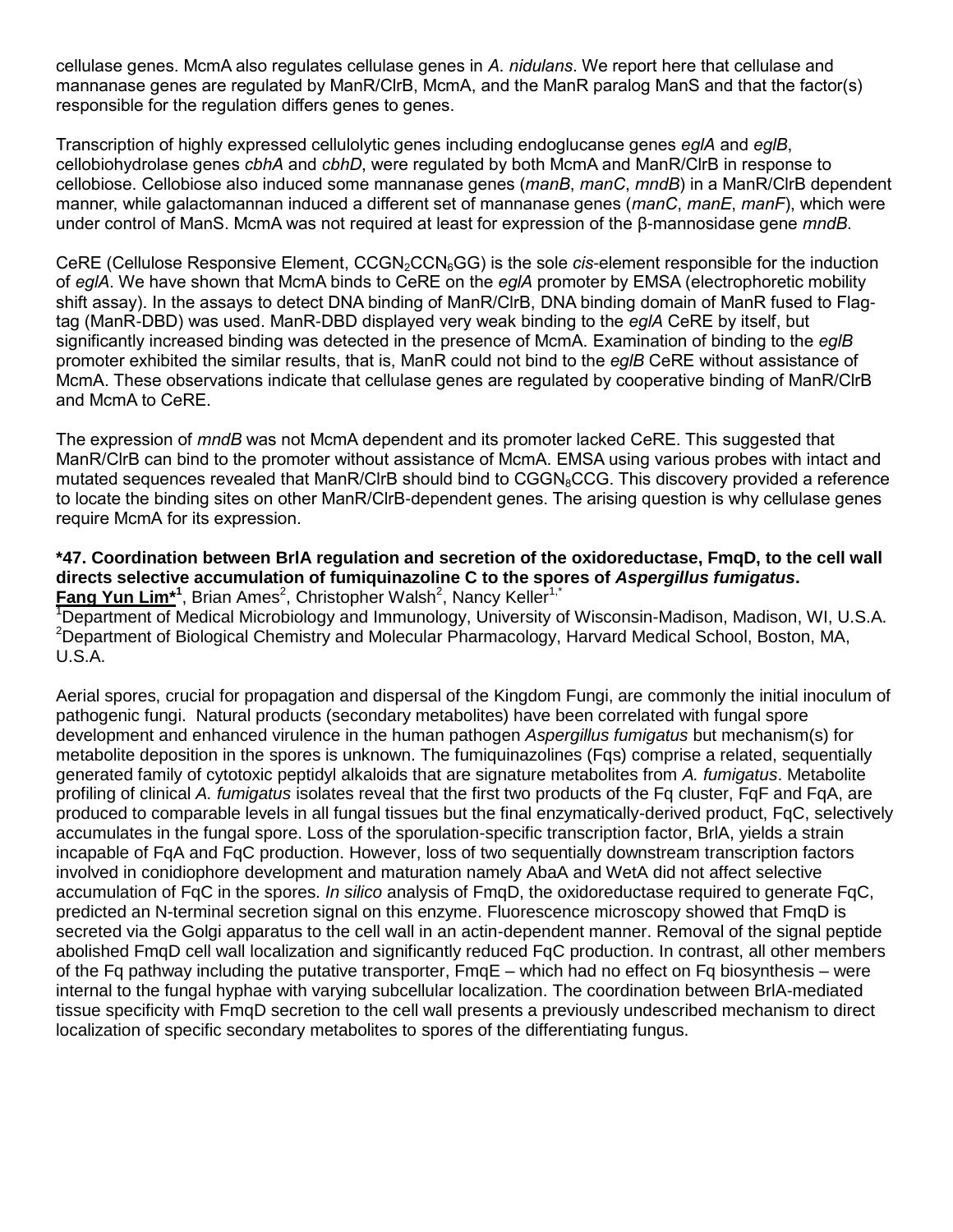#### **48. Citric acid production in 24-well plates is an efficient screening platform for** *Aspergillus carbonarius*

**Tore Linde,** Niels Bjørn Hansen, Mette Lübeck and Peter Stephensen Lübeck

Conventional citric acid batch-fermentation by filamentous fungi is often linked with large variations in production levels. The most used citric acid batch-fermentation method described in literature is based on Erlenmeyer flasks with cotton-stoppers in a heated shaker. Our preliminary studies using Erlenmeyer flasks in sextuplicates showed a relative standard sample deviation of 54 % citric acid produced with the filamentous fungi *Aspergillus carbonarius*, thereby confirming these large variations. The objective of this study was to propose a different and more reliable screening method for citric acid production from filamentous fungi, using *A. carbonarius* as test organism in a 24 well plate system. The two systems where run simultaneously with only the mechanical parameters as difference between them. All experiments were performed in sextuplicates to be able to give a higher statistical impact than the conventional triplicates. After 5 days fermentation, the citric acid produced in the Erlenmeyer system had a relative standard deviation of 48% compared to the 24-well system that gave a relative standard deviation of 6%. The statistical analysis showed that the difference between the replicates in the 24 well plate system was significantly smaller than in the conventional Erlenmeyer flask setup. This allows for a more precise determination of effects caused by for example changing fermentation parameters or making genetic alterations. We therefore conclude that fermentation in 24-well plates is a more reliable screening method for citric acid production by filamentous fungi, and likely for screening in general. Furthermore by screening in a 24 well plate system, it is possible to screen the same amount of samples as in a conventional flask system, using less space and less materials.

**Keywords:** Optimisation. Fermentation. Aspergillus carbonarius

#### **\*49. Unlocking the lignin degrading potential of ascomycete fungi**

**April Liwanag\*,** Ronald P. de Vries, Isabelle Benoit *CBS-KNAW Fungal Biodiversity Centre, Uppsalalaan 8, 3584 CT Utrecht, The Netherlands*  [a.liwanag@cbs.knaw.nl](mailto:a.liwanag@cbs.knaw.nl)

Lignin degradation involves several classes of oxidative enzymes, such as peroxidases and laccases. Traditionally, lignin degradation is considered to be an ability of mainly basidiomycete fungi, in particular white rot fungi. Many oxidative enzymes from these fungi have been characterised and genome analysis of white rot fungi demonstrated the presence of gene families encoding these enzymes. In contrast, ascomycete fungi are generally considered to be incapable of degrading lignin and their genomes lack (most of) the traditional ligninrelated oxidases. However, many ascomycete fungi live in biotopes that contain high amounts of lignin (e.g. forest soils, leaf litter), suggesting at least a tolerance to the presence of aromatic compounds.

We have analysed several ascomycete fungi for their ability to grown on medium with lignin as the sole carbon source. Some species displayed good growth even on lignins that were unable to support growth of most other species, suggesting a lignin degrading ability for these fungi. In contrast, other species, such as the industrially relevant fungus *Aspergillus niger*, were unable to grow on these media. Using a novel approach we have isolated mutants from *A. niger* that were able to grow on lignin as the sole carbon source. This growth was similar or possibly even better than growth of the basidiomycete *Phanerochaete chrysosporium*. The genome of *A. niger* contains several laccases as well as genes encoding other oxidative enzymes, which may explain this phenotype. Highlights of these studies will be presented.

#### **50. Regulation of SNAREs in the endovacuolar system of** *Aspergillus nidulans*

**Manuel Sánchez López-Berges<sup>1</sup>, Herbert N. Arst, Jr<sup>1,2</sup> and Miguel Ángel Peñalva Soto<sup>1</sup>** <sup>1</sup>Departamento de Biología Celular y Molecular, Centro de Investigaciones Biológicas (CSIC). Ramiro de Maeztu 9, 28040 Madrid, Spain.

<sup>2</sup>Section of Microbiology, Imperial College, Flowers Building, Armstrong Road, London SW7 2AZ, UK

*Aspergillus nidulans* presents many advantages for the study of the traffic within the endocytic pathway. Probably, the main one is the ease to differentiate by fluorescent microscopy highly motile early endosomes (EEs) from late endosomes (LEs), larger and relatively static, and from vacuoles, spherical, static and with an optically visible lumenal space. Previous work in our lab defined Rab5 and Rab7 domains in EEs and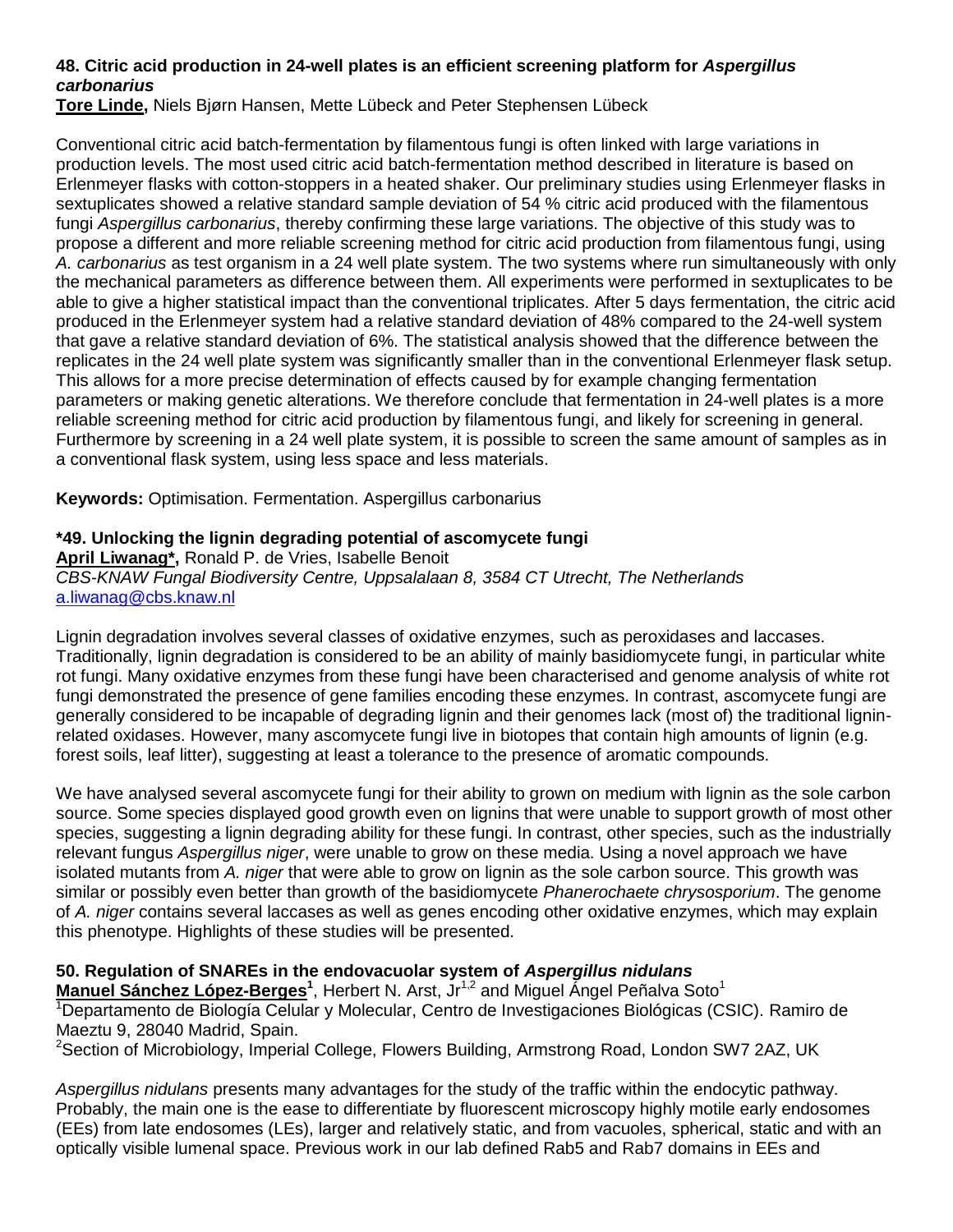vacuoles, respectively, and also provided evidence of maturation of the former into the latter [1,2,3]. Maturation of EEs into LEs is essential but, once EEs has matured, homotypic fusion of LEs/vacuoles is not vital. In the present work we address the study of endosomal maturation focusing in the regulation of syntaxins, one kind of t-SNAREs, in the endovacuolar system. Pep12 is the sole syntaxin of *A*. *nidulans* in this context, which lacks a Vam3 homolog. Vps45 and Vps33 are SM proteins that positively regulate syntaxins. Vps45 binds tightly to the late-Golgi/endosomal syntaxin Tlg2 but surprisingly, inactivation of Tlg2 gave rise to no growth alterations while a *vps45* null mutant is markedly affected. These data suggest that Vps45 must be regulating an additional syntaxin and we hypothesize that Pep12 is this second target. In fact, there is evidence of functional [4] and, debatably, physical [5,6] interaction between both proteins in yeast and deletion of *A*. *nidulans pep12* recapitulates the *vps45*Δ phenotype. We have proved experimentally that rabbit polyclonal antiserum against Pep12 is able to specifically immunoprecipitate Vps33 and Vps45 but not Sly1, the SM of the early-Golgi syntaxin Sed5, while Tlg2 antiserum exclusively and strongly immunoprecipitate Vps45. We believe that Pep12 must be regulated at three different levels by two SM proteins: Vps33, in the EEs CORVET and LEs/vacuole HOPS contexts, and Vps45, in the Golgi-to-endosomes traffic. Additionally, we are identifying all the SNARE complexes formed in the endovacuolar system to establish a physical map of interactions. Even though much more effort is required to understand the source of all interactions our results indicate that Pep12 is regulated by two different SM proteins along the endovacuolar system.

- 1. Abenza *et al.*, **2009**. Traffic *10*:57-75
- 2. Abenza *et al.*, **2010**. Mol Biol Cell *21*:2756-69
- 3. Zhang *et al.*, **2011**. J Cell Biol *193*:1245-55
- 4. Webb *et al*., **1997**. Genetics *147*:467-78
- 5. Burd *et al*., **1997**. Mol Biol Cell *8*:1089-104
- 6. Dulubova *et al*., **2002**. EMBO J *21*:3620-31

#### **\*51. How does gliotoxin inhibit the growth of** *Aspergillus niger***?**

**Lara Manzanares\*,** Rebecca Owens, Grainne O'Keeffe, Gary Jones, Sean Doyle

*Aspergillus fumigatus* makes an epipolythiodioxopiperazine-type toxin, called gliotoxin (GT), which has deleterious effects in immunocompromised humans. GT contains a characteristic disulphide bridge, which it employs in two damaging activities; (i) cross-linking with proteins via thiol residues and (ii) generation of reactive oxygen species (ROS) through redox cycling. The mechanism of GT cytotoxicity in fungi has not been fully characterised. Previously, identification of genes associated with increased resistance and sensitivity to gliotoxin have been performed in *Saccharomyces cerevisiae* in order to elucidate the molecular mechanisms of GT action in humans, however little has been done to understand GT affects in fungi. Our objectives were (i) to investigate *A. niger* as a model to explore GT sensitivity, as it does not produce gliotoxin and (ii) to improve our understanding of GT cytotoxicity and reveal new metabolic systems interactions in filamentous fungi. Inhibition assays in *A. niger* showed significantly (*p* < 0.001) impaired growth in a dose-dependent manner when exposed to gliotoxin. Exposure of *A. niger* to exogenous gliotoxin (2.5 µg/ml), for 3 h followed by LC-MS enabled comparative proteomic analysis, resulted in the identification of 30 proteins that were differentially regulated (*p* < 0.05) in response to exogenous gliotoxin. Specifically, proteins involved in the methyl/methionine cycle were differentially expressed in *A. niger* in response to gliotoxin. Expression of Sadenosylmethionine (SAM) synthetase was down-regulated (3.1 fold) and homoserine dehydrogenase was upregulated (1.5 fold). Furthermore, SAM levels were decreased when *A. niger* was exposed to gliotoxin in accordance with the aforementioned proteomic results. Interestingly, we have also found that exogenous gliotoxin (2.5 µg/ml) is taken up by *A. niger* and is converted to bis-methyl gliotoxin (BmGT) over a 3 h period. Our current hypothesis is that *S*-methylation of gliotoxin may result in the production of *S*-adenosyl homocysteine (SAH), and homocysteine, both are toxic towards *A. niger*, which could explain why the organism is sensitive to gliotoxin. Further investigation will be focused on elucidating the mechanism of gliotoxin methylation and determination of cellular homocysteine levels in *A. niger*.

**Keywords:** SAM, SAH, methylation, proteomics, gliotoxin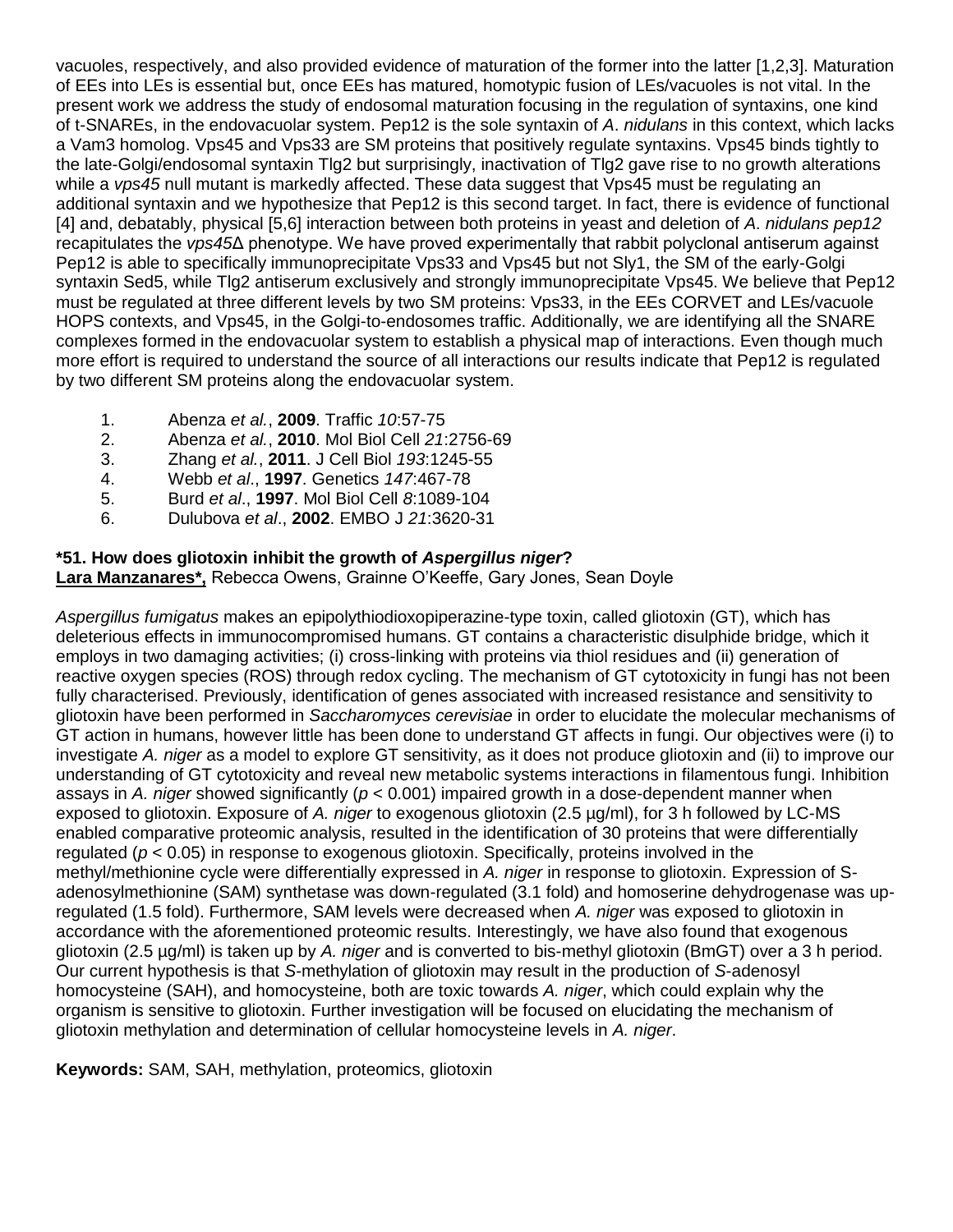#### **\*52. Immunoassay for the detection of Fusarinine C produced by Aspergillus spp.**

Lara Manzanares Miralles<sup>\*1</sup>, Stephen Dolan<sup>1</sup>, Thomas F. Patterson<sup>2</sup>, Laura K. Najvar<sup>2</sup>, Nicola Moloney<sup>1</sup>, Natasha Gordon<sup>1</sup> and Sean Doyle<sup>1</sup>

<sup>1</sup> Department of Biology, National University of Ireland Maynooth, Maynooth, Co. Kildare, Ireland.  ${}^{2}$ The University of Texas Health Science Center at San Antonio, San Antonio, TX, USA.

*Aspergillus fumigatus* is an opportunistic pathogen responsible for a number of clinically relevant diseases in immunocompromised individuals, including invasive aspergillosis (IA). IA is the most lethal type of infection with mortality rates ranging from 30 – 90 % depending on the patient primary condition causing the immunosuppression. Conventional diagnosis of IA can be laborious, subject to poor sensitivity or specificity of detection, or unable to differentiate between live versus dead organisms. Detection of siderophores (triacetylfusarinine C or fusarinine C) which may be produced by infectious microorganisms represents an alternative method to diagnose fungal infections. We have developed a fungal-siderophore ELISA to detect fusarinine C (FusC) as a biomarker of IA in animals. FusC was purified from culture supernatants of *A.*  fumigatus ATCC46645 by passage through Sep-Pak C<sub>18</sub> cartridges. Quantification of FusC was measured photometrically using a molar extinction co-efficient of 2996 M<sup>-1</sup> cm<sup>-1</sup> at 435nm. FusC-KLH immunogen (6 mg) was generated using a UV crosslinking method. As this cross-linker had not previously been used for immunogen synthesis several molar ratios of hapten to carrier protein and UV exposure times were evaluated in order to maximise conjugation. Western blotting, spectrophotometry and RP-HPLC were utilised to confirm the formation of these conjugates. These techniques were also employed to investigate the hapten densities attached to the carrier protein. Rabbit immunisations using the FusC-KLH immunogen were carried out by commercial arrangement. The resulting polyclonal antisera contained highly specific antibodies against FusC. Purified FusC was then used to develop a fusarinine C-specific competitive ELISA, based on the competition between immobilized and free FusC for IgG [anti-FusC]. Availability of the FusC ELISA facilitated evaluation of analyte presence in normal-state and disease-state specimens of animal origin. FusC concentration in specimens were calculated by comparison to a FusC calibration curve  $(0 - 50 \mu q/ml)$ . FusC was detectable in the urine and sera of immunocompromised guinea pigs while no detectable FusC was present in uninfected guinea pigs. In summary we have developed the first fungal-siderophore specific ELISA to detect siderophores as biomarkers of IA in animals.

**Keywords:** Fusarinine C, ELISA, siderophore, conjugation, diagnostic

**53. Hyphal fusion in** *Aspergillus oryzae* **as evidenced by a detection system for heterokaryon formation Jun-ichi Maruyama** · Ryuta Wada · Wakako Tsukasaki · Feng Jie Jin · Katsuhiko Kitamoto Department of Biotechnology, The University of Tokyo, 1-1-1 Yayoi, Bunkyo-ku, Tokyo 113-8657, Japan

Hyphal fusion is involved in the formation of an interconnected colony in filamentous fungi. It is the first process in sexual/parasexual reproduction, which is biotechnologically important for crossbreeding. In the industrial filamentous fungus *Aspergillus oryzae*, a parasexual cycle has been reported, and its potential sexuality was suggested. However, as *A. oryzae* possibly enters into hyphal fusion with a much lower frequency than *Neurospora crassa*, it was difficult to detect the hyphal fusion in *A. oryzae*.

In order to evaluate the hyphal fusion ability in *A. oryzae*, we developed a detection system for heterokaryon formation by differentially labeling strains with auxotrophies and fluorescent proteins. With mixed culture, it was demonstrated that AoSO and AoFus3 are required for heterokaryon formation, and the efficiency of heterokaryon appearance was varied by media composition. In paired culture, we detected formation of heterokaryotic sclerotia in the hyphal contact region between two auxotrophic strains. Sclerotia were reported to be capable of acting as repositories for a sexual reproductive structure ascocarp in other Aspergilli, but *A. oryzae* strains have no or much lower ability to form sclerotia. Overexpression of the *sclR* gene, which encodes a transcription factor promoting sclerotial formation, enhanced the formation of heterokaryotic sclerotia. This enhancing effect for heterokaryotic sclerotia was observed independently of the mating-type pairing combinations.

Collectively, these findings would help for understanding of the colonial physiology in industrial processes and for an efficient crossbreeding with sexual/parasexual reproduction in *A. oryzae*.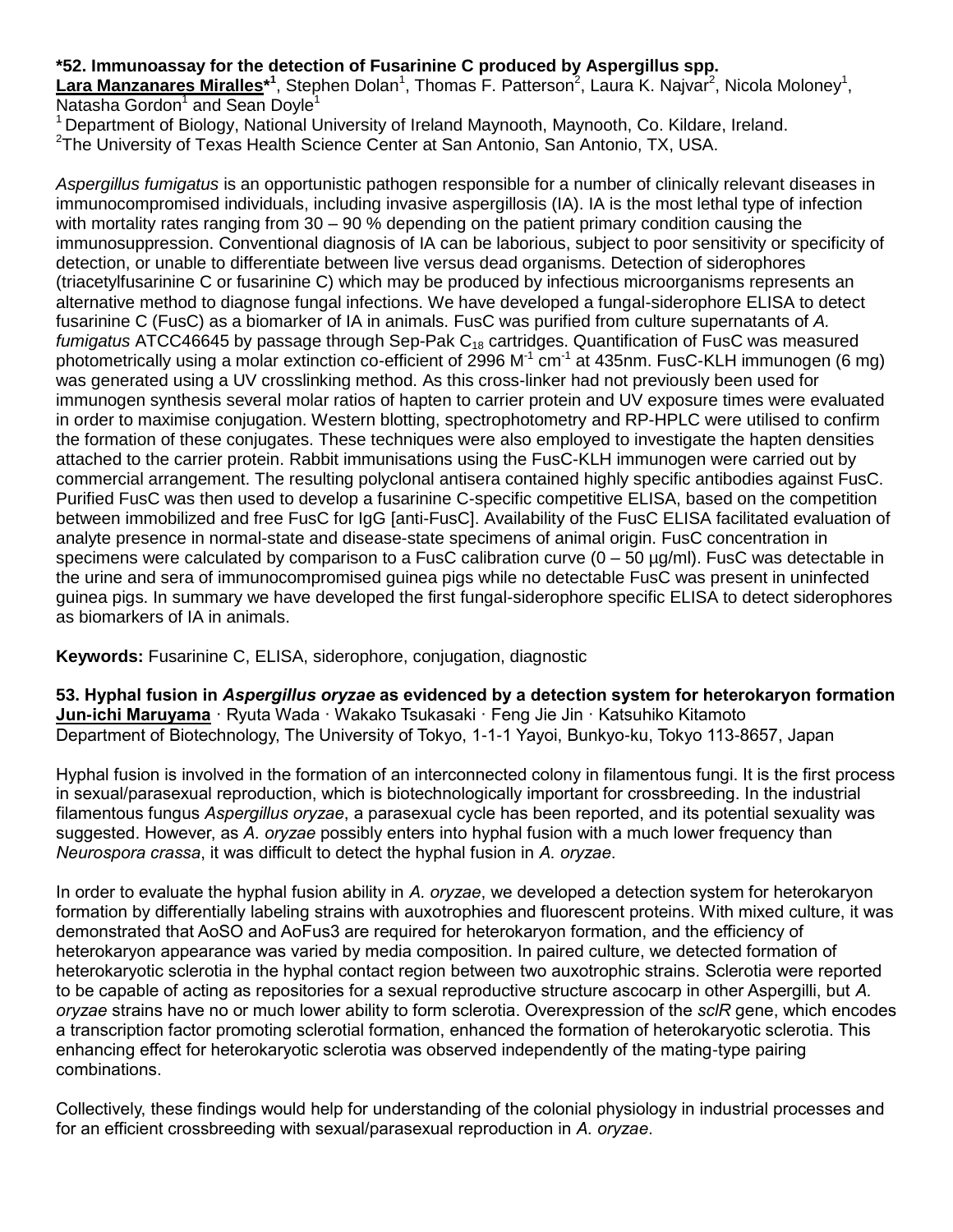**Keywords** *Aspergillus oryzae* · hyphal fusion · heterokaryon· sclerotium · mating type

#### **\*54. Signalling process and activation of SltA, a transcription factor involved in cation/alkalinity stress response**

**Laura Mellado<sup>1</sup> \*, Herbert N. Arst<sup>2</sup> and Eduardo A. Espeso<sup>1</sup>**

<sup>1</sup>Department of Cellular and Molecular Biology, Centro de Investigaciones Biológicas (CSIC), Madrid (Spain)

<sup>2</sup> Department of Microbiology, Imperial College London,

London, United Kingdom

Many microorganisms, including fungi, have developed genetic strategies to survive to environment stresses, such as variations in pH, temperature, nutrient availability, reactive oxygen or diverse saline concentrations. In the filamentous fungus and model organism *Aspergillus nidulans*, tolerance to an alkaline ambient pH requires the activities of three high hierarchy transcription factors: PacC, CrzA and SltA. We have described the role of SItA, a  $C_2H_2$  zinc-finger transcription factor, in tolerance to alkalinity and to high concentrations of certain mono and divalent cations. Although PacC and CrzA homologues are widely distributed among fungal kingdom, SltA homologues are found only in filamentous fungi.

Here we present our latest results in the signalling process and the activation of SltA, in addition to its transcriptional regulatory activity. Signalling of SltA requires its proteolytic processing, an extreme posttranslational modification mechanism that shares with PacC. To understand how SltA is signalised and mediates its regulatory action we have isolated mutations affecting this cation/pH response pathway. A source of new *slt-* mutations was the isolation of extragenic suppressor mutations of the lethal phenotype caused by certain null *vps* alleles. Several of these mutations mapped in *sltA* and others allowed the identification of a novel member of this pathway. The new locus has been denoted as *sltB*.

*sltB* gene encodes for a protein of 1272 amino acids, also specific to filamentous fungi, with two putative functional domains. The N-terminal pseudokinase domain is involved in the proteolysis of native SltA 78 kDa to a 32 kDa form. A second domain is similar to a trypsin-like protease, and our data suggest that SltB is autoproteolysed through this protease activity. Finally, we have determined that SltB is expressed in a SltA dependent manner. A model of regulation of SltA through SltB activity is presented for this novel cation/alkaline pH regulatory pathway in filamentous fungi.

#### **55.** *Aspergillus niger* **as expression platform for secondary metabolite production**

Franziska Wanka<sup>1</sup>, Lennart Richter<sup>2</sup>, Simon Boeker<sup>1,2</sup>, Dirk Storm<sup>1</sup>, Roderich Süssmuth<sup>2</sup>, Vera Meyer<sup>1</sup>

- 1) Institute of Biotechnology, Department Applied and Molecular Microbiology, Berlin University of Technology, Germany
- 2) Institute of Chemistry, Department Biological Chemistry, Berlin University of Technology, Germany

Filamentous fungi can each produce dozens of different secondary metabolites which are attractive to become exploited as therapeuticals, drugs, antimicrobials, flavour compounds, and other high-value chemicals. Although the genomes of filamentous fungi contain numerous gene clusters that encode for enzymes involved in the biosynthesis of so far uncharacterized secondary metabolites (SM), many of these gene clusters are silent under laboratory growth conditions. Where known, SM production is regulated by complex networks and involves intricate multi-step biosynthetic machineries, as well as major reorganization of primary metabolic fluxes to redirect cellular metabolic resources towards their biosynthesis.

As SM expression varies considerably with the host and enzymes catalyzing SM are often difficult to express, we aim to establish the filamentous fungus *Aspergillus niger* as heterologous host for SM production. We used a multifunctional non-ribosomal peptide synthetase (NRPS), catalyzing the formation of a cyclic peptide and expressed its encoding gene under control of a bacterial-fungal hybrid promoter in *A. niger*. The peptide was isolated and purified from *A. niger* shake flask cultures using EtOAc extraction and liquid chromatography. The purity of the peptide was proven by MS/MS and NMR analyses. The initial yields of 1 mg / litre were increased at least 100 fold using a DOE approach, which addressed feeding conditions and the morphology of *A. niger*. This peptide titre was found to be significantly higher than that reached in bacterial expression hosts, demonstrating that *A. niger* is a promising host for NRPS expression.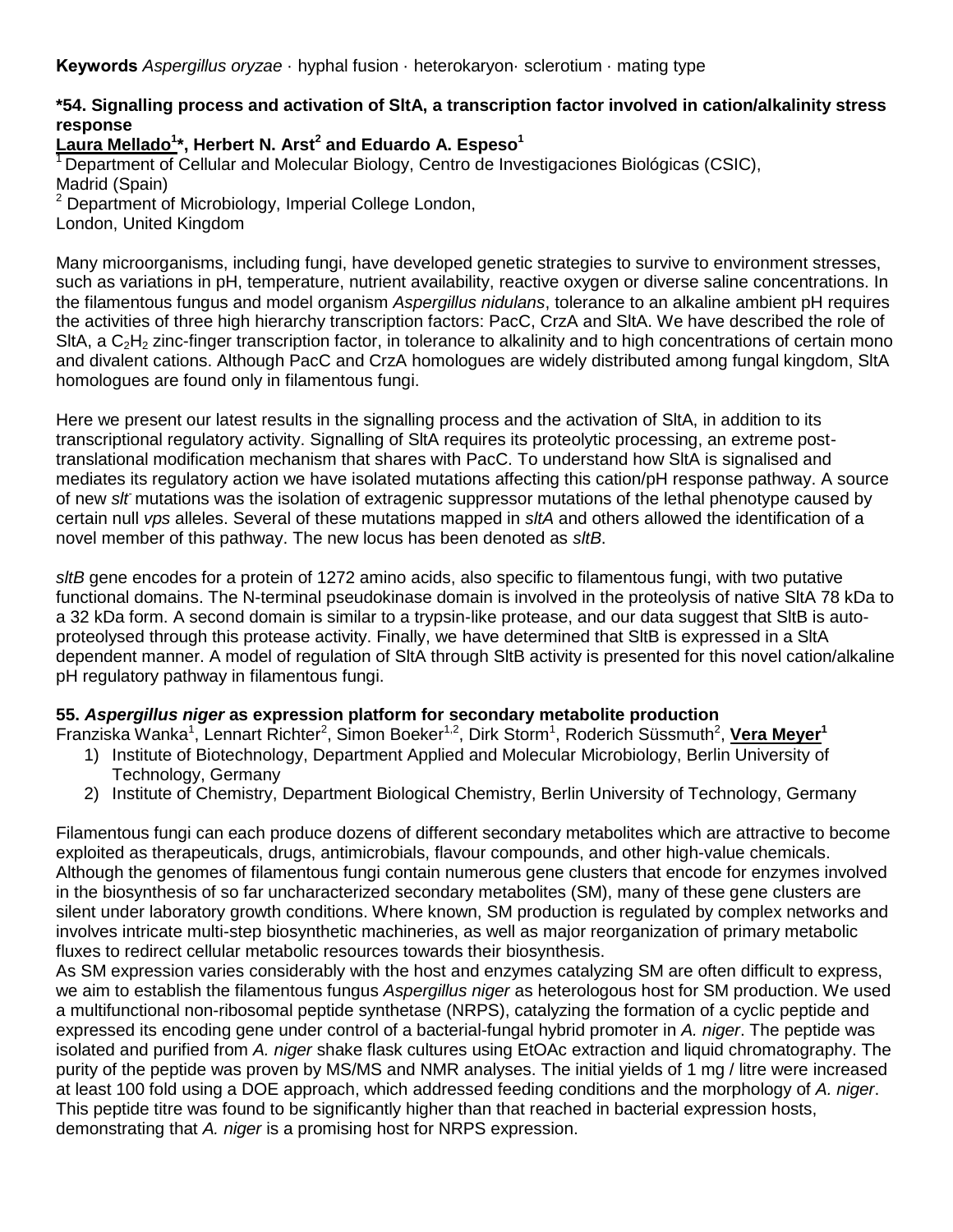#### **\*56. The transcriptomic and physiologic consequences of RacA activation and inactivation for polar growth of Aspergillus niger**

**Min Jin Kwon**<sup>1,2</sup>, Benjamin M Nitsche<sup>1,3</sup>, Mark Arentshorst<sup>1,2</sup>, Thomas R Jørgensen<sup>1,§</sup>, Arthur FJ Ram<sup>1,2</sup> and Vera Meyer<sup>1,2,3</sup>

- 1) Leiden University, Institute of Biology Leiden, Department Molecular Microbiology and Biotechnology, Sylviusweg 72, 2333 BE Leiden, The Netherlands
- 2) Kluyver Centre for Genomics of Industrial Fermentation, P.O. Box 5057, 2600 GA Delft, The **Netherlands**
- 3) Institute of Biotechnology, Department Applied and Molecular Microbiology, Berlin University of Technology, Gustav-Meyer-Allee 25, 13355 Berlin, Germany

RacA is the main Rho GTPase in *Aspergillus niger* regulating polarity maintenance via controlling actin dynamics. Both deletion and dominant activation of RacA (Rac<sup>G18V</sup>) provoke an actin localization defect and thereby loss of polarized tip extension, resulting in frequent dichotomous branching in the DracA strain and an apolar growing phenotype for Rac<sup>G18V</sup>. In the current study the transcriptomics and physiological consequences of these morphological changes were investigated and compared with the data the morphogenetic network model for the dichotomous branching mutant *ramosa-1*. This integrated approach revealed that polar tip growth is most likely orchestrated by the concerted activities of phospholipid signaling, sphingolipid signaling, TORC2 signaling, calcium signaling and CWI signaling pathways. The transcriptomic signatures and the reconstructed network model for all three morphology mutants ( $\Box$ racA, Rac<sup>G18V</sup>, ramosa-1) imply that these pathways become integrated to bring about different physiological adaptations including changes in sterol, zinc and amino acid metabolism and changes in ion transport and protein trafficking. Finally, the fate of exocytotic (SncA) and endocytotic (AbpA, SlaB) markers in the dichotomous branching mutant *racA* was followed, demonstrating that hyperbranching does not *per se* result in increased protein secretion.

**Key words:** *Aspergillus niger*, morphogenesis, polar growth, Rho, Rac, TORC2

#### **\*57. Detection of Aspergillosis By GliT-specific IgG ELISA.**

 $\textsf{Nicola Moloney*}^{\Psi},$  Natasha Gordon, Lara Manzanares, Frédéric Billen<sup>®</sup>, Niamh Hayes, Sean Doyle<sup>Ψ</sup> *Department of Biology, National University of Ireland Maynooth, Maynooth, Co. Kildare*

 *Department of Clinical Sciences, Division of Small Animal Internal Medicine, Faculty of Veterinary Medicine, University of Liège, Belgium*

*Aspergillus fumigatus* is the predominant causative agent of Aspergillosis and Invasive Aspergillosis (IA), indeed the latter exhibits a notoriously high mortality rate, largely due to poor diagnosis. The critical condition of many IA patients necessitates non-invasive serological diagnostic methods, which require standardisation. To this end, antibody prevalence against GliT (AFUA\_6G09740), an oxidoreductase, normally required for gliotoxin production and resistance in *A. fumigatus*, was investigated. Recombinant GliT was expressed at high level in *Escherichia coli* and a robust indirect enzyme-linked immunosorbent assay (ELISA), for the detection of GliT-specific antibodies was developed. Efficacy of this ELISA has been demonstrated for diagnosing Aspergillosis in a canine model system whereby Receiver Operator Characteristic (ROC) analysis confirmed that the assay is highly sensitive (90%) and specific (86%) using 59 sera ( $n = 10$  positive;  $n = 49$  negative) from canines with Sinonasal Aspergillosis. Moreover, analysis of immune-competent human sera has revealed a range of GliT-specific antibody titres, in all samples tested ( $n = 42$ ). We have also identified GliT-specific IgE in selected human sera and purified the GliT-specific IgG which is immunoreactive with both native and recombinant GliT. Others have suggested GliT-specific IgG detection as an immunodiagnostic for Aspergillosis, but clearly the occurrence of anti-GliT IgG in immune-competent individuals necessitates further investigation of this proposal. To summarise, the high GliT-specific IgG prevalence observed herein indicates that exposure to *A. fumigatus* spores is common and that GliT is highly antigenic, as widespread antibody responses are not evident against other *A. fumigatus* proteins. We suggest that this response is initiated in the upper respiratory tract or alveoli, whereby inhalation and germination of spores may expose individuals to the gliotoxin oxidoreductase, GliT. Ultimately, this research supports GliT-specific IgG as a promising diagnostic marker for *A. fumigatus* infection in humans, however, further assay validation is necessary.

**Keywords:** *Aspergillus fumigatus,* Aspergillosis, GliT, diagnosis, gliotoxin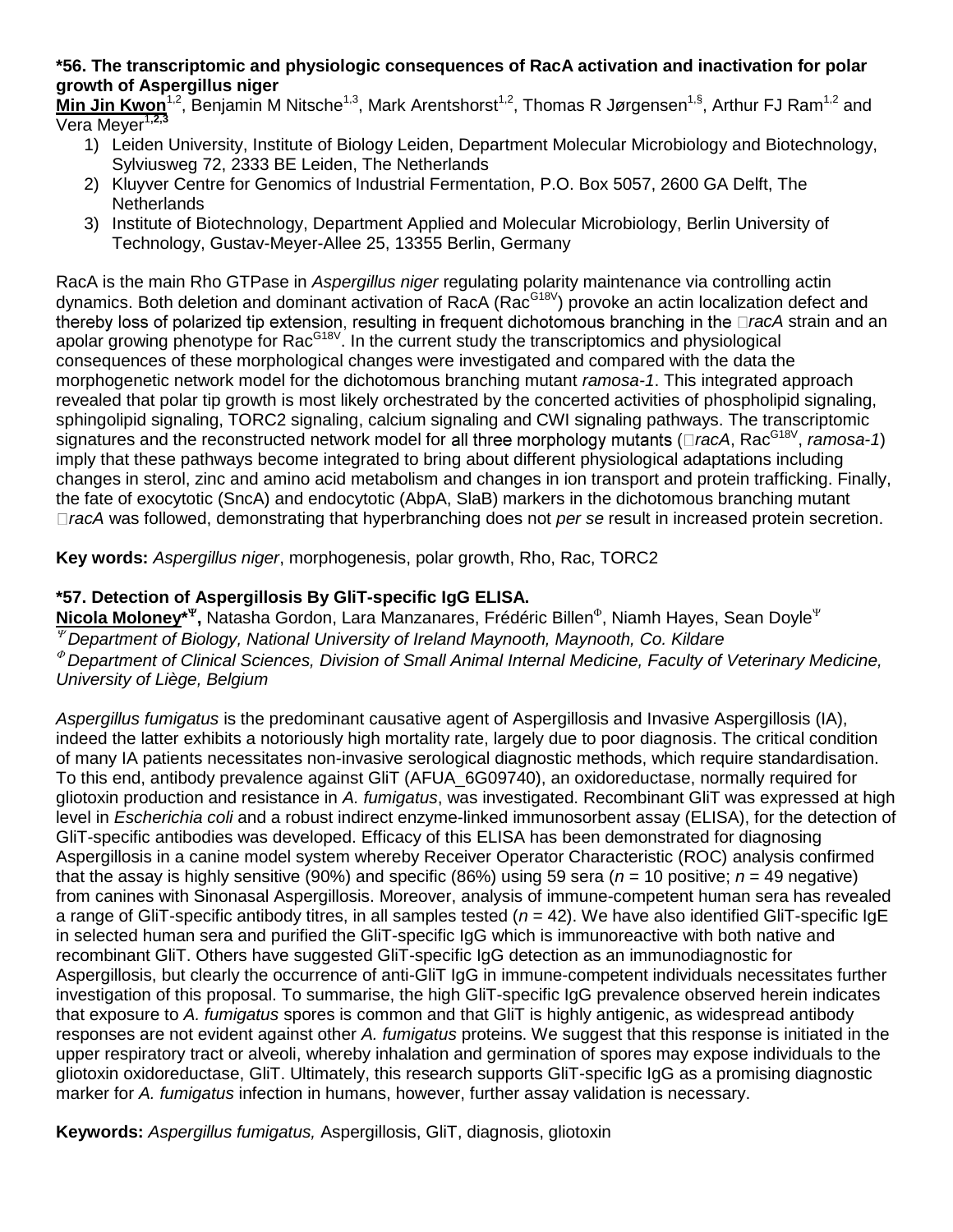#### **58. Functional complementation and ethylene response of plant-fungal fusion histidine kinase in yeast and filamentous fungi.**

**Mayumi Nakayama<sup>1,2</sup>,** Kentaro Furukawa<sup>3)</sup>, Akira Yoshimi<sup>2)</sup>, Fumihiko Hasegawa<sup>2)</sup>, Keietsu Abe<sup>1,2</sup> 1) Grad. Sch. Agric. Sci., Tohoku University, Sendai, Miyagi, Japan;

2) ABE-project, New Industry Hatchery Center (NICHe), Tohoku University, Sendai, Miyagi, Japan;

3) Dept. of Chemistry and Molecular Biology, University of Gothenburg, Gothenburg, Sweden.

The two-component signal transduction system (TCS) has been conserved widely in bacteria and eukaryotes, including plants and fungi. TCS typically consists of two types of common signal transducers: histidine kinase (HK), a response regulator (RR). In plant *Arabidopsis thaliana*, the ethylene receptor AtETR1 acts as HK and their HK activities are regulated by ethylene. AtETR1 contains (i) an ethylene-binding domain (EBD) consisting of three transmembrane helices (TM) in the N-terminal half, (ii) an HK domain (HKD) containing HK, and (iii) the receiver domains of RR in the C-terminal half. As well as AtETR1, fungal HKs also consist of an N-terminal sensor detecting environmental stimuli, an HKD, and a RR in the same order of functional domains in AtETR1. Signal transduction pathways caused by these fungal sensors control cellular responses to extrinsic and intrinsic signals. If these fungal sensor domains are replaced by EBD of AtETR1 and fungal pathways can be controlled by ethylene, the hybrid HKs would be useful as a new gene regulation system in fungal industry. To create a novel system of gene regulation by ethylene, we constructed and examined expression systems of plant-fungal fusion HKs in yeast and filamentous fungi. Here, we report functional complementation and ethylene response of plant-fungal fusion HKs in a temperature-sensitive *sln1* yeast mutant and *Aspergillus nidulans*.

#### **\*59. Heterologous Expression and modification of a 30-kb gene cluster in** *Aspergillus nidulans* **for the production of novel secondary metabolites**

**Maria Lund Nielsen\*,** Jakob Blæsbjerg Nielsen, Uffe Hasbro Mortensen, Mikael Rørdam Andersen, Thomas Ostenfeld Larsen

Department of Systems Biology, Technical University of Denmark, 2800 Kgs. Lyngby, Denmark

Fungal secondary metabolism is the source of a large number of structurally diverse natural products that possess a wide variety of biological activities. With the continuous increase in the number of filamentous fungi that have their genome sequenced, it has been become clear that the full potential of fungi as a producer of natural products has yet to be explored. The genes responsible for the synthesis of a given metabolite are most commonly collected in clusters that, in many cases, also encode transcription factors that will specifically induce expression of the genes in the cluster. However, clusters are not always expressed under standard laboratory conditions, thereby preventing metabolite production and pathway characterization.

Characterization of unexplored biosynthetic pathways is also hampered by the lack of genetic tools for many fungi. These problems can be addressed by the heterologous expression of single genes or entire gene clusters in your favorite fungal hosts. Recently, we developed a novel approach for heterologous production of secondary metabolites, involving the two-step transfer of a 25-kb gene cluster from *Aspergillus terreus* to *A. nidulans* enabling synthesis of the polyketide geodin (Nielsen *et al.*, 2013). Inspired by this success, we apply this strategy for heterologous expression of the 30-kb *ccs* gene cluster from *A. clavatus* for characterization of the pathway. Subsequently, we will use this cluster as a platform for engineering in *A. nidulans* with the aim of producing an array of related products with differentiated bioactivities.

#### **References:**

Nielsen, M. T., Nielsen, J. B., Anyaogu, D. C., Holm, D. K., Nielsen, K. F., Larsen, T. O., & Mortensen, U. H. (2013). Heterologous reconstitution of the intact geodin gene cluster in Aspergillus nidulans through a simple and versatile PCR based approach. *PloS one*, *8*(8), e72871. doi:10.1371/journal.pone.0072871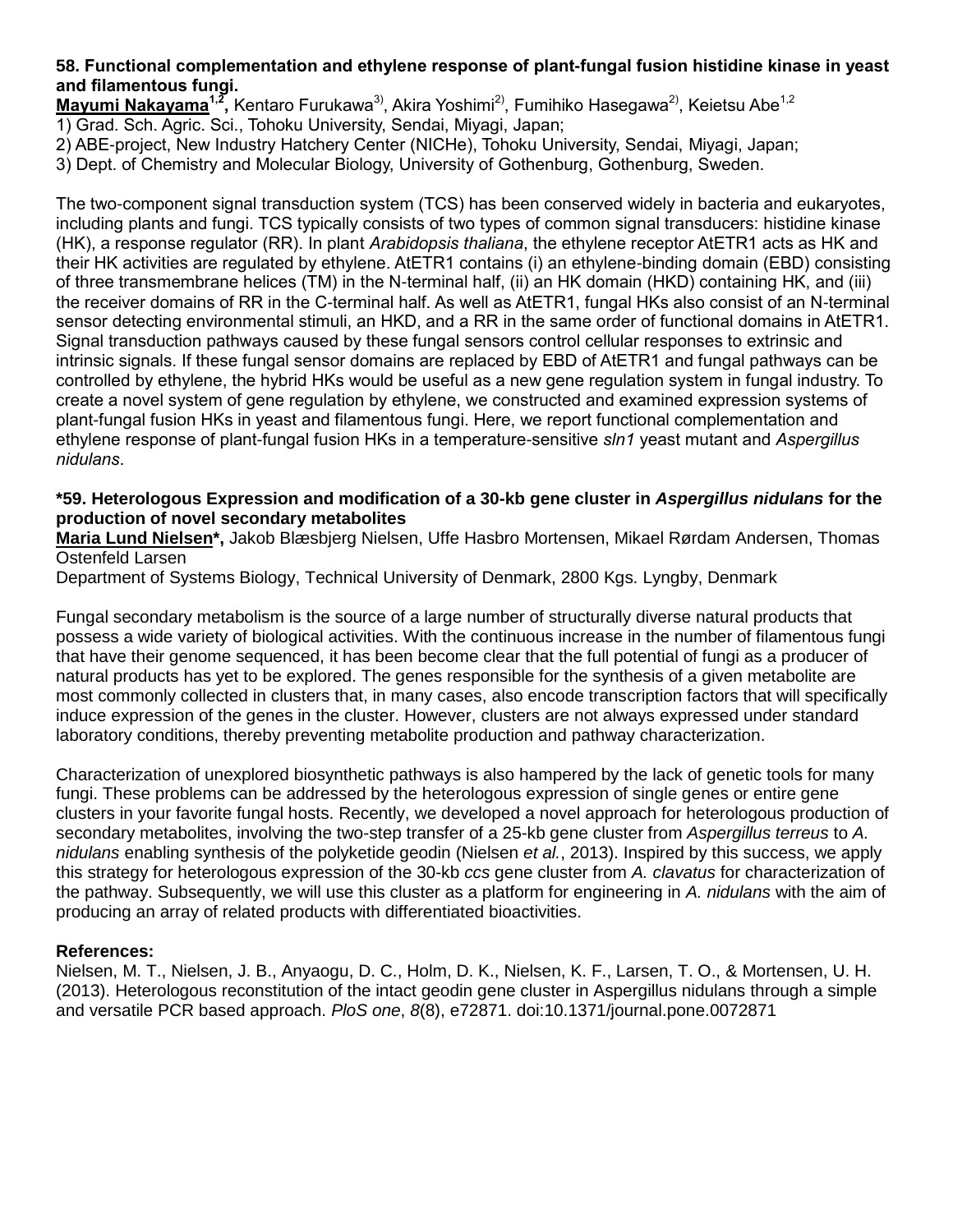**\*60. Aegerolysins and proteins with MACPF domain in Filamentous Fungus** *Aspergillus niger* Marusa Novak<sup>1\*</sup>, Urska Cepin<sup>3</sup>, Nada Krasevec<sup>2</sup>, Sabina Belc<sup>2</sup>, Tea Lenarcic<sup>2</sup>, Peter Macek<sup>1</sup>, Gregor Anderluh<sup>2</sup> and Kristina Sepcic<sup>1</sup>.

<sup>1</sup>*University of Ljubljana, Faculty of Biotechnology, Department of Biology, Ljubljana, Slovenia*

2 *L11, National Institute of Chemistry, Ljubljana, Slovenia*

*<sup>3</sup> BioSistemika Ltd., Ljubljana, Slovenia*

[Marusa.Novak@bf.uni-lj.si](mailto:Marusa.Novak@bf.uni-lj.si)

Aegerolysins and MACPF domain containing proteins (Pfam06355 and 01823 protein families, respectively) comprise of more than 350 and 500 proteins found in various kingdoms of life. While biological roles of MACPF domain containing proteins are well-known (plant and animal defence mechanism, virulent factors, development...), biological roles of aegerolysins remain to be elucidated. So far it has been shown that they play an important role during sporulation of bacteria and development of primordia and fruiting bodies of fungi from Basidiomycota phylum. They were also suggested to act as virulence factors in filamentous fungi. Various members of both protein families display hemolytic activity and have been shown to form pores in biological and artificial lipid membranes, either sole or in combination with one another (aegerolysin - MACPF domain containing protein). While organisms containing only aegerolysins or only proteins with MACPF domain are abundant, those containing members of both protein families are scarce.

*Aspergillus niger* is a saprophytic, filamentous fungus found throughout the world. When screening various strains of genus *Aspergillus* for hemolytic activity, we found that two *Aspergillus niger* strains displayed hemolytic activity on sheep blood agar plates and their mycelial ethanolic extracts lysed bovine erythrocytes in suspension. This fungus is also one of a few organisms whose genome contains both aegerolysin and MACPF domain containing homologues. In order to determine the biological role of these proteins in filamentous fungi and to find the possible link between hemolytical activity and the presence of these proteins we are now using various approaches, such as QPCR for monitoring the expression of the target proteins in different time points and different conditions of growth, deletion mutants for target proteins and their combinations for morphological and transcriptome studies. We are also trying to obtain recombinant proteins for studies of hemolytical activity, membrane interactions and production of antibodies that will be used further for immunolocalization studies.

**Key words**: aegerolysins, MACPF domain containing proteins, biological role, QPCR, recombinant proteins.

#### **61. RNA-Seq Analysis of the Effects of Gliotoxin on** *A. fumigatus* **wild-type and** *A. fumigatus* **∆***gliT* **Reveal a Dysregulation of Cysteine and Methionine Metabolism.**

Grainne O' Keeffe<sup>¥</sup>, Stephen Hammel<sup>¥</sup>, Thomas Keane<sup>#</sup>, David Fitzpatrick<sup>¥</sup>, Gary Jones<sup>¥</sup>, Sean Doyle<sup>¥</sup> ¥ Department of Biology, National University of Ireland Maynooth, Maynooth, Co. Kildare, Ireland. # The Wellcome Trust Sanger Institute, Hinxton, Cambridge CB10 1SA, United Kingdom.

*Aspergillus fumigatus* produces a number of secondary metabolites, one of which, gliotoxin, has been shown to exhibit anti-fungal activity. Thus, *A. fumigatus* must be able to protect itself against gliotoxin. Indeed one of the genes in the gliotoxin biosynthetic gene cluster in *A. fumigatus*, *gliT*, is required for self-protection against the toxin- however the global self-protection mechanism deployed is unclear. RNA-Seq was employed to identify genes differentially regulated upon exposure to gliotoxin in *A. fumigatus* wild-type and *A. fumigatus*  ∆*gliT* (hypersensitive to gliotoxin). A total of 164 genes were differentially regulated (log<sub>2</sub> fold change of 1.5) in *A. fumigatus* wild-type when exposed to gliotoxin, consisting of 101 genes with up-regulated expression and 63 genes with down-regulated expression. Interestingly, a much larger number of genes, 1700, were found to be differentially regulated (log<sup>2</sup> fold change of 1.5) in *A. fumigatus* ∆*gliT* when challenged with gliotoxin. These consisted of 508 genes with up-regulated expression, and 1700 genes with down-regulated expression. In both strains primary metabolic functions, including amino acid metabolism and carbohydrate metabolism were affected. Both strains exhibited differential regulation of genes involved in secondary metabolism, in particular gliotoxin biosynthesis and helvolic acid biosynthesis, protein binding functions, cellular transport, and expectedly, cell rescue and defence. Interestingly, genes involved in cysteine and methionine metabolism along with sulphur metabolism were differentially expressed in *A. fumigatus* ∆*gliT* upon addition of exogenous gliotoxin. Quantitative determination of S-adenosylmethionine (SAM) and S-adenosylhomocysteine (SAH) levels revealed a significant depletion of SAM (*p* < 0.05) in *A. fumigatus* ∆*gliT* upon exposure to gliotoxin and a significant increase (*p* < 0.05) in SAH levels, not observed in *A. fumigatus* wild-type. Comparative proteomics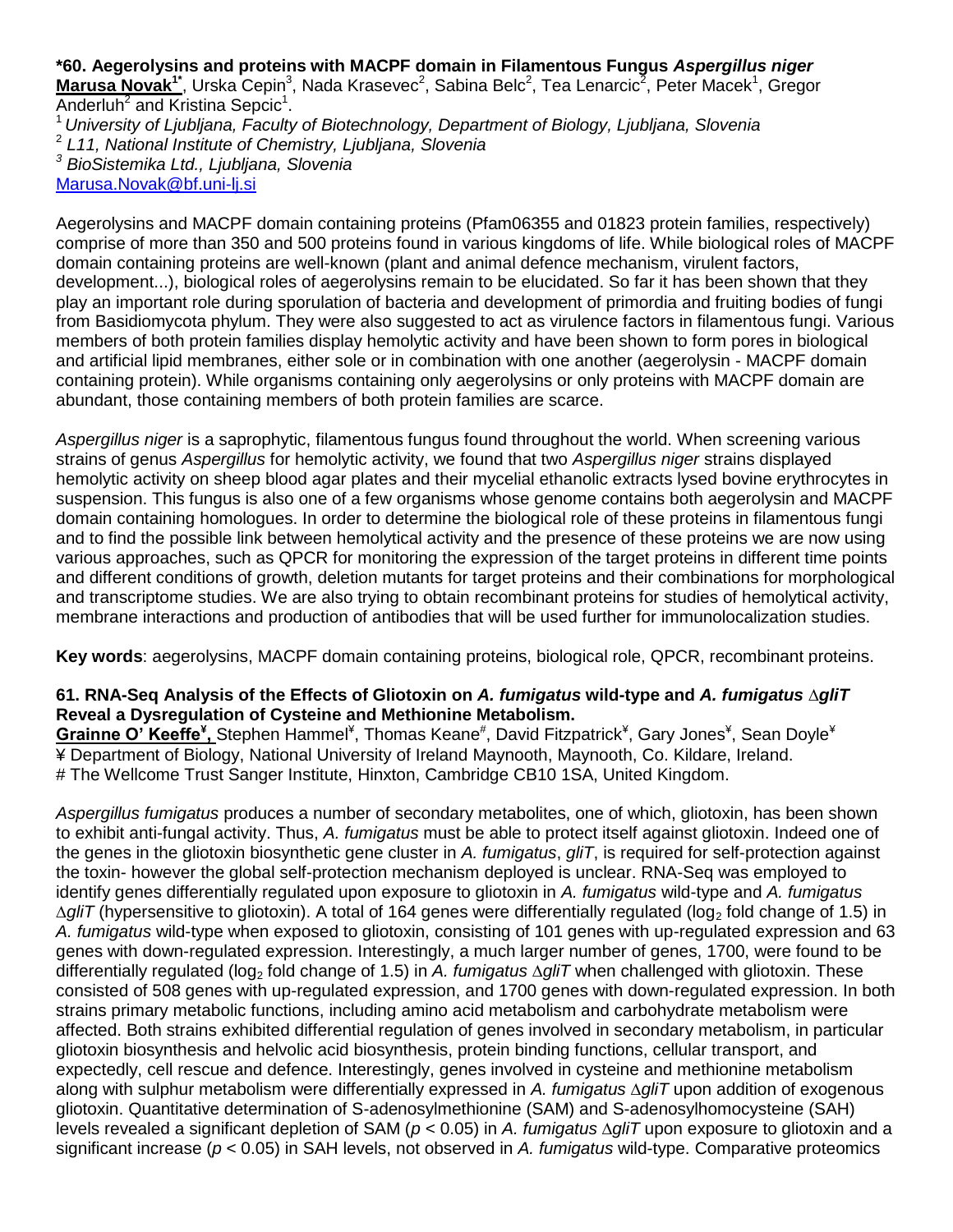identified the presence of two isoforms of S-adenosylhomocysteine hydrolase differentially expressed in *A. fumigatus* ∆*gliT* following exogenous gliotoxin addition. One isoform is increased in intensity while the other decreases compared to the control, indicating a possible switch in activity due to post-translational modification. In the absence of GliT, addition of exogenous gliotoxin results in a dysregulation of cysteine and methionine metabolism, as evidenced particularly by the increased SAH levels in *A. fumigatus* ∆*gliT*, consequently resulting in a hypersensitive phenotype to gliotoxin.

#### **62**. **IDENTIFICATION AND CHARACTERIZATION OF THE** *Aspergillus nidulans* **Zn(II)2Cys<sup>6</sup> TRANSCRIPTION FACTOR** *rhaR* **THAT MEDIATES L-RHAMNOSE UTILIZATION AND THE PRODUCTION -L-RHAMNOSIDASES**

#### Ester Pardo and **Margarita Orejas**

Instituto de Agroquímica y Tecnología de Alimentos-CSIC. Valencia, Spain

L-Rhamnose is a naturally occurring deoxyhexose sugar that can be assimilated by numerous yeasts and filamentous fungi when preferred carbon sources such as glucose are limited or absent. L-Rhamnose is widely distributed in plants where it is commonly found glycosydically bound to other sugars and organic moieties including the primary cell wall pectic polysaccharides rhamnogalacturonan I and II, hemicellulose, glycoproteins and diverse secondary metabolites, some of the latter being important bioactive compounds. Lrhamnose released from the degradation of these plant materials induces the production of diverse enzymes appropriate for the continued depolymerisation/modification and utilization of these substrates.

L-rhamnose and rhamnosides are promising candidates for use in the fields of food, cosmetics, agriculture and health. Thus,  $\Box$ -L-rhamnosidases - catalyse the hydrolysis of terminal non-reducing L-rhamnose residues in oligosaccharides and  $\Box$ -L-rhamnosides - find a variety of uses in industry that include the reduction of citrus juice bitterness, improvement of the release of aromas in musts and wines, increase the bioavailability of food ingredients, drug development, etc. In addition, these enzymes also are involved in the detoxification of plant secondary metabolites and hence they could play a role in evading plant defences against fungal attacks.

In this study we have indentified in *Aspergillus nidulans* and *Neurospora crassa* the *rhaR* gene that encodes a putative Zn(II)<sub>2</sub>Cys<sub>6</sub> DNA-binding protein. Genetic evidences indicate that the product of *rhaR* acts in a positive manner to induce transcription of the *A. nidulans* L-rhamnose regulon. *rhaR*-deleted mutants showed a reduced ability to induce the expression of the  $\square$ -L-rhamnosidase genes *rhaA* and *rhaE* and concomitant reduction in  $\Box$ -L-rhamnosidase production. The *rhaR* deletion phenotype also results in a significant reduction in growth on L-rhamnose that correlates with reduced expression of the L-rhamnonate dehydratase gene *lraC*, evidencing that RhaR also controls the expression of the L-rhamnose catabolic pathway. Expression of *rhaR* alone is not sufficient for induction since its mRNA accumulates even in the absence of L-rhamnose, therefore the presence of both functional RhaR and L-rhamnose are absolutely required. In *N. crassa*, deletion of *rhaR* also impairs growth on L-rhamnose.

This work is founded by the Spanish Ministerio de Economía y Competitividad grant number AGL2011-29925

#### **63. Cisternal maturation within the** *Aspergillus nidulans* **Golgi visualized** *in vivo*

**Areti Pantazopoulou,** Mario Pinar, Miguel Hernández-González, Herb N Arst and Miguel A. Peñalva

115 years after Camillo Golgi´s description of the homonymous organelle, the mechanism by which proteins and lipids traffic in the secretory pathway, undergoing ordered modifications before being distributed to their target organelles, remains elusive and debated.

Over the last few years, we have established that Golgi cisternae of the filamentous fungus *Aspergillus nidulans* are not stacked and are thus optically resolvable, as opposed to the mammalian Golgi, which is organized in stacks of sub-resolution cisternal distance. In hyphal cells, Golgi cisternae display polarized distribution towards the growing apex; however, the late Golgi is absent from a ≈3µm region immediately below the apex, where secretion predominates. This region is populated by both microtubules and the actin mesh emerging from the Spitzenkörper, where secretory membranes accumulate, awaiting fusion with the plasma membrane.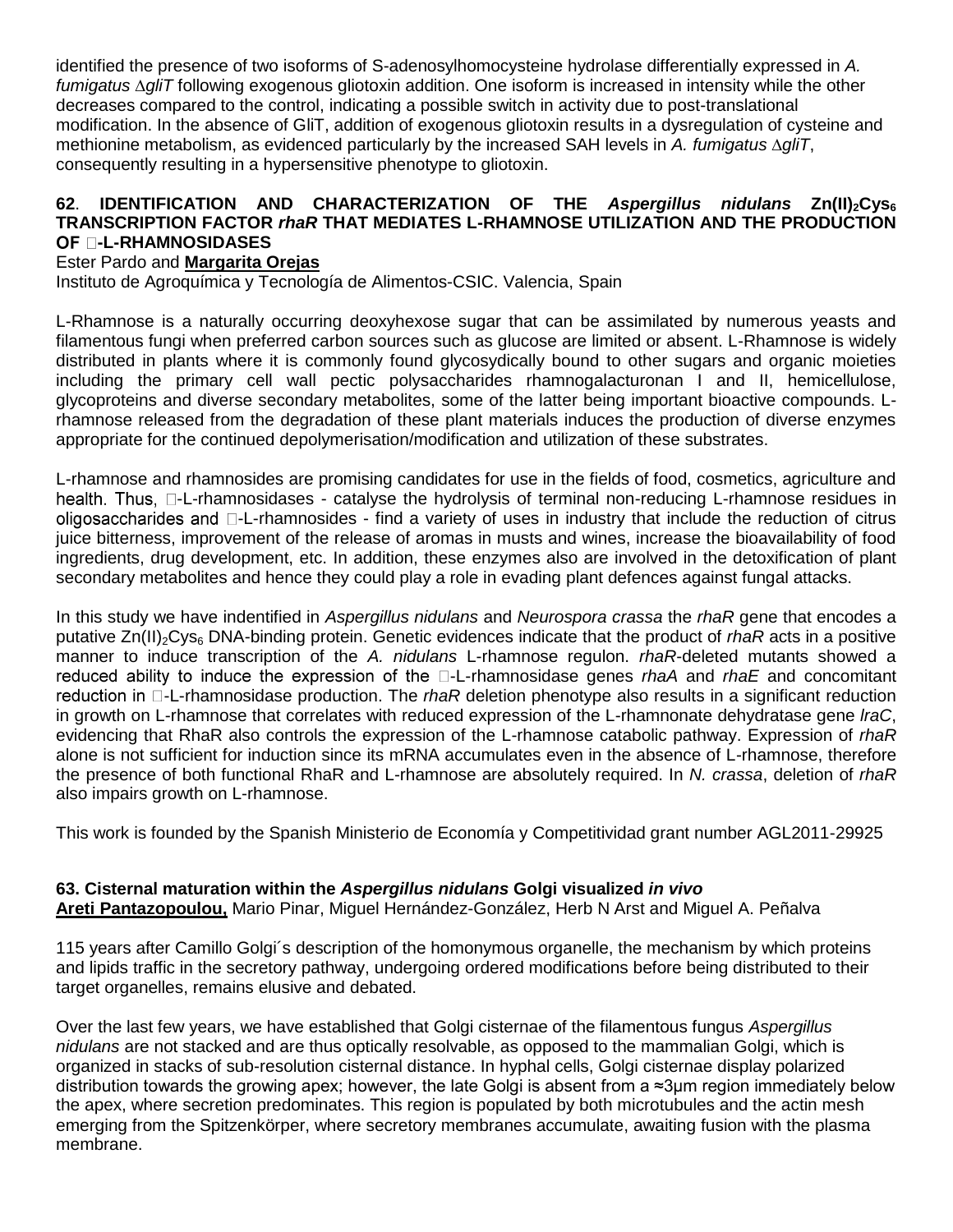According to the cisternal maturation model for cargo transport, acute impairment of traffic in the ER-Golgi interface would lead to rapid disorganization of both the early and the late Golgi cisternae, while the vesicular transport model anticipates that stable Golgi cisternae would not be affected under these conditions, at least not promptly. We have constructed appropriate conditional mutants and, using *in vivo* fluorescence microscopy, we observed that a reversible block in the ER-Golgi traffic results in the reversible disorganization of both the early and late Golgi cisternae within minutes, as predicted by the cisternal maturation model. Indeed, we have found that Golgi cisternae in growing hyphae are transient entities. By employing multidimensional microscopy, we are able to directly observe cisternal maturation; that is the *de novo* formation of an early Golgi compartment and its subsequent enrichment in a late Golgi marker with concomitant loss of the early Golgi marker, until the formation of a late Golgi compartment. In turn, the late Golgi eventually diminishes.

**\*64. Strategic screening of filamentous fungi for their production of lignocellulose degrading enzymes Ausra Peciulyte<sup>a</sup>\***, Ronald P. de Vries<sup>b</sup> and Lisbeth Olsson<sup>a</sup> *<sup>a</sup>Department of Chemical and Biological Engineering, Industrial Biotechnology Group, Chalmers University of Technology, SE-412 96 Gothenburg, Sweden <sup>b</sup>CBS–KNAW Fungal Biodiversity Centre, 3584 CT, Utrecht, The Netherlands* 

Filamentous fungi possess a high unexplored potential for production of lignocellulose degrading enzymes. There are a few fungi, such as *Trichoderma reesei* and *Aspergillus niger*, which are widely used in industry. But there is a huge interest in discovery of novel and more efficient enzymes, and therefore other fungi should be evaluated. The goal of this study was to strategically screen selected filamentous fungi, which are potentially good producers of lignocellulose degrading enzymes, and to link their genomic information to the experimental data.

We picked 9 fungi for which genomic data is available and screened for their growth abilities on cellulose and lignocellulose (steam exploded spruce). The five best performing fungi were chosen for further cultivations for evaluation of their enzyme profiles and enzymatic hydrolysis efficiency. SDS-PAGE showed large differences between the secretomes of the different fungi. For enzyme screening different enzyme assays were designed based on the CAZymes in the genomes of these fungi and the characteristics of the growth substrates. Enzymes produced by the fungi were evaluated for their hydrolytic efficiency on the different substrates. All in all, our experimental approach provided insight into the mechanisms of enzymatic hydrolysis by different filamentous fungi.

#### **65. Autophagy in** *Aspergillus nidulans***. The ER as a possible source of membranes for autophagy. Mario Pinar,** Areti Pantazopoulou, and Miguel A. Peñalva

Department of Cellular and Molecular Biology, Centro de Investigaciones Biológicas, CSIC, Madrid, Spain.

The genetic model *Aspergillus nidulans*, whose multinucleated hyphal cells are notably larger than those of *Saccharomyces cerevisiae*, is ideally suited for in vivo microscopy and intracellular trafficking studies. Therefore, we have exploited these advantages to investigate autophagy.

A protein playing a central role in autophagy in yeast is the ubiquitin-like Atg8, which localizes to the phagophore assembly site (PAS). This location depends on the conjugation of phosphatidylethanolamine (PE) to this molecule, mediated by a set of proteins, including Atg4 cysteine protease and E1-like Atg7. This protein modification is necessary to anchor Atg8 to membranes and plays a key role in autophagosome biogenesis. In *A. nidulans* the localization of Atg8 to the PAS is independent of PE conjugation to the protein, since it is located in this structure in the absence of Atg4 and Atg7.

Under nitrogen starvation conditions, GFP-Atg8 containing pre-autophagosomal puncta give rise to cupshaped phagophores and circular (0.9-μm diameter) autophagosomes that disappear in the proximity of the vacuoles after their shape becomes irregular and their GFP-Atg8 fluorescence decays.

Autophagy does not require endosomal maturation or ESCRTs, as autophagosomes fuse with the vacuole in a RabS<sup>RAB7</sup>/HOPS dependent manner. Also, does not require Golgi or post-Golgi traffic since mutations affecting known Golgi resident proteins, or mutations in proteins involved in the post-Golgi trafficking to the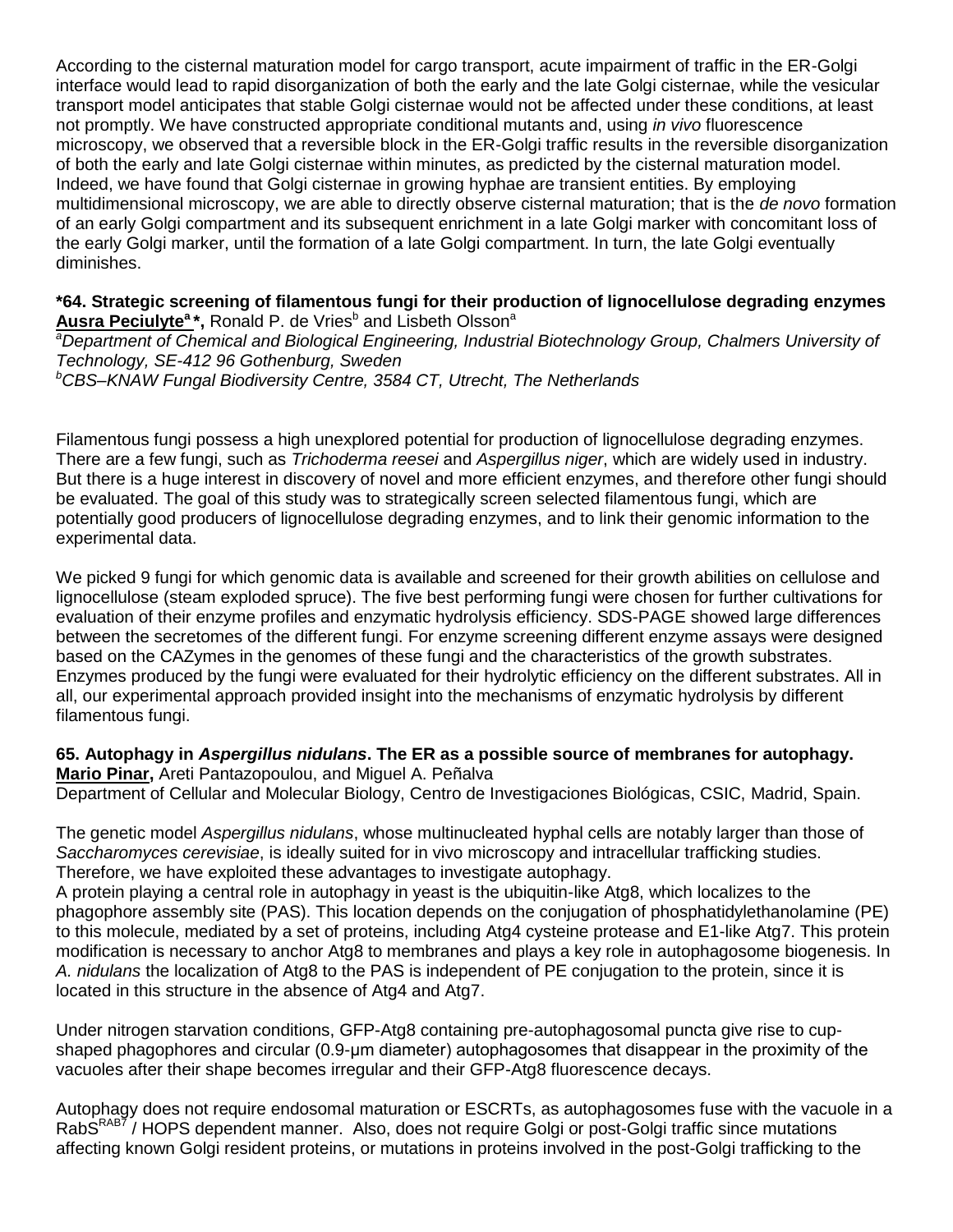plasma membrane or endosomes do not affect the formation of autophagosomes and their fusion with the vacuole.

By using a *ts* mutation in *rabO*, we have seen that autophagy it is dependent on this Rab protein. RabO<sup>RAB1</sup> localizes to phagophores and autophagosomes. Additionally TRAPPIII-specific factor Trs85 localizes to the PAS.

The critical role of RabO<sup>Rab1</sup> in autophagy, combined with the fact that the traffic through the Golgi is not required for this process, suggest that the ER could be a potential source of autophagic membranes. In fact we have detected the presence of omegasome-like structures, similar to those described in mammalian cells, associated with fungal autophagosomes.

**- Pinar M.** *et al***.** Autophagy. 2013 Jul; Volume 9, Issue 7: 1024 -43.

**- Pinar M.** *et al***.** Molecular Microbiology. 2013 Jul;89(2):228-48.

#### **66. Increasing the stability of mitochondria in** *Aspergillus nidulans*

Éva Leiter<sup>1</sup>, Nak-Jung Kwon<sup>2</sup>, HeeSoo Park<sup>2</sup>, Melinda Takács<sup>1</sup>, Fruzsina Bakti<sup>1</sup>, Tamás Emri<sup>1</sup>, Viktor Oláh<sup>3</sup>, llona Mészáros<sup>3</sup>, Beatrix Dienes<sup>4</sup>, László Csernoch<sup>4</sup>, Jae-Hyuk Yu<sup>2</sup>, <u>István Pócsi</u><sup>1</sup>

<sup>1</sup>Department of Microbial Biotechnology and Cell Biology, Faculty of Science and Technology, University of Debrecen, Debrecen, P.O. Box 63, H-4032, Hungary

<sup>2</sup>Department of Bacteriology, University of Wisconsin, 1550 Linden Dr., Madison, WI 53706, USA <sup>3</sup>Department of Botany, Faculty of Science and Technology, University of Debrecen, Debrecen, P.O. Box 14, H-4032, Hungary

<sup>4</sup>Department of Physiology, Faculty of Medicine, University of Debrecen, Debrecen, P.O. Box 22, H-4032, **Hungary** 

Programmed cell death appears to be a unique feature of all living organisms, including fungi. Physiological changes of mitochondria, *e.g.* elevation of Reactive Oxygen Species (ROS) concentrations plays a pivotal role in the initiation of apoptosis (Osiewacz and Scheckhuber, 2006). This work aims at the stabilization of the integrity and function of the mitochondria of *Aspergillus nidulans* by overexpressing the mitochondrial proteins manganese superoxide dismutase (MnSOD, AN5577), alternative oxidase (AoxA, AN2099), LON-like protease (Pim1, AN6193); and by deleting the gene encoding the dynamin-related protein DnmA (AN8874). Both the deletion and overexpression mutants of the selected genes have been constructed employing DJ-PCR (Yu *et al*; 2004). The deletion of *mnSOD* resulted in a remarkably high sensitivity to menadione in the agar plate assay. The  $\Box$ dnmA mutant showed reduced growth even without stress treatment in comparison to the control strain. The deletion of *pim1* caused decreased tolerance, whereas overexpression of it elevated the tolerance to CdCl<sub>2</sub>. Morphology of the mutant mitochondria were studied by Mitotracker Green staining using a laser scanning microscope, but no clear morphological differences were observable. In terms of respiration, manipulation of the alternative oxidase production resulted in changes in the cyanide-resistant phenotype. The cyanide resistant respiration was decreased by the deletion of *aoxA*, but increased by the overexpression of *aoxA*. Ongoing research in our laboratories aims at the comparison of the apoptosis rates of the gene deletion and overexpression mutants. It is our anticipation that data coming from these experiments will shed light on the importance of mitochondrial functions in the protection of *A. nidulans* hyphae against ROS and, consequently, cell death.

#### References:

Osiewacz, H.D. and Scheckhuber, C.Q. (2006) Impact of ROS on ageing of two fungal model systems: *Saccharomyces cerevisiae* and *Podospora anserina*. Free Rad. Res.. 40: 1350–1358.

Yu JH, Hamari Z, Han KH, Seo JA, Reyes-Domínguez Y, Scazzocchio C (2004) Double-joint PCR: a PCRbased molecular tool for gene manipulations in filamentous fungi. Fungal Genet Biol 41, 973–98.

This project was supported by OTKA (K100464).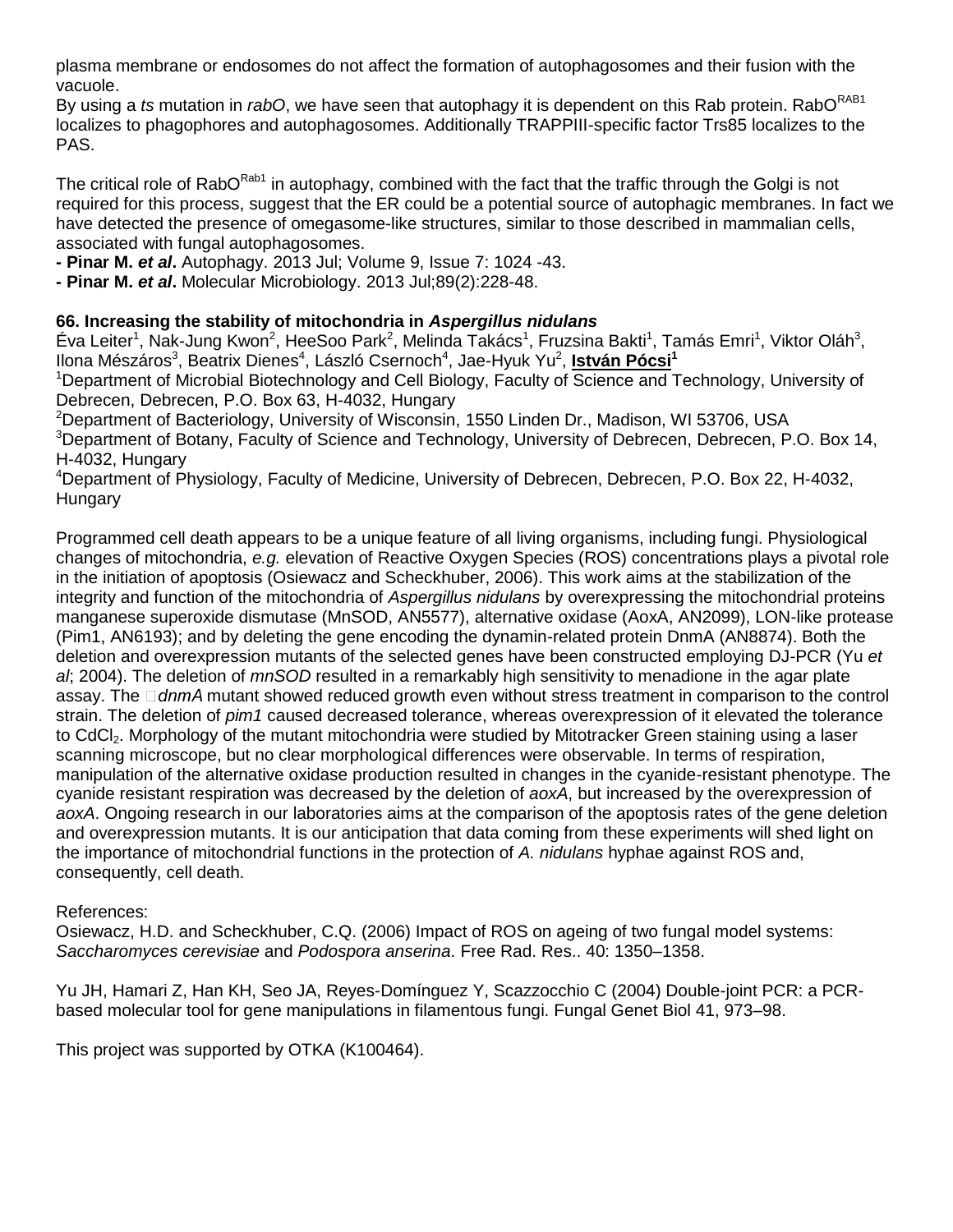#### **\*67. Conservation and diversity of sugar-related catabolic pathways in fungi**

**Maria Victoria Aguilar Pontes\*,** Eline Majoor, Claire Khosravi, Ronald P. de Vries, Miaomiao Zhou Fungal Physiology, CBS-KNAW Fungal Biodiversity Centre, Utrecht, The Netherlands [v.aguilar@cbs.knaw.nl](mailto:v.aguilar@cbs.knaw.nl)

Plant polysaccharides are among the major substrates for many fungi. After extracellular degradation, the monomeric components (mainly monosaccharides) are taken up by the cell and used as carbon sources to enable the fungus to grow. This would also imply that the range of catabolic pathways of a fungus may be correlated to the composition of the polysaccharides it can degrade.

In this study we have tested that hypothesis by analyzing the presence, absence and redundancy of genes of a number of catabolic pathways in selected fungi from the Ascomycota, the Basidiomycota and the Zygomycota. This involved first the identification of the catabolic pathway genes which was performed by automated ortholog and paralog searches. The expression of the genes was evaluated for those species for which transcriptome data was available.

The results were then compared to growth profiling data of the species on a set of plant-related poly- and monosaccharides to determine to which extent the genome content fits the physiological ability of the species.

#### \*68. **Genetic modification of carbon catabolite repression levels in** *Aspergillus niger* **for improved hemicellulase production**

**Diogo Robl\*,** Robson Tramontina, Isabelle Benoit, José Geraldo da Cruz Pradella, Gabriel Padilla, Ronald P. de Vries

*Aspergillus niger* is known worldwide for its ability to produce an extensive range of extracellular glycohydrolases, including xylanases, pectinases, and β-glucosidase. Cultivation and media optimization is one way to improve enzyme production in microorganisms. However, bioprocess approaches have limitations since fungal metabolism involves a complex network control. In *A. niger* the synthesis of hemicellulolytic enzymes is controlled at the transcriptional level mainly by a carbon catabolite repressor protein (CreA) and the activator XlnR, which directs the expression of the hemicellulolytic genes. In this way, this study aimed to improve hemicellulases production by genetic modifications of CreA an XlnR genes in the carbon catabolic repression (CCR) of *A. niger*. Submerged fermentations (SmF) were performed in agro waste residues and pure substrates and several cellulolytic and hemicellulolytic enzymes were measured. The kinetics studies revealed that the genetic tools associated with biochemical engineering increased enzyme production. As so far, these modifications could be the key to develop of an economic process in hemicellulase production applied to biomass saccharification.

#### **\*69. The** *Aspergillus niger* **ChrA protein confers chromate sensitivity participating as a chromate transporter**

P. Romo Rodríguez<sup>\*1</sup>, L.I. Valenzuela García<sup>1</sup>, V.B. De León Rodríguez<sup>1</sup>, A.R. Corrales Escobosa<sup>2</sup>, V. Olmedo Monfil<sup>1</sup> and J.F. Gutiérrez Corona<sup>1</sup>.

<sup>1</sup>Departamento de Biología, DCNyE and <sup>2</sup>Departamento de Quimíca, DCNyE, Universidad de Guanajuato. Noria Alta S/N, Guanajuato, Gto. México.

#### [laqbromo@hotmail.com](mailto:laqbromo@hotmail.com)

The widespread use of chromium in industrial processes has become a serious pollution problem, which has caused contamination of air, soil and water. Hexavalent Cr, in the form of chromate (CrO $_4^2$ ) or dichromate  $(Cr_2O_7^2)$  oxyanions is considered the most toxic form of chromium, which actively enters biological membranes by means of sulfate uptake pathways in a variety of cells, reflecting the chemical analogy between these two oxyanions. The ChrA membrane protein belongs to the CHR superfamily of chromate ion transporters, which includes homologues from bacteria, archaea and eukaryotes. Bacterial ChrA homologues confer chromate resistance by exporting chromate ions from the cell's cytoplasm. It has been shown that in the genome of filamentous fungi, but not in yeast genomes, there are homologous genes that encode ChrA proteins.

In this work we demonstrated the absence of the *chrA* gene in the chromate-tolerant environmental strain Ed8 of *Aspergillus tubingensis*, isolated from a Cr(VI)-contaminated site; reference strains FGSC A732 of *A. niger*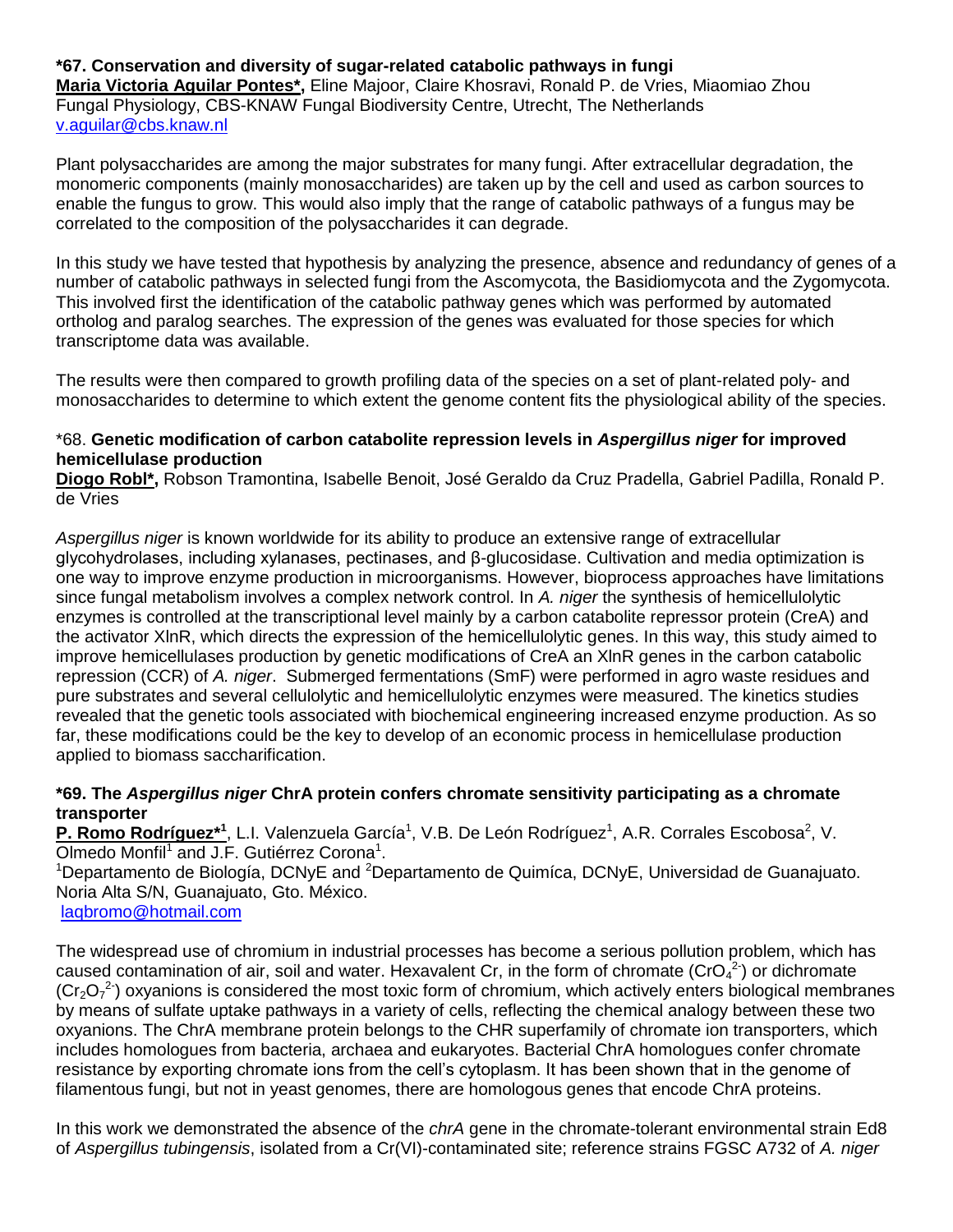and NRRL593 of *A. tubingensis* showed the presence of the *chrA* gene and it was observed they show increased expression of the gene in the presence of Cr(VI). With the purpose to determine the function of the ChrA protein in *A. niger*, the *chrA* gene from the reference strain FGSC A732 of *A. niger* was cloned in an expression vector and the construct was introduced into the genome of strain Ed8 of *A. tubingensis*. Transformant LIVG6, expressing the *chrA* gene, was further characterized; LIVG6 showed decreased chromate tolerance, exhibiting an oxyanion sensitivity similar to that observed in the reference strains of *A. niger* and *A. tubingensis*. In addition, Cr uptake assays in cultures incubated with Cr(VI) revealed that chromium incorporation in the biomass was higher in transformant strain LIVG6 and in the *A. niger* and *A. tubingensis* reference strains, as that observed in strain Ed8 of *A. tubingensis*. These results indicate that the ChrA protein from *Aspergillus* strains functions as a cromate transporter, incorporating chromium into the cells.

**Key words:** *Aspergillus niger*; chromate transport; ChrA protein.

#### **\*70. Siderophore utilization determines fungal competitiveness**

Lukas Schafferer<sup>1\*</sup>, Markus Gressler<sup>2</sup>, Markus Schrettl<sup>1</sup>, Christoph Jöchl<sup>1</sup>, Matthias Brock<sup>2</sup>, Hubertus Haas<sup>1</sup> <sup>1</sup>Division of Molecular Biology/Biocenter, Innsbruck Medical University, Innsbruck, Austria; <sup>2</sup>Microbial Biochemistry and Physiology, Institute for Microbiology, Friedrich Schiller-University Jena and Leibniz Institute for Natural Product Research and Infection Biology (HKI), Jena, Germany

Nature abounds with a rich variety of altruistic and competitive strategies. The most common form of microbial cooperation is the secretion of enzymes and metabolites to the environment, e.g. saprobic decomposition. This benefits not just to the secretor, but anyone in close proximity. Another well-studied altruistic trait is iron mobilization through secreted low molecular-mass iron chelators, termed siderophores. On the other hand however, here we demonstrate that siderophores and their utilization, respectively, determine fungal competiveness. We have previously shown that the mold *Aspergillus fumigatus* secretes the siderophores fusarinine C (FSC) and triacetylfusarinine C (TAFC).

In this study, we found that the growth of *Aspergillus terreus,* secreting the siderophores coprogen and ferrichrysin, is inhibited by desferri-TAFC induced iron deprivation, indicating an inability to utilize TAFCchelated iron. Subsequent phylogenetic analysis indicated the lack of two putative siderophore transporters in *A. terreus* compared to *A. fumigatus,* termed *Afu-*MirB and *Afu-*MirD. Heterologous expression of the gene encoding *Afu-*MirB, but not *Afu-*MirD, rendered *A. terreus* resistant to desferri-TAFC, revealing its substrate specificity. In cocultivation with *A. fumigatus, Afu-*MirB-mediated TAFC uptake increased the fitness of *A. terreus* as indicated by significantly increased production of conidial offspring.

These data underline that, with respect to competiveness, the optimal strategy is to produce siderophores unusable by competitors, while at the same time accepting xenosiderophores. In line, most fungal species encode multiple siderophore transporters (including *A. fumigatus* and *A. terreus*), even siderophore nonproducers such as *Saccharomyces cerevisiae* and *Cryptococcus neoformans*.

#### **\*71. Secretion pathway engineering of** *Aspergillus nidulans*

**Martin Schalén\*,** Jakob Blæsbjerg, Mhairi Workman DTU Systems Biology, Technical University of Denmark, Søltofts Plads, 2800 Kgs Lyngby **[marts@bio.dtu.dk](mailto:marts@bio.dtu.dk)**

Recombinant protein production is a multi-billion dollar market and most biopharmaceuticals today are produced from a recombinant host. Therefore, there is a huge demand for optimizing productivity and yields in producing bioactive compounds such as enzymes, antibodies and other biopharmaceuticals from recombinant hosts. To facilitate downstream processing, products are preferably secreted out of the cell. The *Aspergillus* spp. are well known for their ability to secrete proteins at high levels and are therefore commonly applied as cell factories for heterologous protein production.

Research in filamentous fungi is moving in to a systems biology based mode, where more genome sequences are becoming available and transcriptome analyses are more frequently pursued in these hosts. Together with better tools for genetic engineering, this enables exciting new studies that previously have been predestined to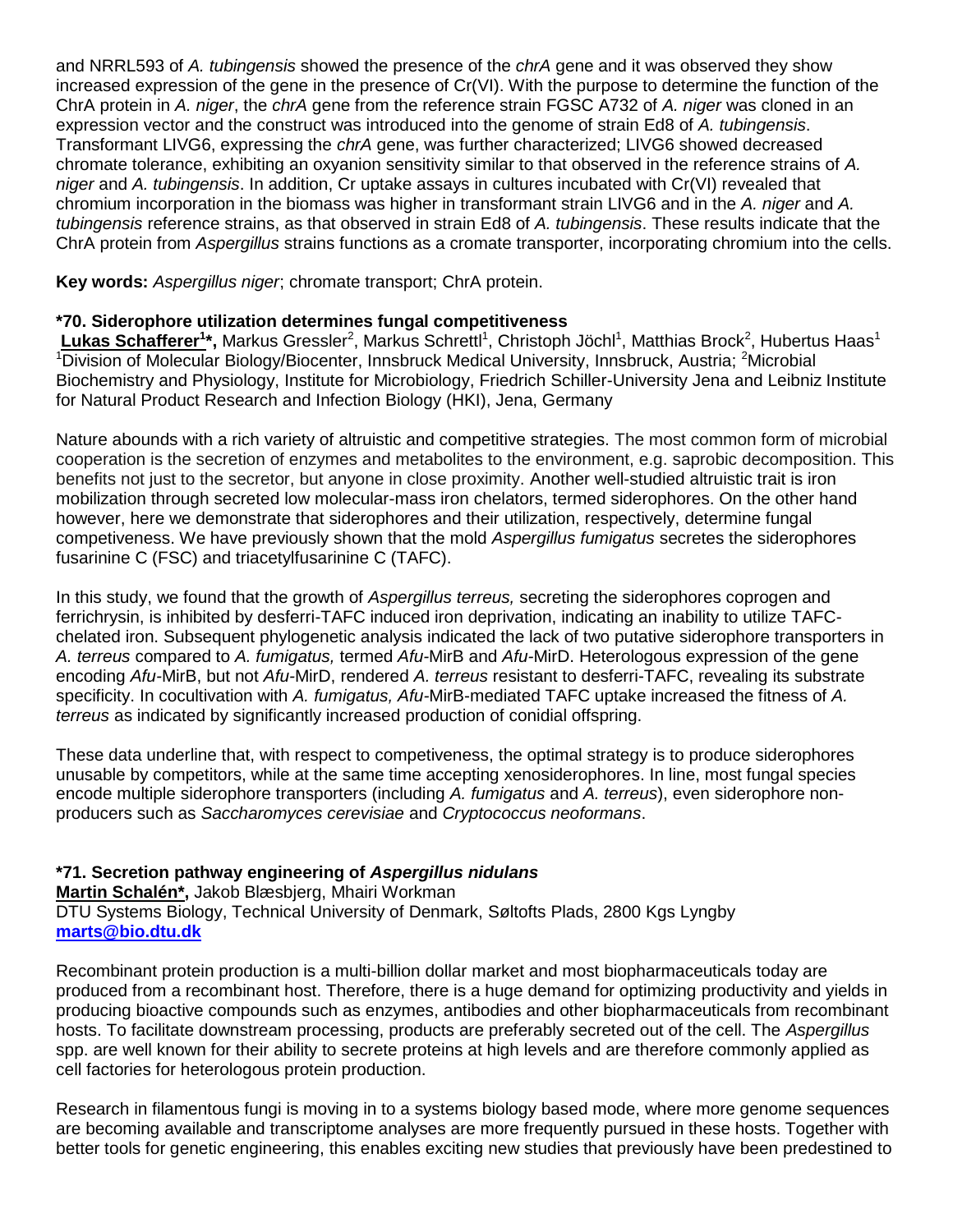be performed in "easier" model organisms such as *S. cerevisiae.* For example, enzyme secretion is now being extensively studied in *Aspergillus* spp.*,* with detailed characterization of how protein secretion is affecting the host cell. Studies have mainly focussed on assigning function to genes involved in the secretory pathway by investigating deletion mutants. Overexpressing genes involved in the secretion pathway of filamentous fungi has not yet been extensively tested. Thus, metabolic engineering of the secretory pathway in filamentous fungi is a new and interesting way of engineering protein secretion in these organisms.

The aim of this project is to investigate the protein secretion machinery in *Aspergillus spp.,* with *Aspergillus nidulans* as a model organism, through manipulation of key genes in order to increase the capacity of the secretory pathway. Overexpression of secretory transport genes has been performed in order to increase the transport of three recombinant model proteins: Beta-glucosidase and cellobiohydrolase from *Trichoderma reesei*, and red fluorescent protein mRFP1. Targets were based on a number of transcriptomic studies performed in fungal hosts under secretion stress. The mutants were analysed with respect to recombinant protein secretion, total amount of protein secreted, biomass generation and phenotype on plates. This will give new insights into how *Aspergillus* can be further improved for production of recombinant proteins.

#### **Keywords: Secretion, metabolic engineering, recombinant proteins, Aspergillus**

**\*72. On the Biosynthesis and Function of the Antioxidant Ergothioneine in** *Aspergillus fumigatus.* **Authors: Kevin Sheridan\*,** Grainne O'Keeffe, Aoife McHugh, Rebecca Owens, Beatrix Lechner, Hubertus Haas, David Fitzpatrick, Gary Jones, Sean Doyle

Ergothionine (EGT; 2-mercaptohistidine trimethylbetaine) is a trimethylated and sulphurised histidine derivative which exhibits antioxidant properties due to its ability to exist in both thiol and thione forms. EGT production has been recently demonstrated in *Aspergillus fumigatus* and its biosynthesis was also found to be significantly elevated in a mutant (Δ*gliK*), deficient in gliotoxin biosynthesis. It was therefore hypothesised that the production of these two molecules may be related. Indeed, our analysis has revealed that EGT production in *A. fumigatus* is inversely proportional to that of gliotoxin in *A. fumigatus* strains ATCC26933 and ATCC46645, where high gliotoxin production coincides with low ergothionine levels, and vice versa. Label-free quantitative proteomic analysis has further revealed a  $log<sub>2</sub>$  2.25-fold increase in abundance of a putative EGT biosynthetic enzyme (11 % sequence coverage) in *A. fumigatus* ∆*gliK*, compared to ATCC46645. To further investigate EGT biosynthesis, the predicted ergothionine biosynthesis gene, *egt1*, (2.9 kb; containing 6 introns) was identified by bioinformatic analysis, and deleted from *A. fumigatus* ATCC26933 via a split marker strategy. Deletion was confirmed by Southern analysis and absence of expression demonstrated via RT-PCR. Precolumn derivatisation of EGT using 5'iodoacetamidofluorescein (5-IAF) and subsequent RP-HPLC, plus high resolution LC-MS analysis confirmed that *A. fumigatus* Δ*egt1*, was unable to produce ergothionine, confirming its role in ergothionine biosynthesis. *A. fumigatus* Δ*egt1* could still synthesise gliotoxin, however the level of gliotoxin production was found to be significantly reduced (*p* > 0.001), suggesting that high level gliotoxin production is dependent on EGT presence. A. fumigatus Δegt1 was also found to be sensitive to 3 mM H<sub>2</sub>O<sub>2</sub> compared to wild type ( $p > 0.001$ ), however no sensitivity was observed at lower  $H_2O_2$  concentrations. This suggests that EGT may act as an auxiliary antioxidant, the presence of which is necessary to adapt to growth at higher levels of oxidative stress. As EGT appears to be involved in protecting against oxidative damage, we speculate if gliotoxin production is dependent on cellular redox homeostasis, whereby absence of EGT could result in sub-optimal redox conditions for gliotoxin production and secretion.

#### **\*73. New Insights into Gliotoxin Secretion from** *Aspergillus fumigatus***.**

**Elizabeth Smith\*,** Stephen Hammel, Sean Doyle, Grainne O'Keeffe, Gary Jones.

*Aspergillus fumigatus* is an opportunistic pathogen which produces gliotoxin, an epipolythiodioxopiperazine (ETP) which is characterised by an intramolecular disulphide bridge. The *gli* gene cluster is comprised of thirteen genes which are involved in aspects of gliotoxin biosynthesis and self-protection. The cluster includes *gliA* (CADRE locus identifier: AFUA 6G09710), a gene which is predicted to encode a transmembrane gliotoxin efflux pump, which is a member of the Major Facilitator Superfamily (MFS). The role of *gliA* in the biosynthesis and secretion of gliotoxin by *A. fumigatus* is unknown, however a previous study in which the *sirA* gene, an ortholog of *gliA,* from *Leptosphaeria maculans* was deleted, resulted in increased sensitivity to both gliotoxin and sirodesmin, and also an increase the secretion of sirodesmin from *L. maculans*. Deletion of *gliA*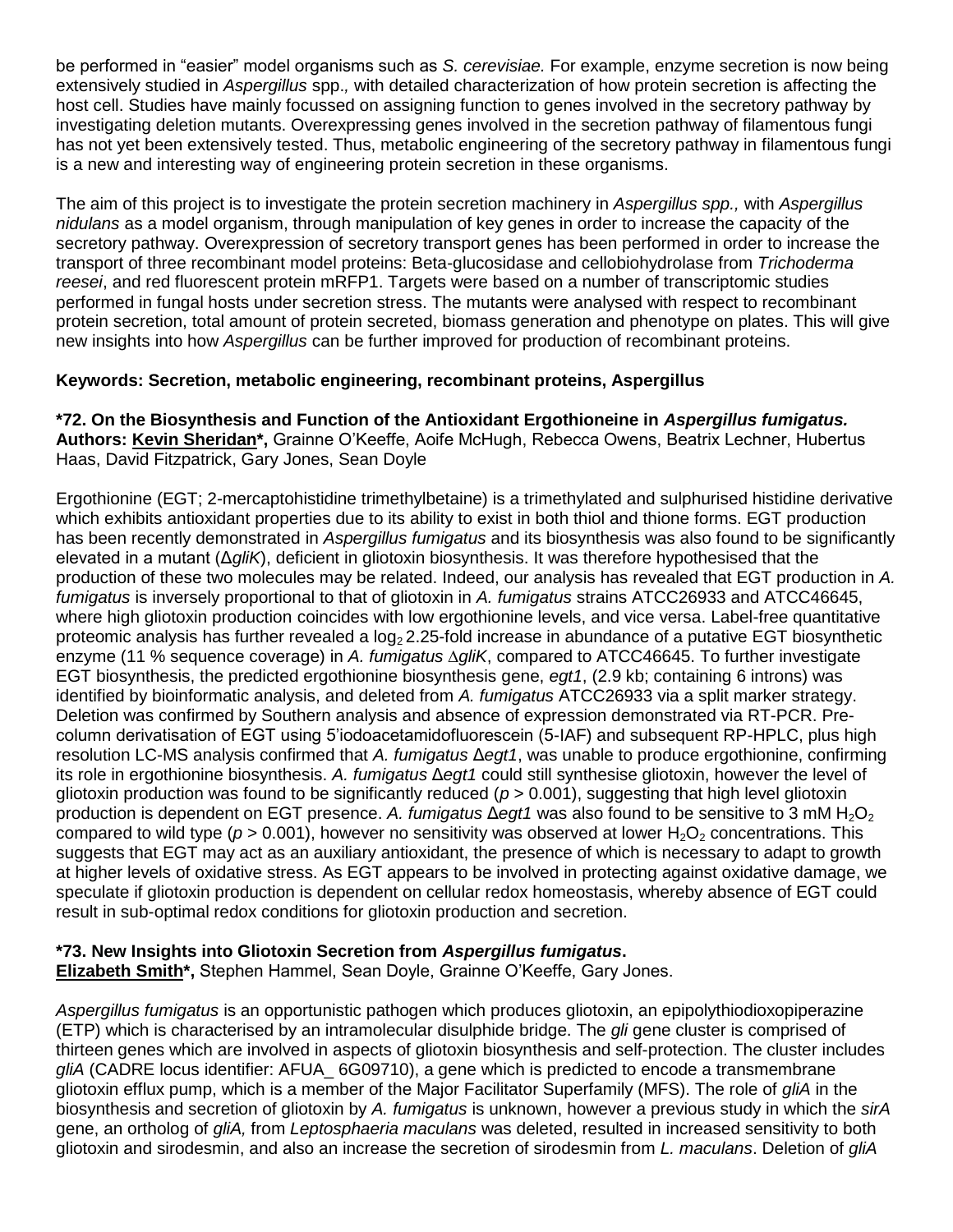was undertaken in *A. fumigatus* ATCC26933, previously shown to produce gliotoxin at high levels, using a split marker strategy and acquisition of pyrithiamine resistance. It was also observed that *A. fumigatus* ATCC26933 secretes bis-methyl gliotoxin (BmGT), a derivative of gliotoxin where both thiols are methylated. Both Southern and qRT-PCR analysis confirmed deletion of *gliA* and absence of *gliA* expression in *A. fumigatus* ∆*gliA*<sup>26933</sup> , respectively. Deletion of *gliA* completely abolished gliotoxin secretion, as determined by both RP-HPLC and LC-MS analysis, compared to that from *A. fumigatus* ATCC26933. Interestingly, secretion of the gliotoxin derivative, BmGT was not inhibited, indeed, there was a significant increase in the levels of BmGT secreted by *A. fumigatus* ∆*gliA*<sup>26933</sup>compared to wild type between 48-96 h growth (*p* < 0.001). *A. fumigatus* ∆*gliA*<sup>26933</sup> also exhibited significant sensitivity to 5 μg/ml exogenous gliotoxin at both 24 (*p* < 0.001) and 48 h (*p* < 0.0001) growth. However, determination of the gliotoxin uptake rate revealed no significant difference between that of ATCC26933 and Δ*gliA* (*p* = 0.3). These results strongly suggest a role for *gliA* in the secretion of endogenously produced gliotoxin, but not bis-methyl gliotoxin, and that *gliA* functionality is necessary to protect against exogenous gliotoxin. Finally, we speculate that gliotoxin may undergo bis-methylation, if the secretion pathway is inhibited, but that this process does not facilitate self-protection.

#### **74. Regulation of carbon catabolite derepression through dephosphorylation of arrestin-like protein CreD in** *Aspergillus oryzae*

**Mizuki Tanaka,** Tetsuya Hiramoto, Takahiro Shintani, and Katsuya Gomi Graduate School of Agricultural Science, Tohoku University, Sendai, Japan

*Aspergillus oryzae* has an ability to produce copious amounts of amylolytic enzymes, although transcriptional induction of these enzymes is repressed in the presence of glucose. The carbon catabolite repression (CCR) in filamentous fungi is regulated by the transcription factor CreA. In *Aspergillus nidulans*, CreB, CreC and CreD were also identified as the CCR regulating factors. CreD belongs to a family of arrestin-like proteins and is presumably involved in recruiting a ubiquitin ligase to a target protein for ubiquitination. Although deletion of ubiquitin processing protease CreB resulted in relief of CCR, double deletion of *creB* and *creD* suppresses the *creB* mutant phenotype, suggesting that CreD is required for carbon catabolite derepresson. In this study, we generated the 3FLAG-fused CreD expression strain of *A. oryzae,* and post-translational modification of CreD protein and its involvement in CCR relief were examined.

The CreD-3FLAG was detected as several bands by Western blot analysis, and higher molecular weight bands disappeared by alkaline phosphatase treatment. It has been reported that Rod1, the yeast homolog of CreD, was phosphorylated by Snf1 kinase. Since the two putative target sequences for Snf1 existed within CreD amino acid sequences, these two serine residues were substituted by alanine (CreD-AA). The CreD-AA mutant protein was detected as a sharp band with lower molecular weight, suggesting that CreD is phosphorylated at these two serine residues. To investigate the effect of phosphorylation/dephosphorylation of CreD on carbon catabolite derepression, in addition to CreD-AA mutant, CreD-EE mutant with substitution of these two serine residues for glutamic acids was expressed in the *creB* deletion mutant. On the starch medium supplemented with glucose, formation of clear zones in the *creB* deletion mutant was strongly inhibited by CreD-EE mutation but not by CreD-AA mutation. This result suggested that dephosphorylation of CreD is required for relief of CCR. To examine the interaction of CreD with HECT ubiquitin ligase HulA, co-immunoprecipitation analysis was performed using 3HA-HulA and CreD-3FLAG co-expression strains. Interestingly, both of phosphorylated and dephosphorylated forms of CreD were interacted with HulA, and CreD-EE mutant protein was also interacted with HulA. These results suggested that dephosphorylation of CreD has no effect on interaction with HulA.

This study was supported by the Program for Promotion of Basic Research Activities for Innovative Biosciences (PROBRAIN).

#### **75. Functional analysis of ClbR and ClbR2 controlling the cellulosic biomass degrading enzyme gene expression in** *Aspergillus aculeatus*

**Shuji Tani,** Emi Kunitake, Ayano Kawamura, Jun-ichi Sumitani, and Takashi Kawaguchi Graduate School of Life & Environmental Sciences, Osaka Prefecture University, Osaka, Japan.

*Aspergillus aculeatus* possesses at least two signaling pathways controlling gene expression in response to cellulosic biomass. The cellobiose- and cellulose-responsive induction of the FIII-avicelase (*cbhI*), FII-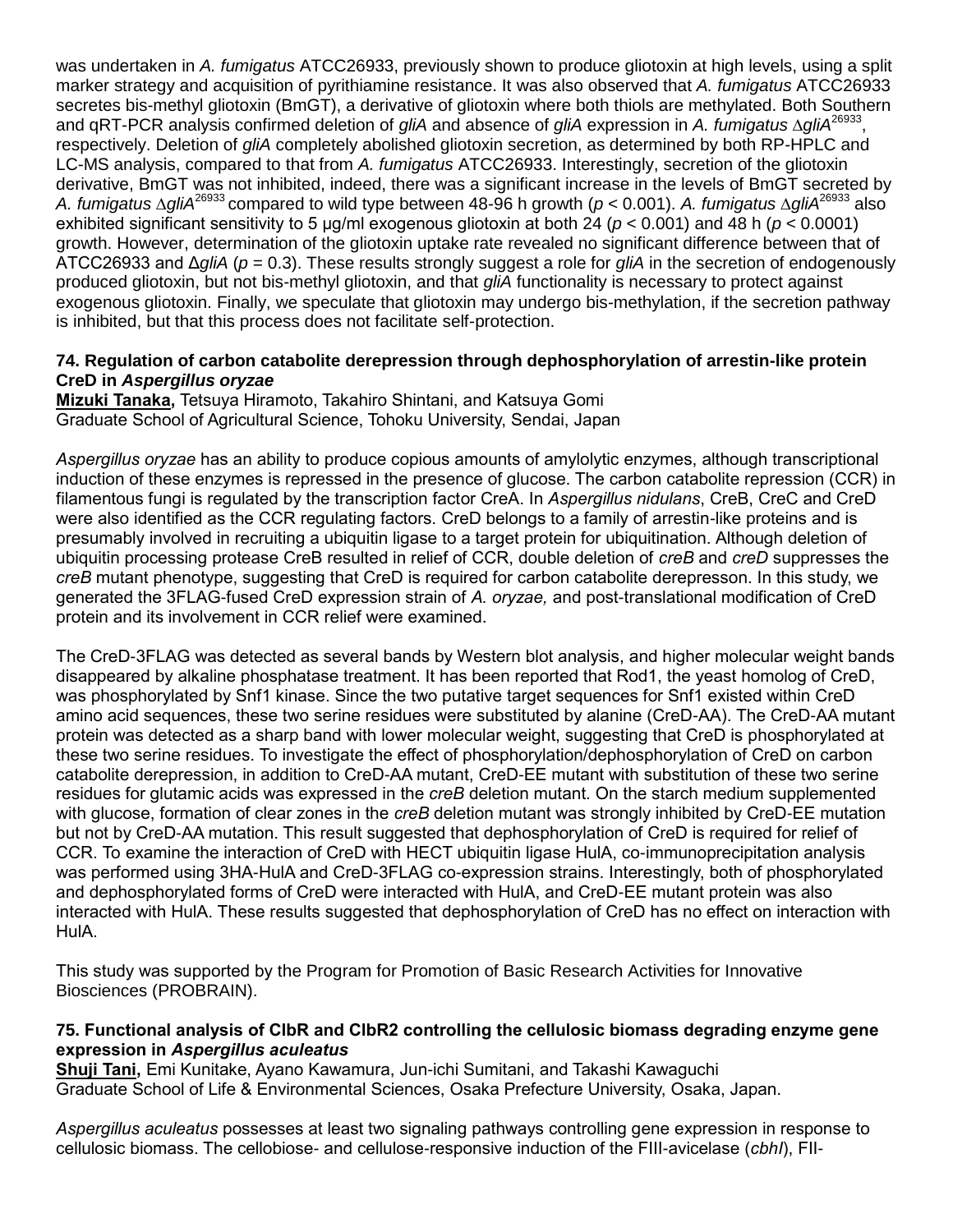carboxymethyl cellulase (*cmc2*), hydrocellulase (*cel7b*), and FIa-xylanase (*xynIa*) genes are under control of XlnR-independent signaling pathway, while the cellulose-, D-xylose-, and arabinose-responsive induction of the FI-carboxymethyl cellulase (*cmc1*) and FIb-xylanase (*xynIb*) genes are under control of XlnR-dependentsignaling pathway. By screening the T-DNA insertion mutant library in *A. aculeatus*, we have identified a cellobiose response regulator (ClbR), a DNA-binding protein possessing the  $Zn(II)_2Cys_6$  binuclear cluster domain. Although ClbR participates in the cellulose-inductive expression regardless of XlnR dependency, the effect of the *clbR* overexpression was limited. It increased the amount of the *xynIa* transcripts, while it decreased the *cel7b* transcripts and had no effect on the others. On the presumption that the multiple effects of the *clbR* overexpression were due to transcription factor titration, we screened ClbR-interactor(s) by Yeast-two hybrid system. ClbR paralog, namely ClbR2 showing 42% identity with ClbR, was isolated. Genetic analysis of *clbR* and *clbR2* revealed that both factors control the expression of *cbhI*, *cmc2*, and *manR*, a transcription factor controlling the expression of not only mannanolytic enzyme genes but also cellulolytic enzyme genes in *A. oryzae*. Although we confirmed that ManR also controlled the cellulose-induced expression of *cbhI* and *cmc2* in *A. aculeatus*, neither ManR nor ClbR2 regulated the *xynIa* expression. We next investigated the binding properties of recombinant MalE-ClbR<sub>1-250</sub> and ManE-ClbR2<sub>1-295</sub> proteins to the *xynIa* promoter by electrophoresis mobility shift assay (EMSA). EMSA demonstrated that MalE-ClbR<sub>1-250</sub> and MalE-ClbR2<sub>1-295</sub> independently bound to the *xynIa* promoter, while mixture of both proteins did not yield an additional shift band, suggesting that MalE-ClbR<sub>1-250</sub> and MalE-ClbR2<sub>1-295</sub> competitively bind to the same region. Now, we are analyzing the binding properties of both recombinant proteins to the *manR* promoter.

#### **\*76. Studying the role of the C-II subgroup killer toxin-like chitinases in the filamentous ascomycete**  *Aspergillus nidulans*

Georgios D. Tzelepis<sup>\*a</sup>, Petter Melin<sup>b</sup>, Jan Stenlid<sup>a</sup>, Dan Funck Jensen<sup>a</sup> and Magnus Karlsson<sup>a</sup> Uppsala BioCenter, Department of Forest Mycology and Plant Pathology, Swedish University of Agricultural Sciences, Box 7026, 75007 Uppsala, Sweden and

<sup>b</sup> Uppsala BioCenter, Department of Microbiology, Swedish University of Agricultural Sciences, Box 7025, 75007 Uppsala, Sweden.

Chitinases are hydrolytic enzymes responsible for chitin polymer degradation. Fungal chitinases are involved in different aspects of fungal biology for instance, in hyphal branching and sporulation, in autolysis, in exogenous chitin degradation for nutrient acquisition, and during fungal-fungal interactions. Genome analyses reveal that many soil-borne, highly competitive ascomycetes, such as *Trichoderma* spp., *Fusarium* spp. and *Aspergillus* spp., contain large arrays of chitinase genes. Fungal chitinases belong to glycoside hydrolases family 18 and they are categorized into three phylogenetic groups (A, B and C), which are further divided into subgroups (A-II to A-V, B-I to B-V and C-I to C-II). Subgroup C chitinases display similarity with the α/β-subunit of the zymocin yeast killer toxin produced by Kluyveromyces lactis. The role of these subunits is to facilitate the permeability of the γ-subunit, which is the active toxin, into antagonist cells. Induction of these C-II chitinase genes during interspecific interactions has been reported in mycoparasites such as *T. atroviride* and *T. virens*, and in saprophytes such as *Neurospora crassa*, suggesting a role of these enzymes in interspecific interactions. In this study, we investigated the regulation and function of 4 *Aspergillus nidulans* subgroup C-II killer toxin-like chitinases (chiC2-1 to chiC2-4), by quantitative PCR and by constructing gene deletion strains. Our results showed that all 4 genes were highly induced during interactions with *Botrytis cinerea* and *Rhizoctonia solani*, compared to self-interactions. In addition, *chiC2-2* and *chiC2-3* were also induced during contact with *Fusarium sporotrichoides*, while none of these genes were induced during interactions with the oomycete *Phytophthora niederhauserii*. Phenotypic analysis of chitinase gene deletion strains revealed that *B. cinerea* biomass was significant higher in culture filtrate derived from the ΔchiC2-2 strain compared to biomasses grown in media derived from A. nidulans wild type or the other chitinase gene deletion strains. The analysis also showed that all chitinase gene deletion strains displayed increased biomass production in liquid cultures. In addition, deletion of C-II chitinases altered the abiotic stress tolerance of *A. nidulans* mycelia. In summary, our gene expression data suggest the involvement of *A. nidulans* subgroup C-II chitinases in fungal-fungal interactions, which is further proven for ChiC2-2. Moreover, these chitinases have showed a possible involvement in fungal growth, suggesting a potential multiple and variable role of killer toxin-like chitinases in *A. nidulans* life cycle.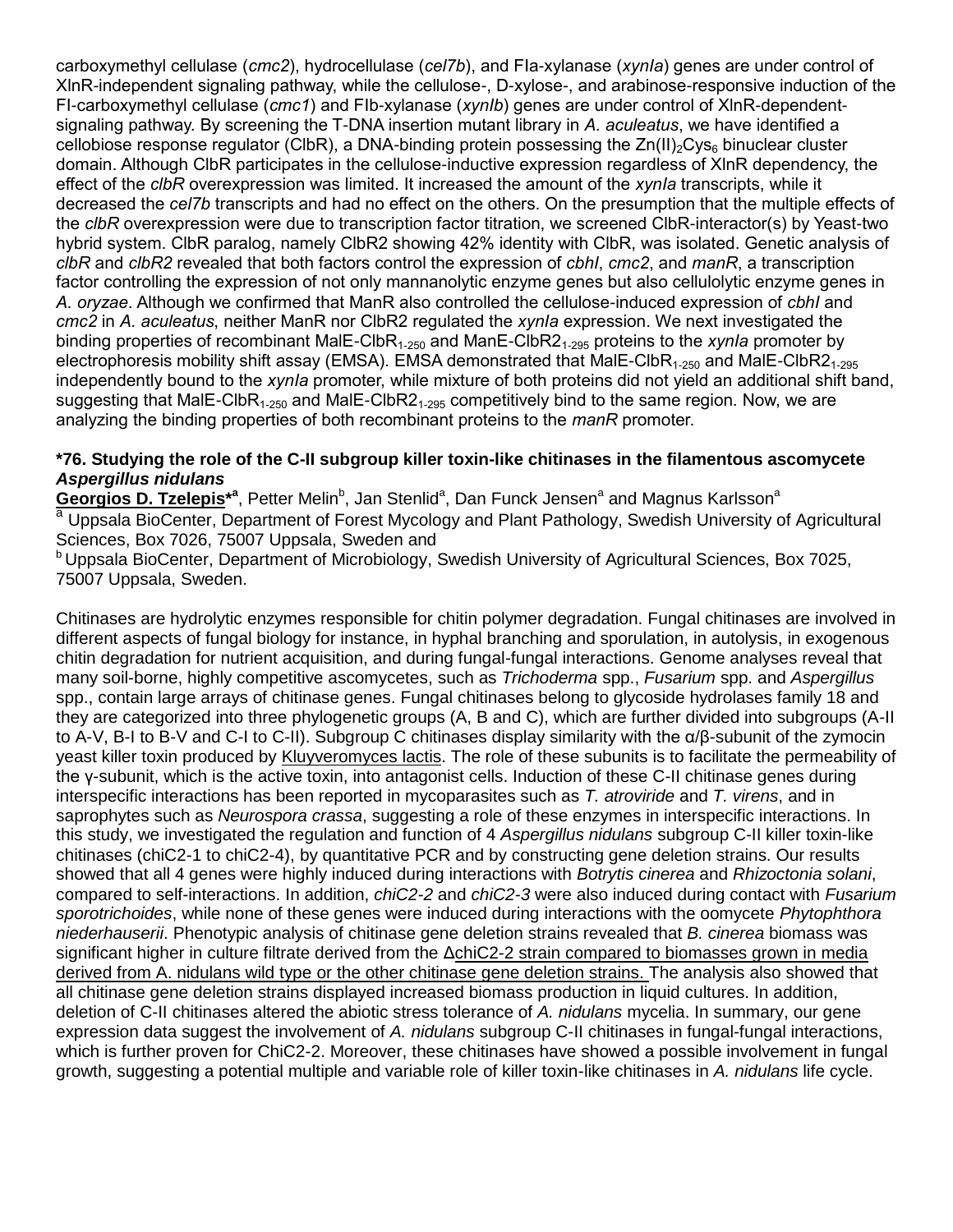### **\*77. The filamentous fungi** *Aspergillus niger* **has high industrial value and underexploited, metabolic potential**

**Daniel Upton\*,** Simon McQueen-Mason, Jamie Wood

It has been used in industry since the 1930s, and finds importance in both the bulk production of citric acid and specialist production of enzymes. Citric acid is a valuable chemical, with multiple uses. Its current global production of 7 million tonnes per year, and rapidly rising global demand, adds necessity to developing *A. niger* strains capable of increased citric acid output when grown on cheap feedstocks from biorefinery wastestreams, such as C5 sugars and glycerol, rather than the expensive sugar feedstocks currently used. This project aims to achieve this using a Systems biology approach. A genome-scale metabolic model, iMA871, has been recently developed. The model uses the mathematical method of Flux balance analysis to predict growth rate or output of different metabolites under steady-state and given constraints. The initial aim of the project is to use experimental data from fermentation with different substrates to verify, refine and optimise the iMA871 metabolic model, so it accurately represents the citric acid producing ATCC 1015 strain. The project intends to use the optimised metabolic models to predict mutations *in silico* that give rise to increased production of value-added chemicals, such as citric acid, when *A. niger* is grown on waste-streams. TILLING will then be used to select for these mutations, and the effectiveness of resulting strains tested in bioreactors.

#### **78. The role of carbon starvation in induction of hydrolytic enzymes during exposure of** *Aspergillus niger* **to wheat straw**

**van Munster, J.M.,** Daly, P., Kokolski, M., Delmas, S., Pullan, S.T. and Archer, D.B. School of Life Sciences, University of Nottingham, UK, Jolanda.van Munster@nottingham.ac.uk

The saccharification of lignocellulosic biomass for the production of second generation biofuels requires cheaper and more effective enzyme mixtures. Understanding the mechanism behind the efficient degradative response of saprophytic fungi generates clues for the improvement of fungal enzyme mixtures. We recently identified the hydrolytic enzymes and accessory proteins produced by the industrially important fungus *Aspergillus niger* in response to wheat straw. Importantly, induction of transcripts encoding hydrolytic enzymes was sequential (Delmas et al., 2012). Carbon catabolite derepression was responsible for the initial induction of three genes that were induced early on straw. We presented a model of how fungi respond to lignocellulose, whereby starvation induced enzymes may produce a molecule that induces expression of the full suite of hydrolytic enzymes required for deconstruction of a particular substrate.

To further elucidate this mechanism, we now investigated the early events in the response of *A. niger* to straw and carbon starvation using genome-wide RNA sequencing. The influence of carbon starvation during lignocellulose degradation was demonstrated by a substantial overlap in transcripts encoding carbohydrate active enzymes induced during early carbon starvation and during early exposure to straw. The majority of these enzymes are predicted to be active on plant-derived polymers. Filtrate from carbon starved cultures indeed contained enzymes active on plant-derived polymers. Our current investigation of the activities of these enzymes towards simple and complex plant polymers, as well as identification of the products formed by these activities, could yield information on transcriptional inducers of genes that encode these enzymes.

Delmas et al (2012) PLoS Genet. 8 (8)e1002875

**Keywords:** Aspergillus niger, Starvation, Biofuels, Glycoside hydrolase, lignocellulose degradation

#### **\*79. The transcriptional activators XlnR and AraR affect physiology of** *Aspergillus niger* **on solid cultures with wheat bran as carbon source**

**Alexandra Vivas-Duarte\*,** Evy Battaglia, Miaomiao Zhou, Ronald P. de Vries [a.vivas@cbs.knaw.nl](mailto:a.vivas@cbs.knaw.nl)

In nature *Aspergillus niger* degrades plant material using extracellular enzymes. One of the main regulatory factors controlling the production of these enzymes is the (hemi-)cellulolytic regulator XlnR. In the presence of D-xylose XlnR activates genes involved in cellulose and hemicellulose degradation, as well as some genes of the pentose catabolic pathway. We have also identified de L-arabinose responsive transcriptional activator AraR in *A. niger*, which controls activation of genes involved in release and conversion of L-arabinose. These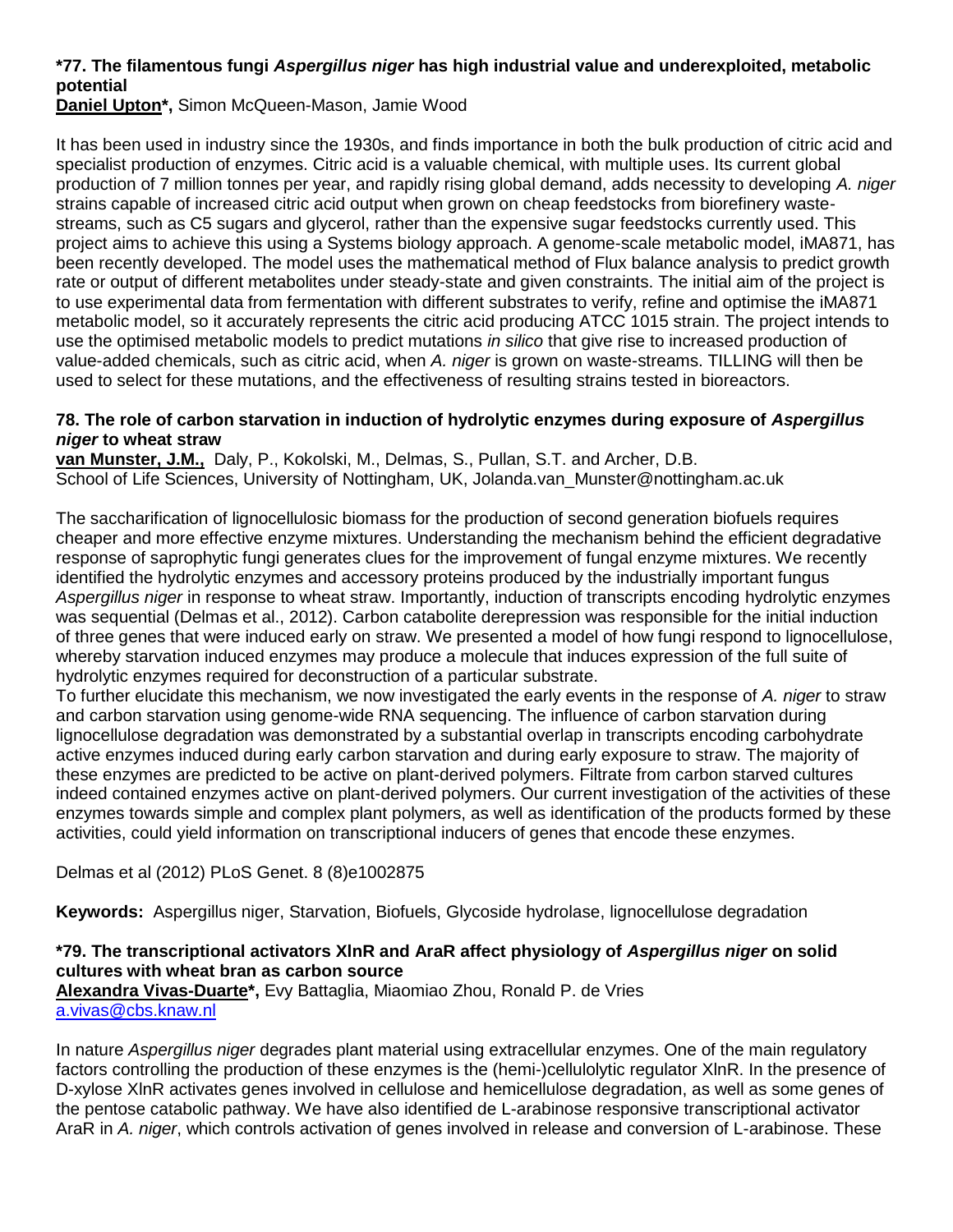two regulators interact with each other and together are essential for an efficient utilization of plant biomass by *A. niger*.

In this study we analyze the influence of XlnR and AraR in *A. niger* during growth on solid media with wheat bran as carbon source. *A. niger* wild type and disruptants for both transcriptional activators (AraR, XlnR) were analyzed for enzyme activity, gene expression and protein production in 5 concentric zones of the colony from the centre (oldest part of the colony) to the periphery (youngest part of the colony).

Clear differences were visible between the mutants and the wild type, in particular with respect to genes involved in plant biomass degradation.

## **\*80. Gene silencing on demand: Establishment of the Tet-off system for** *Aspergillus niger*

- **Franziska Wanka<sup>1\*</sup>,** Simon Boecker<sup>1</sup>, Mark Arentshorst<sup>2</sup>, Arthur Ram<sup>2</sup>, Vera Meyer<sup>1</sup>
	- 1) Institute of Biotechnology, Department Applied and Molecular Microbiology, Berlin University of Technology, Gustav-Meyer-Allee 25, 13355 Berlin, Germany
	- 2) Leiden University, Institute of Biology Leiden, Department Molecular Microbiology and Biotechnology, Sylviusweg 72, 2333 BE Leiden, The Netherlands

The tetracycline-expression system is a versatile tool to control and fine-tune gene expression in eukaryotic cells in a metabolism-independent manner. By the addition of doxycycline, genes can either be switched on (Tet-on system) or switched off (Tet-off system). Recently, the Tet-on system has successfully been established for *Aspergillus niger* (Meyer et al., 2011).

In the current study, we tested and evaluated different variations of the Tet-off system for use in *A. niger* by using luciferase as a reporter gene. Transformants with single or multiple copies of the Tet-Off system were generated and their expression levels determined and compared with a respective control strain. By adding various concentrations of doxycycline to the cultivation medium, it could be shown that the expression of the reporter gene could indeed be down-regulated in a concentration-dependent manner. Most importantly, it was possible to completely shut down luciferase expression. Furthermore, the system turned out to be not only tuneable dependent on the concentrations of doxycycline. Also multiple copies of the Tet-off cassette changed the intensity of expression and its respective down-regulation kinetics.

**Key words:** *Aspergillus niger*, Tet-On, Tet-Off, expression system, gene regulation

Meyer et al. (2011) Appl Environ Microbiol 77:2975-83

**81. Regulation of the fumagillin/pseurotin secondary metabolite supercluster in** *Aspergillus fumigatus* Philipp Wiemann<sup>a</sup>, Chun-Jun Guo<sup>b</sup>, Jonathan M. Palmer<sup>a</sup>, Relebohile Sekonyela<sup>c</sup>, Clay C. C. Wang<sup>b,d</sup>, Nancy P. Keller<sup>a,c</sup>

<sup>a</sup>Department of Medical Microbiology and Immunology, University of Wisconsin-Madison, WI, United States <sup>b</sup>Department of Pharmacology and Pharmaceutical Sciences University of Southern California-Los Angeles, United States

<sup>c</sup>Department of Bacteriology, University of Wisconsin-Madison, WI, Unites States

<sup>d</sup>Department of Chemistry, University of Southern California-Los Angeles, United States

The hallmark trait of fungal secondary metabolite gene clusters is well established, consisting of contiguous enzymatic and often regulatory gene(s) devoted to the production of a metabolite of a specific chemical class. Unexpectedly, we have found a deviation from this motif in a sub-telomeric region of *Aspergillus fumigatus*. This region, under the control of the master regulator of secondary metabolism LaeA in its entirety, contains the genetic machinery for three natural products (fumitremorgin, fumagillin and pseurotin) where genes for fumagillin and pseurotin are physically intertwined in a single supercluster. Deletions of 29 adjoining genes revealed that fumagillin and pseurotin are co-regulated by the supercluster-embedded transcription factor FapR with biosynthetic genes belonging to one of the two metabolic pathways in a non-contiguous manner. Comparative genomics indicates the fumagillin/pseurotin supercluster is maintained in a rapidly evolving region of diverse fungal genomes. This blended design confounds predictions from established secondary metabolite cluster search algorithms and provides a novel view of natural product evolution.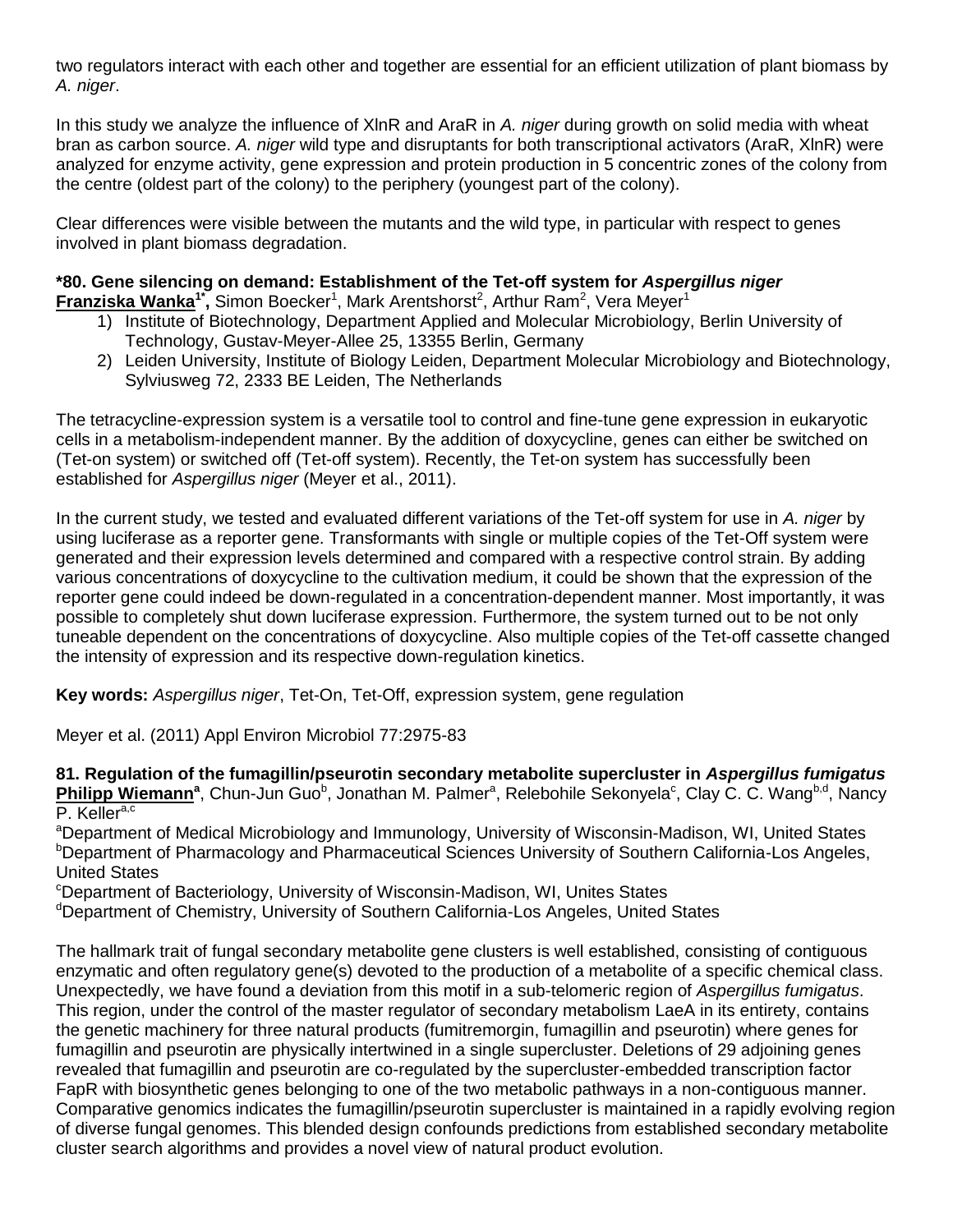#### **\*82. Enhanced organic acid production of Aspergillus carbonarius by genetic engineering Lei Yang\*,** Mette Lübeck and Peter Stephensen Lübeck

Section for Sustainable Biotechnology, Aalborg University Copenhagen, A. C. Meyers Vænge 15, DK-2450 Copenhagen SV, Denmark

The black fungus Aspergillus carbonarius has potential as a good cell factory for production of organic acids. The attempts have been made to improve the conversion of the renewable carbon sources and the flux into selected organic acids by engineering of the central carbon metabolism. The present work is to evaluate the effect of deleting the gluconic acid producing pathway and inserting an alternative cytosolic pathway on organic acid production. The gox mutant was constructed by deleting the gox gene, which is assumed to encode the glucose oxidase in A. carbonarius, as there is a very high accumulation of gluconic acid as the main byproduct during organic acid fermentation from glucose. It was shown that the glucose consumption and efficiency of citric acid production were improved compared with the wildtype strain, and no gluconic acid could be detected from gox mutants. The pepck and ppc mutant was constructed separately by inserting the gene pepck and ppc, which encode the phosphoenolpyruvate carboxykinase in Actinobacillus succinogenes and phosphoenolpyruvate carboxylase in Escherichia coli, into A. carbonarius, in order to create a new bypass for shunting the carbon flux into the reductive pathway for stimulating the organic acid production. An improvement on both malic acid and citric acid production was observed which may result from the competition on the phosphoenolpyruvate with the original pathway. This may further lead to the enhanced carbon flux towards the cytosolic reductive pathway. Combining the two mutations in one strain shall demonstrate whether the production of organic acids will further increase.

**83. Functional Analysis of the α-1,3-Glucan Synthase Genes** *agsA* **and** *agsB* **in** *Aspergillus nidulans* Akira Yoshimi<sup>1</sup>, Motoaki Sano<sup>2</sup>, Azusa Inaba<sup>3</sup>, Masahiro Hitosugi<sup>3</sup>, Tomonori Fujioka<sup>4</sup>, Osamu Mizutani<sup>5</sup>, Shigekazu Yano $^6$ , Shin Kasahara<sup>7</sup>, Fumihiko Hasegawa<sup>1</sup>, Keietsu Abe<sup>1,3</sup>

<sup>1</sup>ABE-project, New Industry Creation Hatchery Center, Tohoku University, 6-6-10 Aoba, Aramaki, Aoba-ku, Sendai, Miyagi 980-8579, Japan.

 $2$ Genome Biotechnology Laboratory, Kanazawa Institute of Technology, 3-1 Yatsukaho, Hakusan, Ishikawa 924-0838, Japan.

<sup>3</sup>Laboratory of Applied Microbiology, Department of Microbial Biotechnology, Graduate School of Agricultural Sciences, Tohoku University, 1-1 Amamiya, Tsutsumi-dori, Sendai 981-8555, Japan.

<sup>4</sup>Kumiai Chemical Industry Co., Ltd. 4-26, Ikenohata 1-chome, Taito-ku, Tokyo 110-8782, Japan.

<sup>5</sup>Division of Applied Brewing Research, National Research Institute of Brewing, 3-7-1 Kagamiyama, Higashi-Hiroshima 739-0046, Japan.

<sup>6</sup>Department of Biotechnology, Faculty of Life Science, Ritsumeikan University, 1-1-1 Noji-higashi, Kusatsu, Shiga, 525-8577, Japan.

<sup>7</sup>Department of Environmental Sciences, Miyagi University School of Food, Agricultural and Environmental Sciences, 2-2-1 Hatatate, Taihaku-ku, Sendai, Miyagi, 982-0215, Japan.

Although α-1,3-glucan is one of the major cell wall polysaccharides in filamentous fungi, the physiological roles of α-1,3-glucan remain unclear. The model fungus *Aspergillus nidulans* possesses two α-1,3-glucan synthase (AGS) genes, *agsA* and *agsB*. For functional analysis of these genes, we constructed several mutant strains in *A. nidulans*: *agsA* disruption, *agsB* disruption, and double-disruption strains. The *agsA* disruption strains did not show markedly different phenotypes from those of the wild-type strain. The *agsB* disruption strains and the double-disruption strains showed increased sensitivity to congo red and lysing enzymes, which are a cell wall stress–inducing compound and a cell wall–degrading enzyme, respectively. In addition, the *agsB* disruption strains formed dispersed hyphal cells under liquid culture conditions, regardless of the *agsA* genetic background. The mycelial dry weight of the *agsB* disruption strains cultured in liquid medium was increased compared with that of the wild-type strain, suggesting that the dispersed hyphal cells observed in the *agsB* disruption strains was suitable to high-density cultivation for high-production of biomaterials. Fractionation of the cell wall based on the alkali solubility of its components, quantification of sugars, and  $^{13}$ C-NMR spectroscopic analysis revealed that α-1,3-glucan was the main component of the alkali-soluble fraction in the wild-type and *agsA* disruption strains, but almost no α-1,3-glucan was found in the alkali-soluble fraction derived from either the *agsB* disruption strain, regardless of the *agsA* genetic background. Taken together, our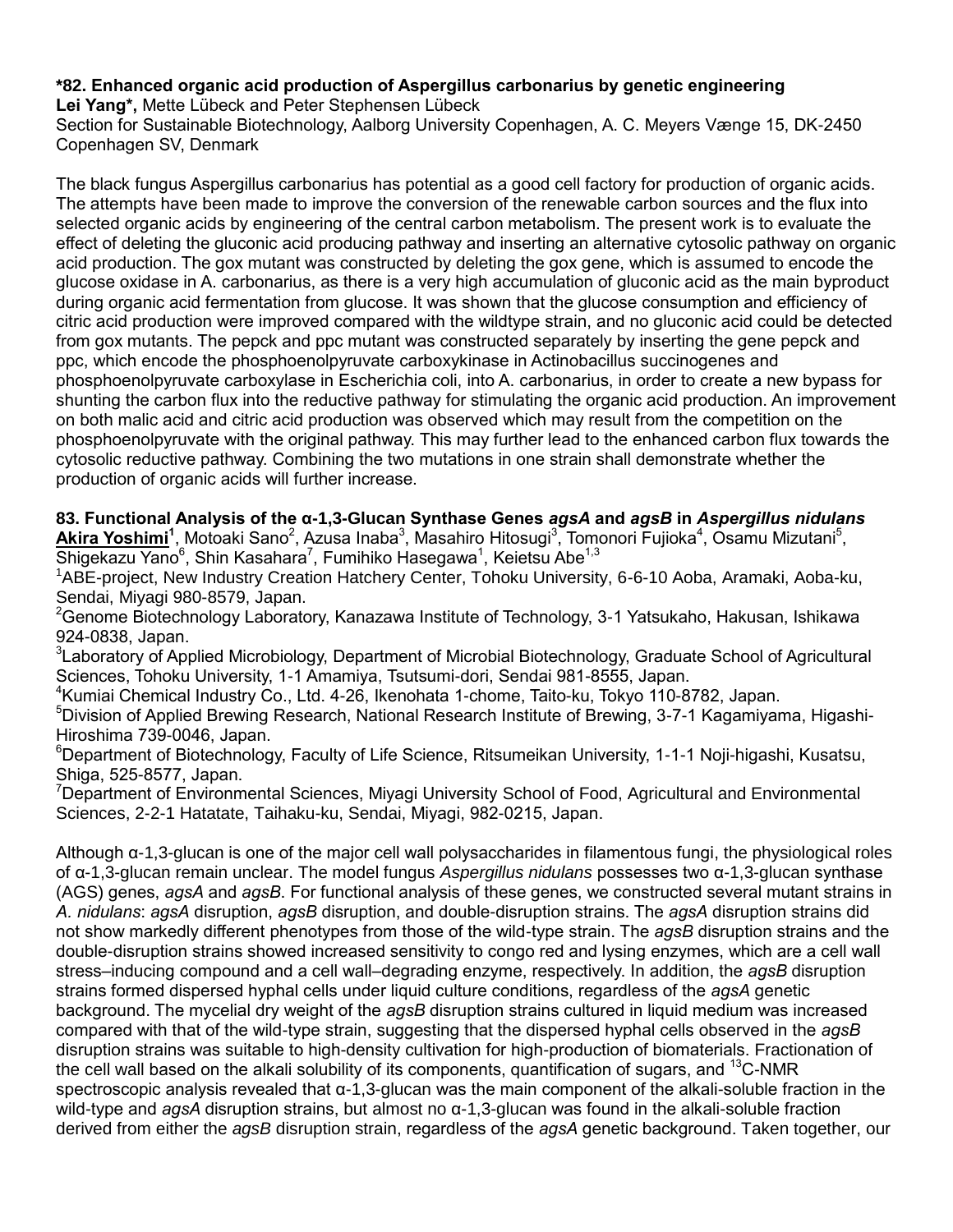data demonstrate that the two AGS genes are dispensable in *A. nidulans*, but that AgsB is required for normal growth characteristics under liquid culture conditions and is the major AGS in this species

#### **84. A new method for fungal genetics: flow cytometry of microencapsulated filamentous microcolonies.**

Ana T. Marcos, Lidia Delgado-Ramos, Leyre Sánchez-Barrionuevo, Xenia Peñate, María S. Ramos-Guelfo, Francis Smet, David Cánovas and Sebatián Chávez

Departamento de Genética, Universidad de Sevilla, Seville, Spain Union Biometrica, Geel, Belgium

Genetic analysis of organisms can be achieved by the isolation of consistent, well-defined colonies on solid media. In the case of non-filamentous microorganisms genetic analysis is also facilitated by the handling of individual cells by flow cytometry. In contrast, some filamentous fungi are hard to be analyzed by flow cytometry. In this work we have employed the combination of single spore microencapsulation and large particle flow cytometry as an alternative for the analysis of filamentous fungi. Mycelium proliferation inside the microcapsules can be detected using either microscopy or COPAS™ large particle flow cytometry.

Here we show the successful application of the Flow Focusing<sup>®</sup> technology to the microencapsulation of filamentous fungi in monodisperse alginate microspheres, using *Aspergillus* and *Trychoderma* as model systems. Using a Cellena<sup>®</sup> Flow Focusing microencapsulator, we managed to produce monodisperse microparticles containing individual spores and to develop microcolonies of these fungi upon germination in the appropriate conditions. Proliferation inside the particles was monitored by microscopy and large particle flow cytometry without requiring fluorescent labeling. Auxotrophic mutants were utilized to demonstrate the feasibility of the method. This procedure allows for the handling, screening and analysis of clonal colonies in liquid culture. Examples of genetic analysis with conditional mutants are provided.

#### *\****85. Role of oligomerization in the trafficking and vacuolar turnover of a purine transporter in a model fungal system**

*Karachaliou M.\*, Amillis S., Yialelis V. and Diallinas G.*

Faculty of Biology, University of Athens, Panepistimioupolis, Athens 15781, Greece

The uric acid/xanthine transporter UapA of the model fungus *Aspergillus nidulans* has been used as a prototype cargo for studying membrane trafficking and endocytosis. In the presence of ammonium ions or substrates UapA is ubiquitinated, internalized from the PM and sorted to the MVB/vacuolar pathway. Interestingly, substrate-elicited endocytosis operates only for functional UapA molecules. However, inactive UapA versions are endocytosed if co-expressed with active UapA molecules. The latter phenomenon, designated *in trans* endocytosis, prompted us to investigate whether UapA homo-oligomerizes. Here, we confirm the oligomerization of UapA using two different approaches; *in vivo* bimolecular fluorescence complementation (BiFC) and direct pull-down assays of differentially tagged UapA molecules. We show that functional UapA oligomers are initially formed in the ER membrane and remain stable in PM. Using UapA mutants showing ER-retention, we subsequently identify an N-terminal motif and other elements affecting oligomerization. Finally, we show that substrate-elicited endocytosis, unlike ammonium-induced, coincides with the dissociation of transporter oligomers, prior to their internalization. Our findings suggest that UapA oligomerization, analogously to some plant and mammalian transporters, is critical for ER-exit, sorting to the PM and endocytosis. At present, we examine the possible role of the Sec23/24 ER-exit molecular machinery on UapA oligomerization and *vice versa*.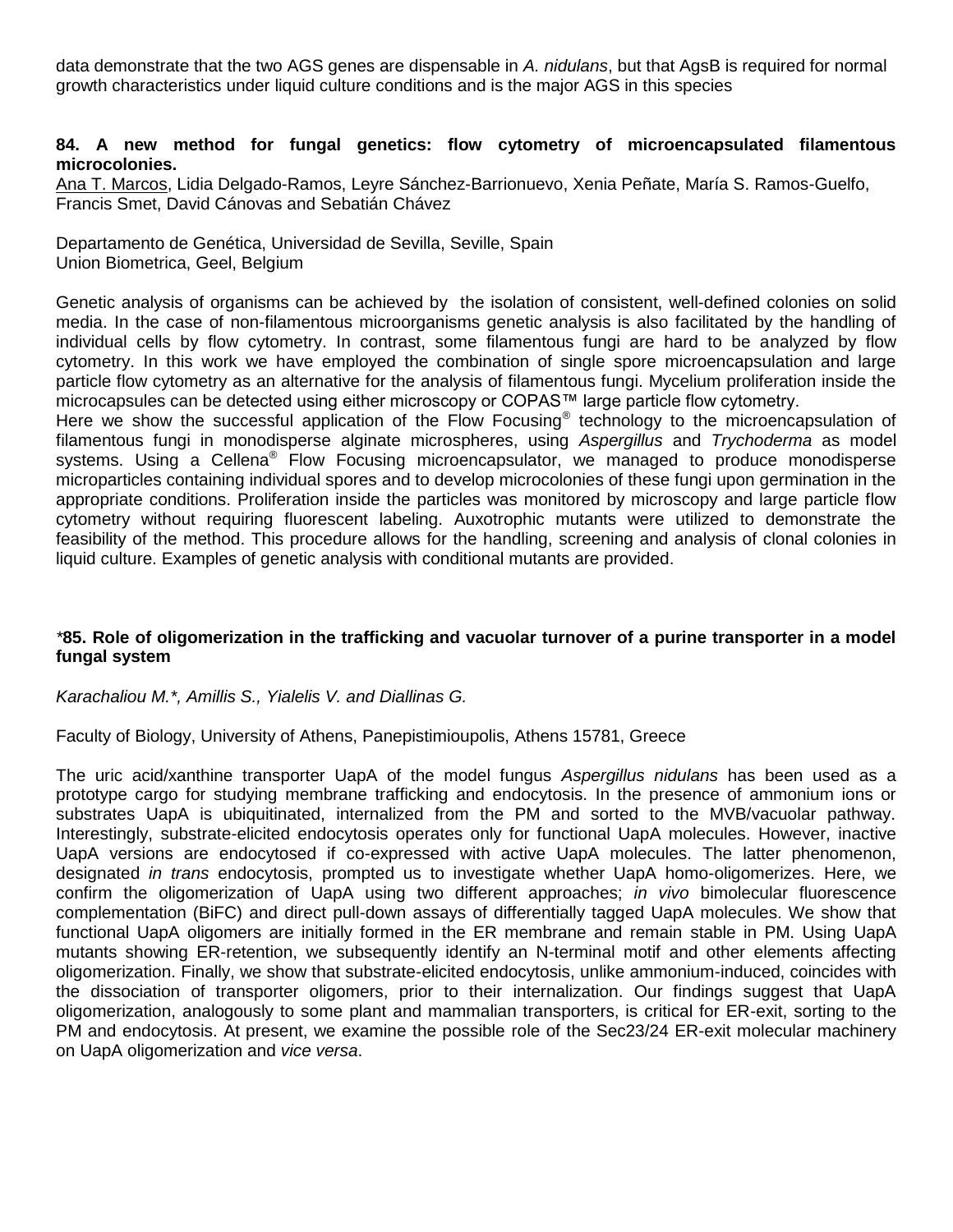#### \***86. DUAL DNA BINDING AND COACTIVATOR FUNCTIONS OF ASPERGILLUS NIDULANS TAMA, A ZN(II)2CYS6 TRANSCRIPTION FACTOR**

Damien J. Downes,<sup>\*</sup> Koon Ho Wong and Richard B. Todd.

Transcription factors that contain DNA binding domains generally regulate transcription by direct interaction with DNA. Zn(II)2Cys6 zinc binuclear cluster proteins – the largest family of transcription factors in fungi – regulate genes of diverse pathways, including primary and secondary metabolism and development. For most transcription factors, including Zn(II)2Cys6 proteins, the DNA binding motif is essential for function. However, Aspergillus nidulans TamA and the related Saccharomyces cerevisiae Dal81p protein contain Zn(II)2Cys6 motifs that previous studies have shown are dispensable for function. TamA acts at several promoters as a coactivator of the global nitrogen GATA transcription factor AreA. We now show that the TamA DNA binding motif mediates regulation of the key nitrogen metabolism gene gdhA, which encodes NADP-glutamate dehydrogenase. Therefore TamA has dual DNA binding and non-DNA binding coactivator functions. Using electrophoretic mobility shift assay (EMSA) and chromatin-immunoprecipitation (ChIP) we detect binding of FLAG-epitope-tagged TamA to the promoter region of gdhA and show that the TamA DNA binding motif is required for DNA binding. Additionally, we show that TamA and AreA are reciprocally required for full binding at the gdhA promoter under conditions where AreA activates gdhA but is inactive at most promoters. Finally, using ChIP-seq we map binding of TamA throughout the genome and identify novel TamA targets. The dual functions of TamA provide an additional level of combinatorial control for transcription factors to mediate genespecific expression.

#### \***87. The Minos transposon as a novel efficient tool for functional genomic analysis in** *Aspergillus nidulans*

Minoas Evangelinos<sup>1\*</sup>, Iliana Karvela-Kallogeraki<sup>1</sup>, Gerasimos Anagnostopoulos<sup>1</sup>, Panagiota Stathopoulou<sup>1</sup>, Claudio Scazzocchio $^2$  & George Diallinas<sup>1</sup>

<sup>1</sup>Faculty of Biology, University of Athens, Panepistimioupolis, Athens 15784, Greece <sup>2</sup>Department of Microbiology, Imperial College London, London SW7 2AZ, United Kingdom.

Transposons constitute powerful genetic tools for gene inactivation, exon or promoter trapping and genome analyses in general. The *Minos* element from *Drosophila hydei,* related to the Tc1/mariner-like transposons, has proved as a very efficient tool for heterologous transposition in several insects and metazoa. It is characterized by high transposition rates, it does not show insertion site biases and most of its insertions disrupt gene function. Several *Minos*-based vectors which contain exogenous DNA between the inverted terminal repeats of the element have proved suitable for genome-wide screens for unraveling gene function and studying gene expression. In filamentous fungi, only a handful of fungal-specific transposable elements have been exploited as genetic tools, with the *Impala* element from *Fusarium oxysporum* being the most successful. Here, we have developed a system to manipulate *Minos* transposition through a two-component transposition system in *Aspergillus nidulans*. A *Minos* derivative, carrying the *yA<sup>+</sup>* and *inoB<sup>+</sup>* genes, not carrying the Minos transposase, was constructed and integrated, through homologous integration, in the promoter of the *niaD* gene (nitrate reductase), resulting in *niaD* yA<sup>+</sup> inoB<sup>+</sup> transformants. A selected transformant was crossed with a strain expressing the *Minos* transposase from the *gpdA<sup>m</sup>* promoter and selected progeny was analysed for *niaD<sup>+</sup> yA<sup>+</sup> inoB<sup>+</sup>* revertants. On average, among 10<sup>7</sup> conidiospores plated, we have obtained up to  $\sim$ 10<sup>3</sup> transposition events leading to the expected revertant phenotype (transposition frequency:  $\sim$ 10<sup>-4</sup>). We are at present investigating the randomness of *Minos* transposition by sequencing integration sites, and how physiological conditions or different genetic backgrounds affect transposition frequencies. *Minos* will also be used in selected specific screens and for obtaining morphological mutants or recessive lethal in diploids. Our work will allow the evaluation of *Minos* as a tool for mutational genomic analysis in *A. nidulans* and fungi.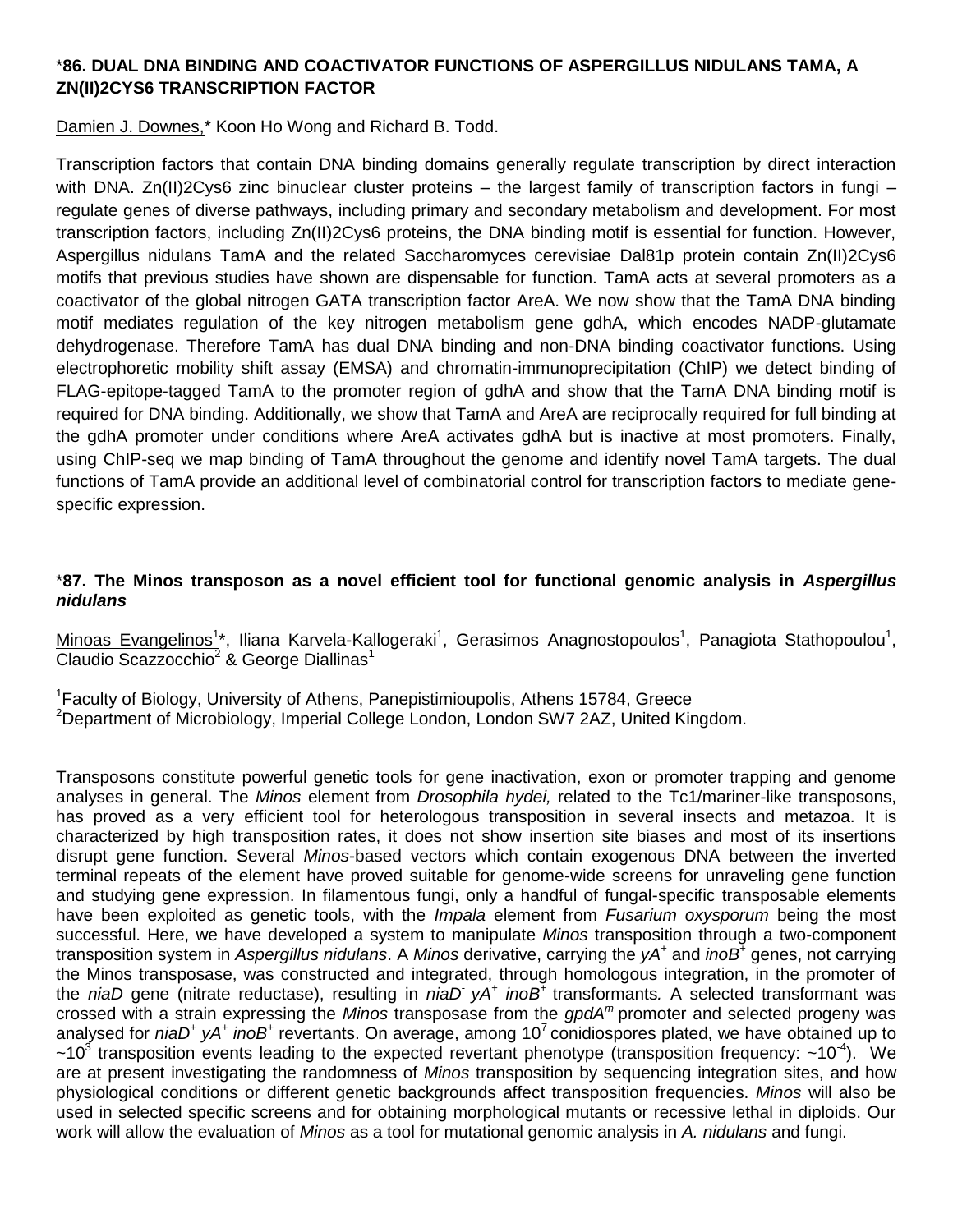#### **\*88. Whole-genus sequencing of the** *Aspergillus* **genus**

**Mikael R. Andersen<sup>1</sup>,** Jane L.N. Rasmussen<sup>1</sup>, Martin E. Kogle<sup>1</sup>, Ellen K. Lyhne<sup>1</sup>, Jens C. Frisvad<sup>1</sup>, Uffe H. Mortensen<sup>1</sup>.

*<sup>a</sup>Department of Systems Biology, Technical University of Denmark, Kgs. Lyngby, Denmark.*

The genus Aspergillus is a highly important genus of organic matter-degrading filamentous fungi. This genus is species-rich and is currently composed of more than 300 species. There are few groups of organisms with a higher number of potential products per species than the fungi; for Aspergilli, above 250 carbohydrate-active enzymes and 30-100 secondary metabolites have been identified in each species examined so far. The group is ubiquitous and diverse, and includes key cell factories for enzyme production, model organisms, fermenters of foodstuffs, plant pathogens, producers of animal and human mycotoxins, and degraders of organic matter ranging from dung over plant matter to dried and semidried fruits.

In collaboration with a consortium including the US Joint Genome Institute and the Joint Bioenergy Institute, we are at DTU Systems Biology currently advancing research in the *Aspergillus* species and fungi in general by *de novo* genome sequencing of all unsequenced species (>280) in the genus. This is estimated to identify >75,000 carbohydrate-active enzymes and > 10,000 new biosynthetic gene clusters for secondary metabolism and aims to answer key questions about the linkage between physiology and phylogeny of this important genus.

Here we present the preliminary results for the first app. 50 species of the genus focusing on biological insights and genome dynamics. We will also present the current status of this ongoing work, and the planned order of the next genomes to be sequenced.

#### **89. Elucidating the role of the hyphal tip of in the triggering mechanism of conidiation**

Elixabet Perez de Nanclares-Arregi<sup>1,\*</sup>, Erika Herrero-García<sup>2</sup>, Unai Ugalde<sup>1</sup>, Eduardo A. Espeso<sup>2</sup> and Oier Etxebeste<sup>1</sup>.

<sup>1</sup>Department of Applied Chemistry, Faculty of Chemistry, University of the Basque Country. Manuel de Lardizábal 3, 20018, San Sebastián. <sup>2</sup>Dept. of Cellular and Molecular Biology, Centro de Investigaciones Biológicas (CSIC), Ramiro de Maeztu 9, 28040, Madrid, Spain.

Contact of growing hyphae with the air is a prerequisite for the induction of the asexual development in *Aspergillus nidulans*. The induction process involves a group of proteins called Upstream Developmental Activators (UDAs). One of these UDAs is the bZIP-type transcription factor (TF) FlbB, which directly binds the promoter of the coniciation-specific transcription factor *brlA*. FlbB is located at the hyphal tip and the most apical nucleus. Constitutive expression of *flbB* under the *gpd*A *mp* promoter altered the nuclear accumulation of FlbB in vegetative hyphae, leading to an even distribution among nuclei. Addition of latrunculin B excluded constitutively expressed GFP::FlbB from the tip and provoked its accumulation at subapical regions.

*flbE* is a second UDA factor that interacts with FlbB at the tip of hyphae. Through the analysis of a FlbE::GFP chimera constitutively expressed under gpdA*mp*, we observed that its localization and dynamics also depended on the actin cytoskeleton. Latrunculin B has the same effect on FlbE as it has on FlbB, leading to accumulation of both proteins at the subapical region. Stream acquisitions also showed that both proteins move together to the tip. The FlbB/E interaction is mediated by the bZIP transcriptional regulatory domain of the former, which is sufficient and necessary for its binding to FIbE. FIbE has a signal sequence at its N-terminus, which purportedly targets the protein to the secretory pathway. Deletion of this sequence or the N-terminal GFP tagging of a wild-type FlbE generate a *fluffy* phenotype in which FlbE movement is highly restricted. This suggests that the signal sequence of FlbE is necessary for the transport of both FlbE and FlbB. A new feature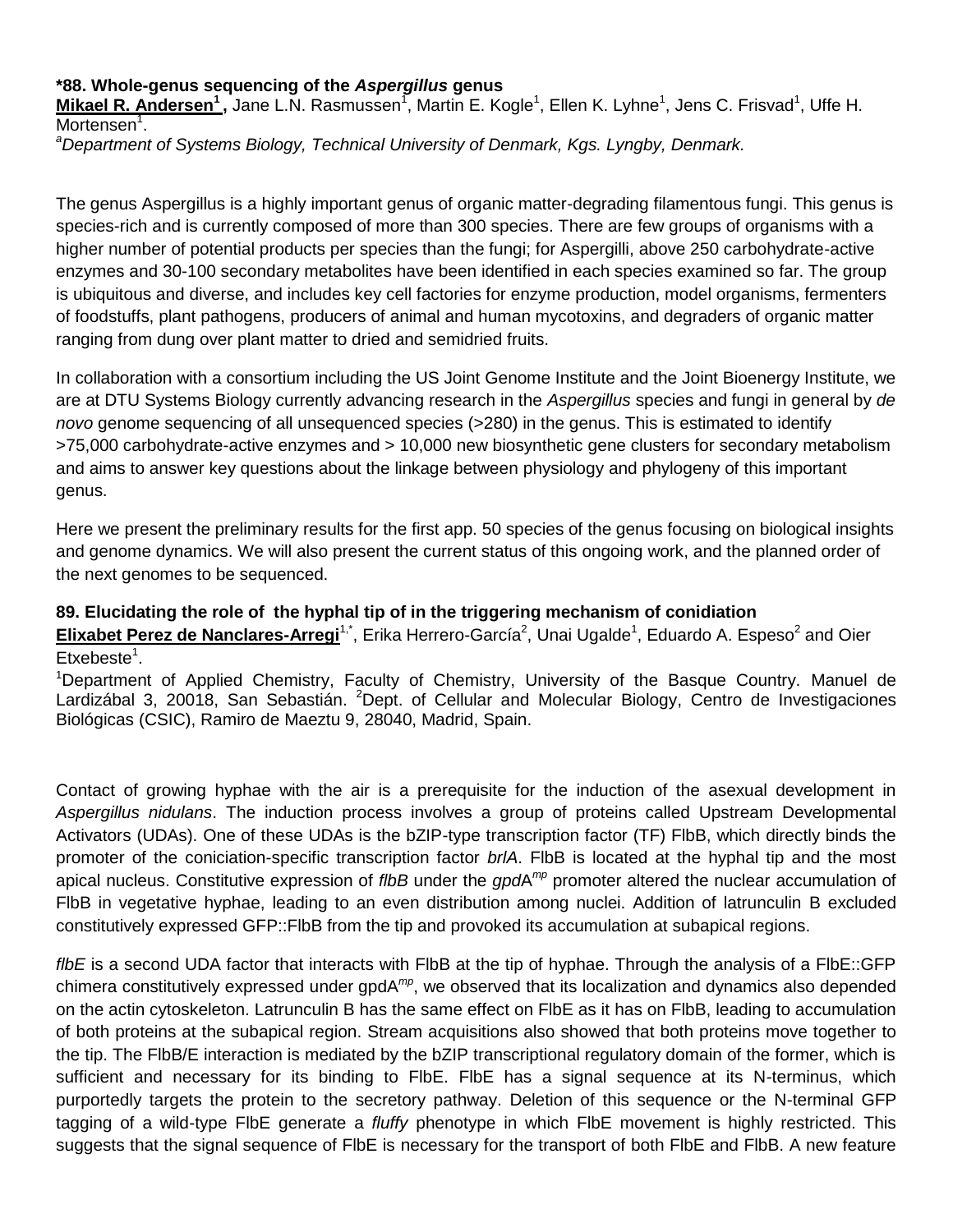of FIbE is its ability to be imported to nuclei when constitutively expressed under gpdA<sup>mp</sup>. The nuclear accumulation of FlbE is increased in *flbB* mutants that inhibit the tip localization of the signalling complex: C382A and L104A;E105A (being the latter mutation located within the dimerization domain of the bZIP).

Overall, these results suggest that the transport of the FlbB/E complex can be divided into two stages: initial delivery to the subapical region and a final transport to the apex. The second step depends on actin filaments. Furthermore, these findings emphasize the need of FlbE for the apical localization of FlbB, which is a prerequisite for the correct induction of asexual development at nuclei.

**90. A NOVEL SIALIDASE IN THE OPPORTUNISTIC FUNGAL PATHOGEN,** *ASPERGILLUS FUMIGATUS*  $\,$ JULIANA H. YEUN $\rm G^*$  ,  $\,$  JUDITH C. TELFORD $^*$  , <code>FAHIMEH</code> S. SHIDMOOSSAVEE $^*$  , <code>ANDREW</code> J. BENNET $^*$ , GARRY L. TAYLOR<sup>+</sup> , MARGO M. MOORE\* Department of Biological Sciences, Simon Fraser University\*, BSRC, University of St Andrews<sup>+</sup>, Department of Chemistry, Simon Fraser University<sup>#</sup>

We have studied the role of sialic acids in the opportunistic fungal pathogen, *Aspergillus fumigatus*, the most common cause of airborne mould infections worldwide. The pathogenesis of many bacteria and viruses is known to involve sialic acids, negatively charged monosaccharides present on cell surface glycans. We have shown that unsubstituted N-acetylneuraminic acid (Neu5Ac) is present on *A. fumigatus* spores and that the removal of spore Neu5Ac decreases their uptake by murine macrophages and human lung epithelial cells. How *A. fumigatus* presents sialic acids on its cell surface is unknown; to date, no sialic acid biosynthetic genes have been found in the genome. However, a sialidase gene was identified and the protein was expressed in bacteria and a crystal structure obtained. Further analysis of the *A. fumigatus* sialidase revealed an unexpected finding: rather than Neu5Ac, the enzyme prefers KDN as a substrate, an uncommon member of the sialic acid family. KDN is found in almost all types of glycoconjugates in place of Neu5Ac. The crystal structure of the recombinant *A. fumigatus* KDNase enzyme showed that the arginine pocket can accommodate the smaller substitution at the fifth carbon on KDN. To investigate the mechanism of the *A. fumigatus* sialidase (KDNase), we used site-directed mutagenesis to create mutant recombinant enzymes modified at the active site including the catalytic nucleophile (Y358H), the general acid/ base catalyst (D84A), and an enlargement of the binding pocket to attempt to accommodate the N-acetyl group of Neu5Ac (R171L). Crystal structures for all three mutant enzymes were determined. The D84A mutant had a greater effect on decreasing the activity of AfKDNase compared to the same mutation in the structurally similar sialidase from the bacterium, *Micromonospora viridifaciens*. Removal of the catalytic nucleophile (Y358H) significantly lowered the activity of the enzyme but this mutant remained a retaining glycosidase as demonstrated by NMR spectroscopic analysis. This is a novel finding that has not been shown with other sialidases. Kinetic analysis revealed that R171L had higher activity on a Neu5Ac-based substrate compared to wild type KDNase; hence, leucine in place of arginine in the binding pocket improved catalysis towards Neu5Ac substrates. Hence, whether a sialidase is primarily a KDNase or a neuraminidase is due in part to the presence of an amino acid that creates a steric clash with the N-acetyl group.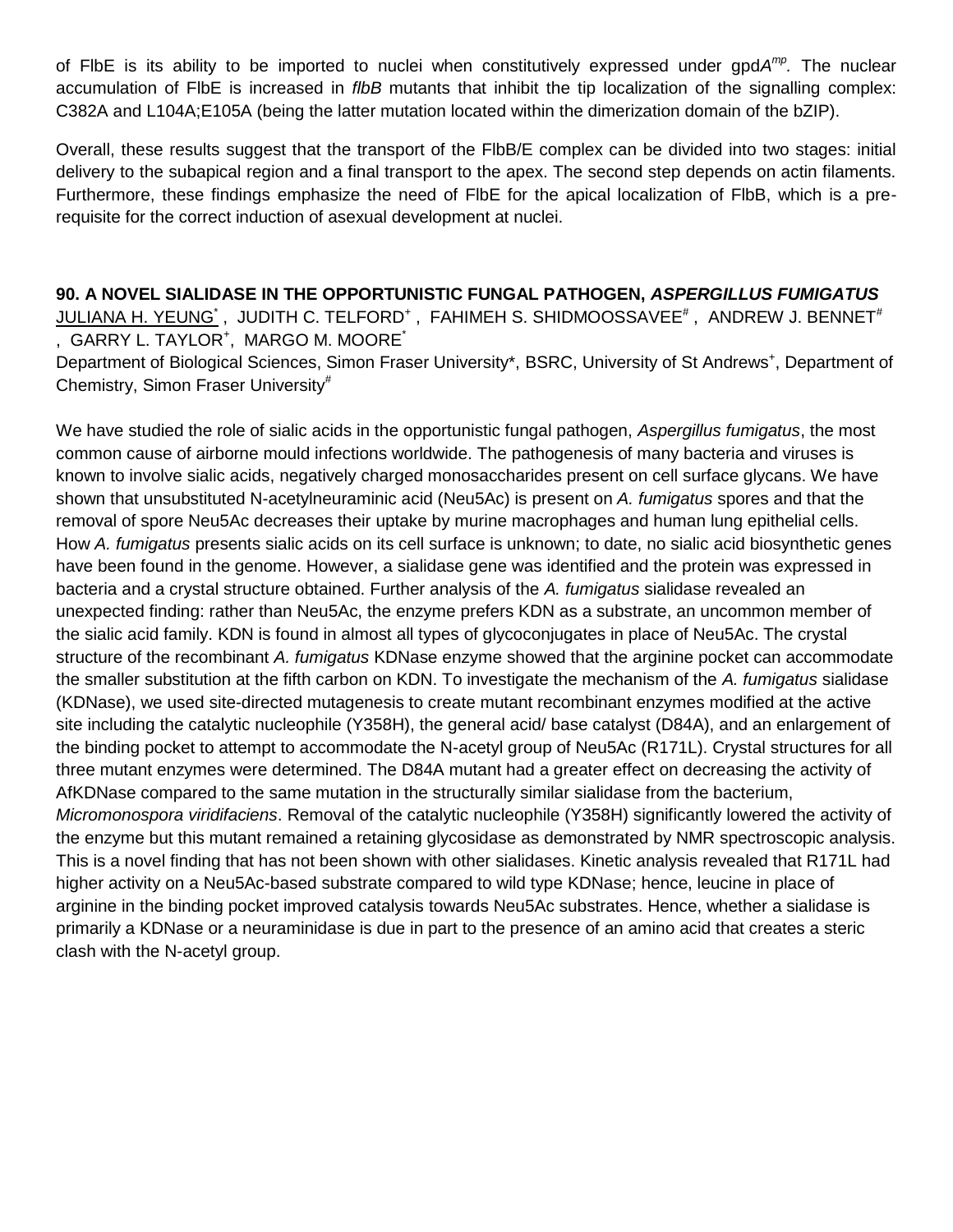## **Key Word Index:**

*Actinoporin:*  Nada Krasevec, 41

*Aegerolysin:* Nada Krasevec, 41 Marusa Novak\*, 60

*Analysis/uptakes/substr ate: George Diallinas, 14*

*Antifungals:* Markus RM Fiedler\*, 18

*Aspergillosis:* Nicola Moloney, 57

*Aspergillus Carbonarius:* Tore Linde, 48

*Aspergillus Fumigatus:* Myoung-Hwan Chi, 11 Stephen Dolan\*, 15 Nicola Moloney\*, 57

*Aspergillus Niger:* Markus RM Fiedler\*, 18 Nada Krasevec, 41 Vera Meyer, 55 P. Romo Rodríguez\*, 69 J.M. van Munster, 78 Alexandra Vivas-Duarte\*, 79

*Aspergillus Nidulans:* Emi Kunitake, 42

*Aspergillus Oryzae:* Jun-ichi Maruyama, 53

*Asexual Development:* Myoung-Hwan Chi, 11

*Biofuels:* van Munster, J.M., 78

*Cellulose:*  Emi Kunitake, 42 *Cell Wall Integrity:* Markus RM Fiedler\*, 18

*ChrA Protein:* P. Romo Rodríguez\*, 69

*Chromate Transport:* P. Romo Rodríguez\*, 69

*Chromatin:* Agnieszka Gacek\*, 20

*Conidiogenesis:* Myoung-Hwan Chi, 11

*Conjugation:* Lara Manzanares Miralles\*, 51, 52

*Demethylation:* Agnieszka Gacek\*, 20

*Detoxification:* Stephen Dolan\*, 15

*Diagnosis:* Nicola Moloney, 57

*Diagnostic:* Lara Manzanares Miralles\*, 51, 52

*Docking:* George Diallinas, 14

*ELISA:* Lara Manzanares Miralles\*, 51, 52

*Environmental Recognition:* Myoung-Hwan Chi, 11

*Epipolythiodioxopiperazi ne:* Stephen Dolan\*, 15

*Expression System:* Franziska Wanka**\* ,** 80

*Fermentation:* Tore Linde, 48

*Fungal Fruit Body Lectin:* Nada Krasevec, 41

*Fusarinine:* C Lara Manzanares Miralles\*, 51, 52

*Gene Clusters:* Agnieszka Gacek\*, 20

*Gene Regulation:* Franziska Wanka**\* , 80**

#### *Gliotoxin:* Stephen Dolan\*, 15 Lara Manzanares Maralles\*, 51, 52 Nicola Moloney\*, 57

*GliT:* Nicola Moloney, 57

*Glycoside Hydrolase:* van Munster, J.M., 78

*Heterokaryon:* Jun-ichi Maruyama, 53

*Hyphal Fusion:* Jun-ichi Maruyama, 53

*Lignocellulose degradation:* van Munster, J.M., 78

*MACPF Domain Containing Proteins:* Marusa Novak**\*** , 60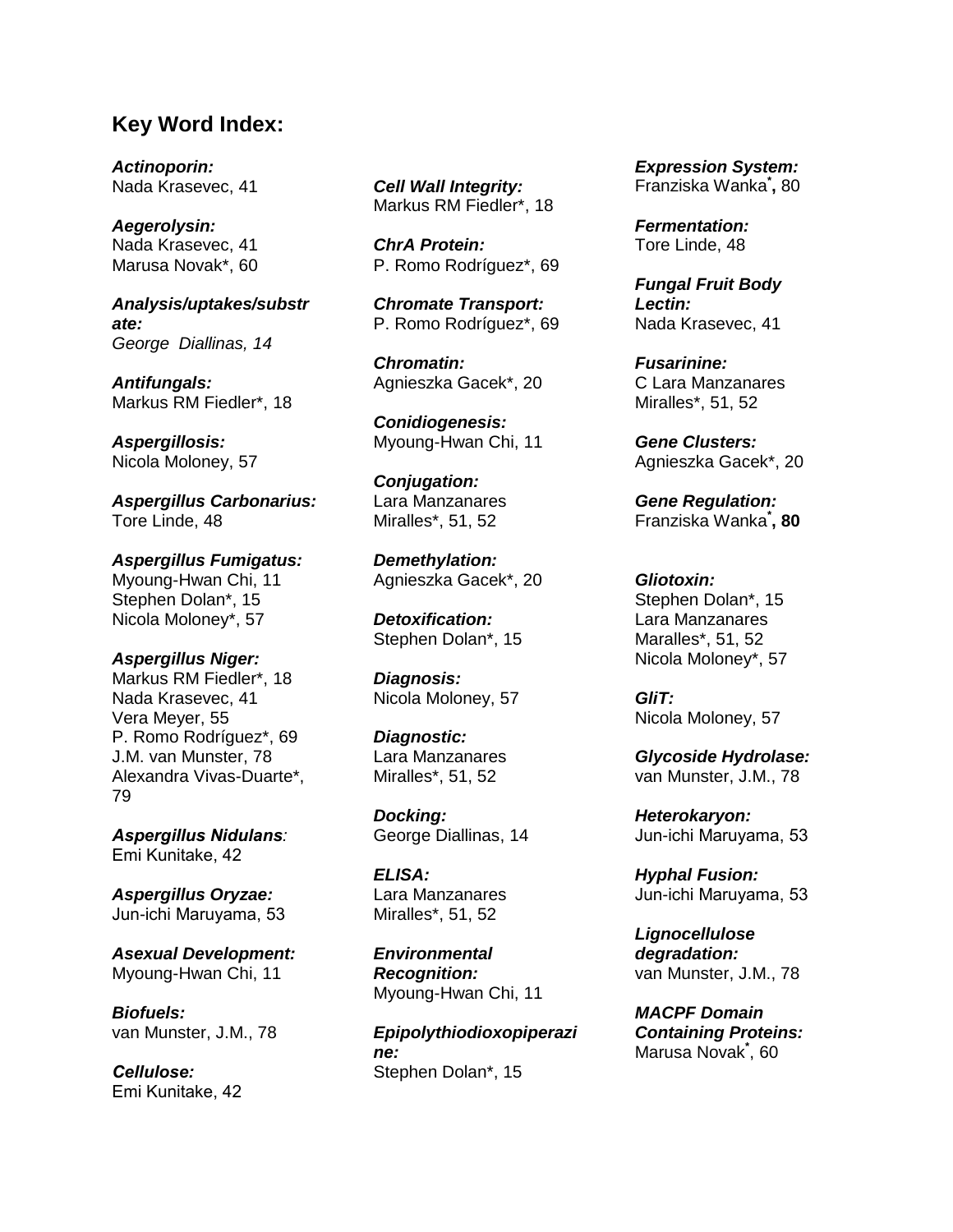*Mating Type:* Jun-ichi Maruyama, 53

*Metabolic engineering:* Martin Schalén\*, 71

*Methylation:* Lara Manzanares Maralles\*, 51, 52

*Morphogenesis:* Vera Meyer, 55

*MsnA:* Markus RM Fiedler\*, 18

*Necrosis Inducing Protein:* Nada Krasevec, 41

*Optimisation:* Tore Linde, 48

*Oxygen:*  Myoung-Hwan Chi, 11

*pacC:* Emi Kunitake, 42

*pH Signaling:* Emi Kunitake, 42 *Polar Growth:* Vera Meyer, 55

*Proteomics:* Lara Manzanares Maralles\*, 51, 52

*Rac:* Vera Meyer, 55

*Recombinant Proteins:* Marusa Novak**\*** , 60 Martin Schalen\*, 71

*Relationships/Mutational :* George Diallinas, 14

*Rho:* Vera Meyer, 55

*RlmA:* Markus RM Fiedler\*, 18

*QPCR:* Marusa Novak\*, 60

*SAH:* Lara Manzanares Maralles\*, 51, 52

*SAM:* Lara Manzanares Maralles\*, 51, 52

*Sclerotium:* Jun-ichi Maruyama, 53

*Secondary Metabolism:* Agnieszka Gacek\*, 20

*Secretion:* Martin Schalén\*, 71

*Siderophore:* Lara Manzanares Miralles\*, 51, 52

*S-Methyltransferase:* Stephen Dolan\*, 15

*Starvation:* van Munster, J.M., 78

*Structure-Function:* George Diallinas, 14

*Tet-On:* Franziska Wanka**\*** , 80

*Tet-Off:* Franziska Wanka**\* , 80**

*TORC2:* Vera Meyer, 55